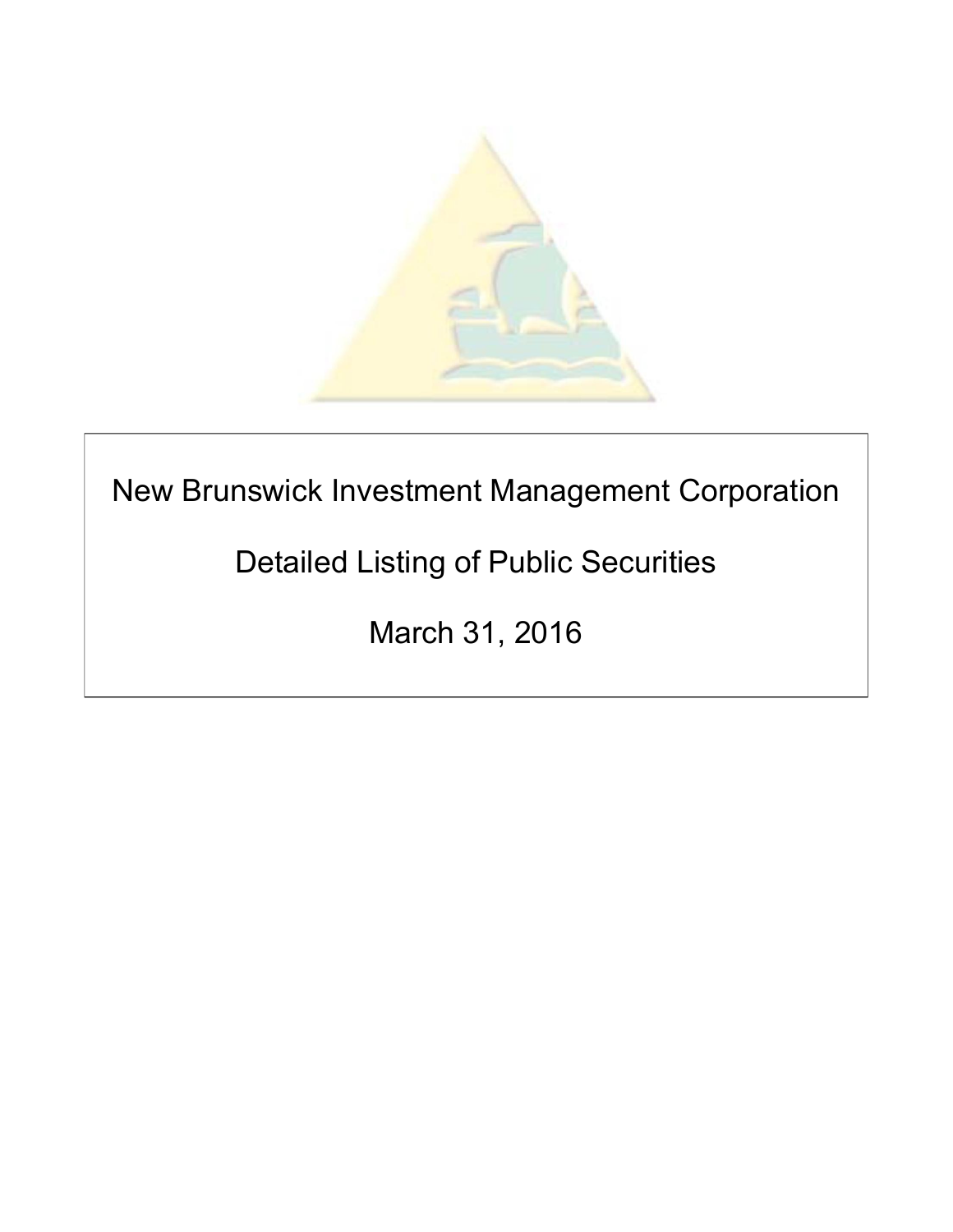|                                  |                     | <b>Canadian Dollars</b> |
|----------------------------------|---------------------|-------------------------|
| <b>EQUITIES</b>                  | <b>Shares</b>       | <b>Fair Value</b>       |
| 3I GROUP                         | 23,262              | 197,374                 |
| 3I INFRASTRUCTURE                | 63,123              | 202,430                 |
| <b>3M COMPANY</b>                | 51,866              | 11,210,098              |
| A.P. MOLLER-MAERSK               | 1,707               | 2,833,978               |
| AAC TECHNOLOGIES H               | 250,194             | 2,474,074               |
| ABB LTD                          | 67,616              | 1,711,441               |
| ABBOTT LABS                      | 55,861              | 3,030,889               |
| <b>ABBVIE INC</b>                | 56,062              | 4,153,653               |
| ABC-MART INC                     | 66,741              | 5,537,716               |
| ABERDEEN ASSET MGT               | 21,931              | 113,100                 |
| ABERTIS INFRAESTR                | 124,116             | 2,643,496               |
| <b>ABOITIZ EQUITY VEN</b>        | 441,360             | 805,886                 |
| <b>ABOITIZ POWER CORP</b>        | 3,613,672           | 4,461,437               |
| <b>ACASTA ENTERPRISES</b>        | 600,000             | 3,934,000               |
| <b>ACCENTURE PLC</b>             | 64,561              | 9,663,835               |
| <b>ACCOR</b>                     | 6,675               | 366,390                 |
| <b>ACE AVIATION HLDGS</b>        | 2,208,100           | 1,258,617               |
| ACOM CO                          | 11,766              | 76,774                  |
| ACS ACTIVIDADES CO               | 6,177               | 238,449                 |
| <b>ACTELION</b>                  | 3,219               | 624,771                 |
| <b>ACTIVISION BLIZZARD</b>       | 23,546              | 1,041,466               |
| <b>ACUITY BRANDS</b>             | 900                 | 254,654                 |
| ADECCO GROUP AG                  | 5,674               | 480,124                 |
| ADIDAS AG                        | 6,754               | 1,025,372               |
| <b>ADMIRAL GROUP</b>             | 93,464              | 3,445,595               |
| ADOBE SYSTEMS INC                | 39,349              | 4,787,513               |
| ADP                              | 49,866              | 7,985,779               |
| ADT CORP                         | 30,752              | 1,645,796               |
| ADVANCE AUTO PARTS               | 2,551               | 530,728                 |
| ADVANCED INFO SERV               | 127,500             | 854,506                 |
| ADVANTAGE OIL & GAS              | 246,446             | 1,757,160               |
| <b>AECON GROUP</b>               | 31,072              | 504,765                 |
| <b>AEGON NV</b>                  | 59,455              | 423,622                 |
| AENA SA                          | 10,071              | 1,684,070               |
| <b>AEON CO</b>                   | 22,023              | 412,097                 |
| <b>AEON FINANCIAL SER</b>        | 3,725               | 113,856                 |
| <b>AEON MALL CO</b>              | 2,350               | 45,082                  |
| AERCAP HOLDINGS                  | 2,700               | 135,362                 |
| AES CORP                         | 8,755               | 134,002                 |
| AES GENER SA<br><b>AETNA INC</b> | 4,737,292<br>14,564 | 3,101,468<br>2,122,400  |
| AFFILIATED MANAGE GR             | 1,879               | 395,810                 |
| AFFYMETRIX INC                   | 150,000             | 2,725,856               |
| <b>AFLAC INC</b>                 | 14,614              | 1,196,870               |
| AG GROWTH INTL INC               | 127,900             | 4,468,826               |
| <b>AGCO CORP</b>                 | (50,900)            | (3,281,313)             |
| AGEAS                            | 105,288             | 5,411,453               |
| AGF MANAGEMENT LTD               | 69,626              | 357,878                 |
| AGGREKO                          | 6,026               | 120,654                 |
| AGILENT TECHN INC                | 11,405              | 589,518                 |
| <b>AGL ENERGY</b>                | 186,353             | 3,411,704               |
| AGL RESOURCES INC                | 62,588              | 5,288,254               |
| AGNICO EAGLE MINES               | 50,044              | 2,351,568               |
| AGRICULTURAL BK CH               | 9,168,427           | 4,265,600               |
| AGRIUM INC                       | 128,703             | 14,904,446              |
| AGUAS ANDINAS S.A.               | 7,021,499           | 5,197,488               |
| AHOLD(KON)NV                     | 34,940              | 1,018,152               |
| AIA GROUP LTD                    | 374,915             | 2,747,722               |
| <b>AIMIA INC</b>                 | 80,194              | 677,639                 |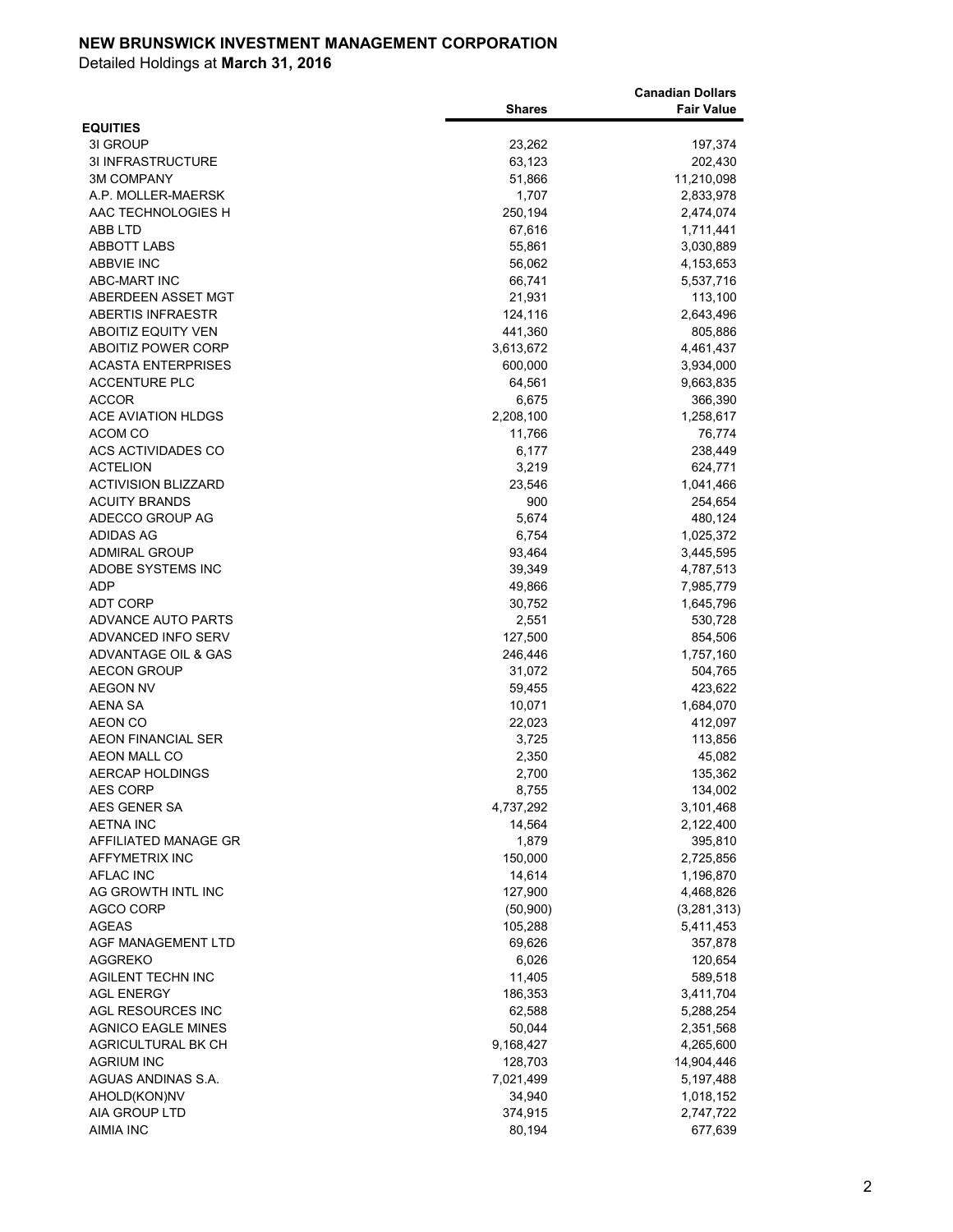|                           |               | <b>Canadian Dollars</b> |
|---------------------------|---------------|-------------------------|
|                           | <b>Shares</b> | <b>Fair Value</b>       |
| AIR CANADA                | 711,910       | 6,378,714               |
| AIR LIQUIDE(L')           | 11,158        | 1,626,379               |
| AIR PRODS & CHEMS         | 6,753         | 1,269,313               |
| AIR WATER INC             | 5,700         | 109,283                 |
| AIRBOSS OF AMERICA        | 34,400        | 531,136                 |
| AIRBUS GROUP SE           | 18,743        | 1,611,993               |
| AIRGAS INC                | (7, 732)      | (1,420,533)             |
| AIRPORTS OF THAILAND      | 200           | 2,961                   |
| AISIN SEIKI CO            | 5,731         | 279,640                 |
| AJINOMOTO CO INC          | 82,281        | 2,404,642               |
| AKAMAI TECH INC           | 8,250         | 594,659                 |
| AKZO NOBEL NV             | 8,332         | 735,630                 |
| ALACER GOLD CORP          | 460,640       | 1,082,504               |
| ALAMOS GOLD IN            | (32, 895)     | (226, 318)              |
| ALARIS ROYALTY CORP       | 18,706        | 526,293                 |
| ALCOA INC                 | 32,249        | 400,733                 |
| ALEXION PHARM INC         | 7,839         | 1,415,584               |
| ALFA LAVAL AB             | 11,284        | 239,273                 |
| <b>ALFRESA HOLDINGS</b>   | 6,193         | 153,871                 |
| ALGONQUIN POWER&UTIL      | (548, 819)    | (6,034,180)             |
| ALGONQUIN PWR & UTIL      | 13,097,000    | 4,760,825               |
| ALIBABA GROUP HLDG        | (116,067)     | (11,898,006)            |
| ALIGNVEST ACQUISITIO      | 1,505,000     | 9,943,750               |
| ALIMENT COUCHE-TARD       | 387,204       | 22,406,527              |
| ALLEGHANY CORP DEL        | 802           | 516,184                 |
| <b>ALLEGION PLC</b>       | 3,344         | 276,342                 |
| <b>ALLERGAN PLC</b>       | 13,733        | 4,774,438               |
| ALLIANCE DATA SYSTEM      | 2,062         | 588,416                 |
| <b>ALLIANCE FINANCIAL</b> | 634,021       | 872,308                 |
| <b>ALLIANZ SE</b>         | 14,183        | 2,988,377               |
| <b>ALLIED PROPERTIES</b>  | 546,456       | 19,177,873              |
| <b>ALLSTATE CORP</b>      | 13,163        | 1,156,551               |
| ALNYLAM PHARMACUETCL      | (4,200)       | (341,960)               |
| <b>ALPHABET INC</b>       | 25,846        | 25,026,651              |
| ALPS ELECTRIC CO          | 5,675         | 128,135                 |
| <b>ALSTOM</b>             | 3,911         | 129,502                 |
| <b>ALTAGAS LTD</b>        | 286,733       | 9,624,193               |
| <b>ALTICE NV</b>          | 13,687        | 316,920                 |
| ALTRIA GROUP INC          | 161,247       | 13,218,713              |
| ALTUS GROUP LTD           | (17, 400)     | (363, 408)              |
| ALUMINA LTD               | 85,738        | 110,901                 |
| AMADA HOLDINGS CO         | 11,745        | 148,408                 |
| AMADEUS IT GROUP          | 53,310        | 2,961,542               |
| AMAYA INC                 | 43,588        | 758,431                 |
| AMAZON COM INC            | 13,434        | 10,344,320              |
| AMBEV SA                  | 95,500        | 639,857                 |
| AMCOR LIMITED             | 34,205        | 488,381                 |
| AMEREN CORPORATION        | 8,442         | 548,601                 |
| AMERICA MOVIL             | 62,786        | 1,261,200               |
| AMERICAN AIRLINES         | 20,982        | 1,116,118               |
| AMERICAN CAMPUS CMNT      | 56,400        | 3,444,937               |
| AMERICAN CAP AGENCY       | 342,307       | 8,336,795               |
| AMERICAN EXPRESS CO       | 28,512        | 2,270,751               |
| AMERICAN HOMES 4 R        | 58,100        | 1,198,248               |
| AMERICAN STS WTR CO       | 3,481         | 177,718                 |
| AMERICAN TOWER CORP       | 131,352       | 17,441,461              |
| AMERICAN WTR WKS CO       | 30,503        | 2,727,246               |
| AMERIPRISE FINANCIAL      | 5,879         | 716,887                 |
| AMERISOURCE-BERGEN        | 61,260        | 6,877,293               |
| AMERN ELEC PWR INC        | 90,060        | 7,756,637               |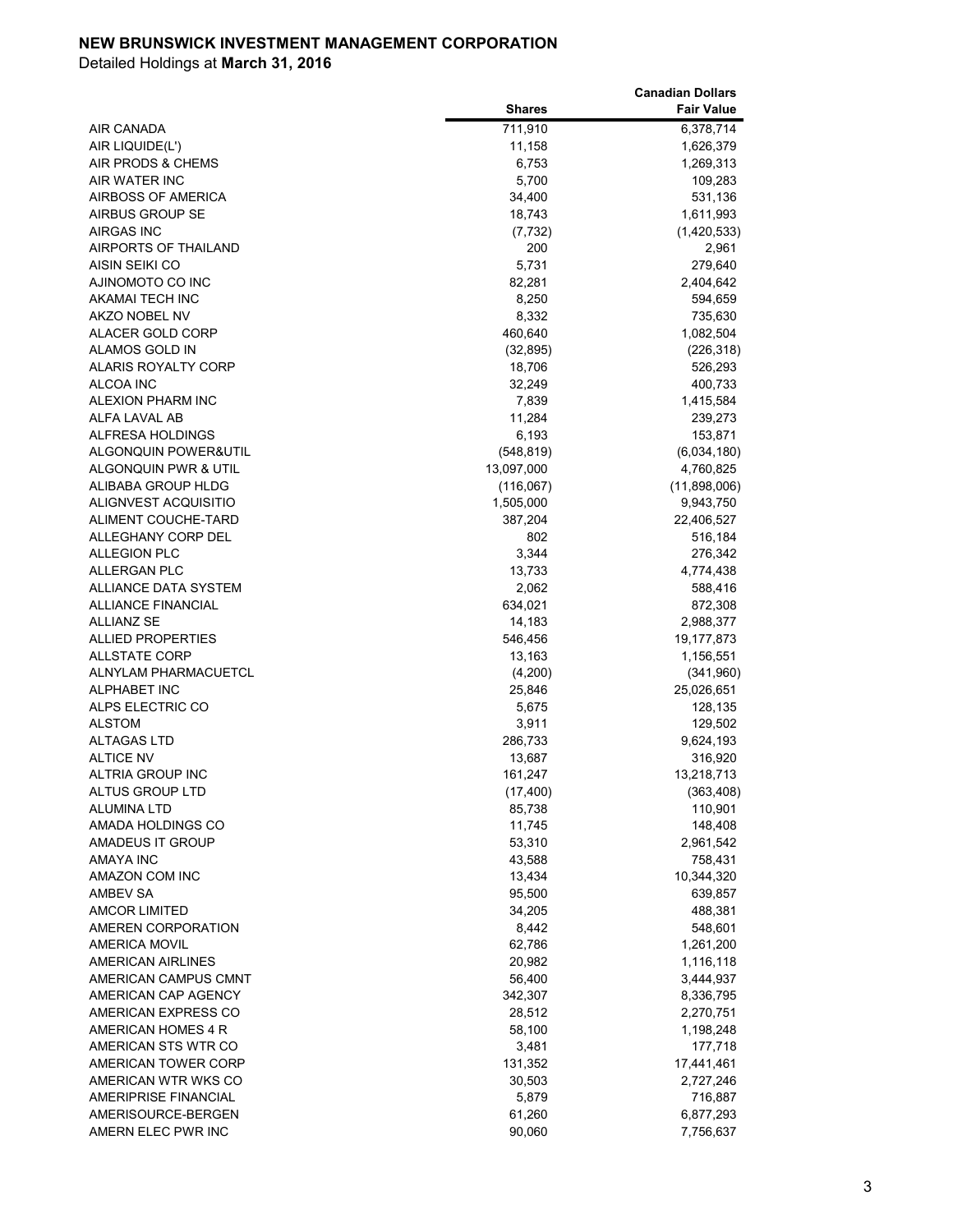|                                              |                 | <b>Canadian Dollars</b> |
|----------------------------------------------|-----------------|-------------------------|
|                                              | <b>Shares</b>   | <b>Fair Value</b>       |
| AMERN INTL GROUP INC                         | 39,995          | 2,803,980               |
| <b>AMETEK INC</b>                            | 8,195           | 531,274                 |
| AMGEN INC                                    | 26,169          | 5,089,195               |
| AMOREPACIFIC                                 | 40              | 17,486                  |
| <b>AMOREPACIFIC GROUP</b>                    | 80              | 13,256                  |
| AMP LIMITED                                  | 93,367          | 537,885                 |
| AMPHENOL CORPORATION                         | 16,018          | 1,204,035               |
| ANA HOLDINGS INC                             | 36,407          | 132,857                 |
| ANADARKO PETE                                | 17,691          | 1,068,642               |
| ANALOG DEVICES INC                           | 86,255          | 6,622,258               |
| ANDRITZ AG                                   | 1,887           | 134,214                 |
| ANGLO AMERICAN                               | 43,903          | 450,619                 |
| ANHEUSER-BUSCH INB                           | 25,265          | 4,068,401               |
| ANNALY CAPITAL MGMT                          | 490,530         | 6,718,974               |
| <b>ANSYS INC</b>                             | 2,900           | 336,512                 |
| ANTERO MIDSTREAM                             | 2,847           | 81,649                  |
| <b>ANTHEM INC</b>                            | 10,494          | 1,891,900               |
| <b>ANTOFAGASTA</b>                           | 13,749          | 119,981                 |
| AON PLC                                      | 61,158          | 8,285,814               |
| AOZORA BANK                                  | 1,358,610       | 6,144,549               |
| APA GROUP                                    | 132,641         | 1,162,709               |
| <b>APACHE CORP</b>                           | 9,063           | 573,792                 |
| APARTMENT INVT&MGMT                          | 45,249          | 2,454,519               |
| <b>APPLE INC</b>                             | 192,921         | 27,273,421              |
| <b>APPLIED MATERIALS</b><br>AQUA AMERICA INC | 39,343          | 1,080,854               |
|                                              | 15,950          | 658,316                 |
| <b>ARALEZ PHARMACEUTCLS</b>                  | 25,866<br>9,100 | 119,105                 |
| ARAMARK<br>ARC RESOURCES                     | 62,092          | 390,936<br>1,176,022    |
| <b>ARCA CONTINENTAL</b>                      | 172,700         | 1,563,205               |
| ARCELORMITTAL                                | 22,911          | 134,235                 |
| ARCH CAP GROUP LTD                           | 72,763          | 6,710,481               |
| ARCHER DANIELS MIDLD                         | 100,021         | 4,710,759               |
| ARISTOCRAT LEISURE                           | 16,646          | 170,594                 |
| <b>ARKEMA</b>                                | 2,040           | 198,393                 |
| ARM HOLDINGS PLC                             | 46,526          | 877,063                 |
| <b>ARTIS</b>                                 | 852,650         | 11,016,238              |
| ARYZTA AG                                    | 2,709           | 145,734                 |
| ASAHI GLASS CO                               | 23,697          | 167,987                 |
| <b>ASAHI GROUP HLDGS</b>                     | 10,998          | 443,866                 |
| <b>ASAHI KASEI CORP</b>                      | 35,154          | 307,826                 |
| ASCENDAS REAL ESTA                           | 63,250          | 145,201                 |
| ASCIANO LIMITED                              | 16,070          | 143,265                 |
| ASHTEAD GROUP                                | 13,499          | 216,827                 |
| <b>ASICS CORP</b>                            | 3,700           | 85,373                  |
| ASM PACIFIC TECH.                            | 6,591           | 66,934                  |
| ASML HOLDING NV                              | 10,765          | 1,416,613               |
| ASSA ABLOY                                   | 32,803          | 838,459                 |
| ASSECO POLAND SA                             | 37,820          | 796,356                 |
| ASSICURAZIONI GEN                            | 82,105          | 1,576,874               |
| ASSOC BRITISH FOODS                          | 80,657          | 5,021,741               |
| <b>ASSURANT INC</b>                          | 2,254           | 225,561                 |
| <b>ASTELLAS PHARMA</b>                       | 68,377          | 1,177,577               |
| ASTRAZENECA                                  | 87,146          | 6,322,480               |
| <b>ASX LIMITED</b>                           | 7,537           | 310,692                 |
| <b>AT&amp;T INC</b>                          | 367,810         | 18,687,472              |
| ATCO LTD                                     | 169,515         | 6,658,549               |
| ATLANTIA                                     | 55,619          | 1,997,845               |
| ATLAS COPCO AB                               | 32,637          | 1,042,217               |
| <b>ATMOS ENERGY CORP</b>                     | 5,295           | 510,028                 |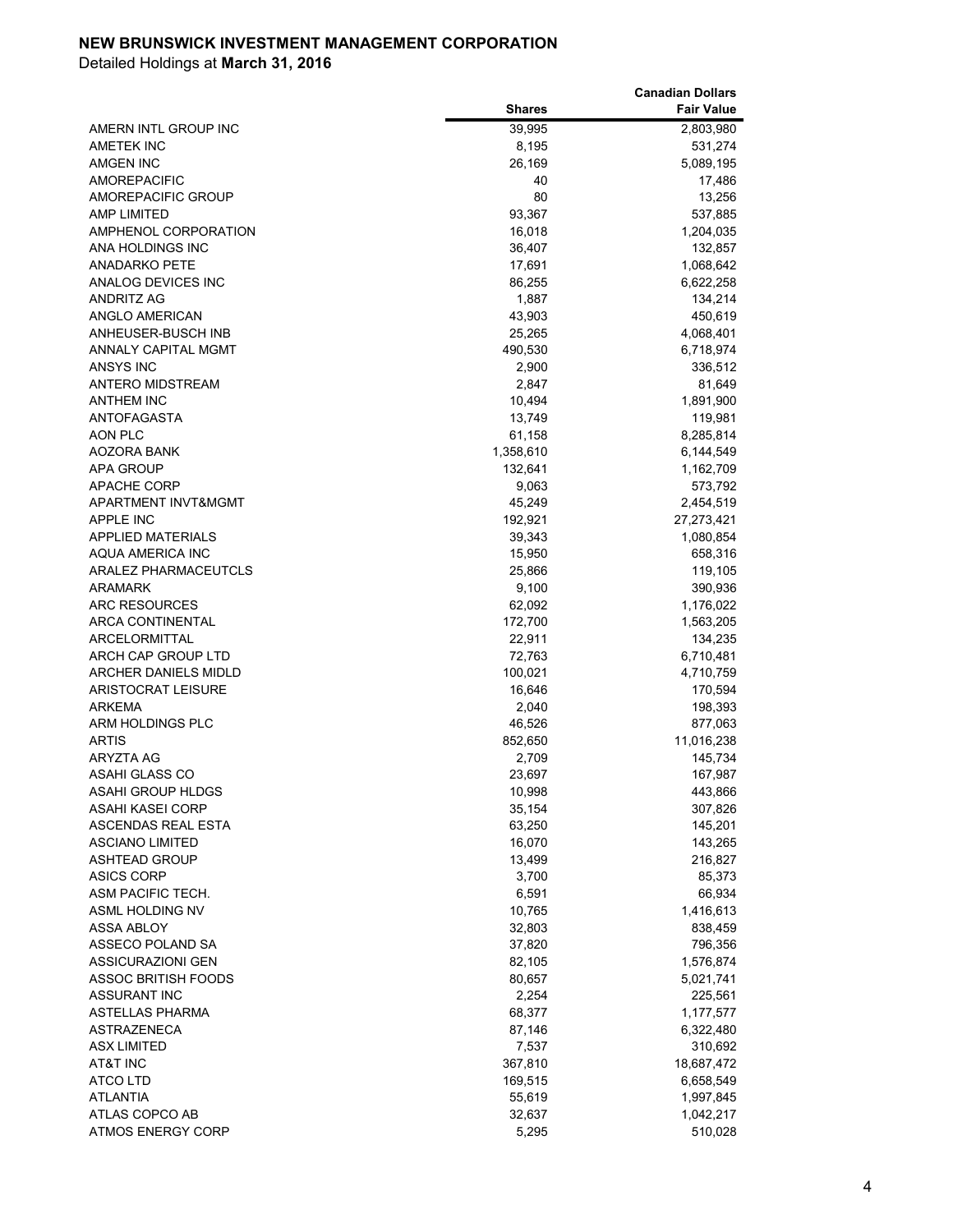|                                                       |                  | <b>Canadian Dollars</b> |
|-------------------------------------------------------|------------------|-------------------------|
|                                                       | <b>Shares</b>    | <b>Fair Value</b>       |
| ATOS SE                                               | 27,437           | 2,894,752               |
| ATS AUTOM TOOLING                                     | 23,504           | 248,907                 |
| <b>AUCKLAND INTL</b>                                  | 141,329          | 816,092                 |
| <b>AURIZON HLDGS</b>                                  | 67,873           | 267,430                 |
| <b>AUSNET SERVICES</b>                                | 1,752,692        | 2,598,418               |
| AUST & NZ BANK GRP                                    | 90,728           | 2,117,808               |
| AUTO TRADER GROUP                                     | 23,528           | 170,587                 |
| <b>AUTOCANADA</b>                                     | 58,400           | 1,064,048               |
| <b>AUTODESK INC</b>                                   | 5,640            | 426,575                 |
| AUTOMATIC DATA PROC                                   | 74,130           | 8,675,906               |
| <b>AUTONATION INC</b>                                 | 6,174            | 373,827                 |
| <b>AUTOZONE INC</b>                                   | 8,761            | 9,053,500               |
| <b>AVALONBAY COMMUNTIES</b>                           | 64,491           | 16,025,678              |
| <b>AVANGRID INC</b>                                   | 5,091            | 267,721                 |
| AVERY DENNISON CORP                                   | 7,012            | 655,860                 |
| AVIGILON CORPORATION                                  | 10,653           | 160,328                 |
| <b>AVIVA</b>                                          | 128,112          | 1,086,293               |
| <b>AXA</b>                                            | 61,792           | 1,884,412               |
| <b>AXALTA COATING SYS</b>                             | (4,800)          | (181, 802)              |
| AXEL SPRINGER SE                                      | 1,286            | 89,790                  |
| AXIA NETMEDIA                                         | 600,000          | 2,514,000               |
| <b>AXIATA GROUP BHD</b>                               | 1,859,000        | 3,630,051               |
| AXIS CAPITAL HLDGS                                    | 106,023          | 7,651,973               |
| <b>AZRIELI GROUP</b>                                  | 498              | 25,272                  |
| B2GOLD CORP                                           | 279,265          | 603,212                 |
| <b>BABCOCK INTL</b>                                   | 174,443          | 3,079,255               |
| <b>BADGER DAYLIGHTING</b>                             | 10,281           | 226,388                 |
| <b>BAE SYSTEMS</b>                                    | 100,737          | 953,244                 |
| <b>BAKER HUGHES INC</b>                               | 15,235           | 866,139                 |
| <b>BALL CORP</b>                                      | 2,931            | 271,030                 |
| <b>BALOISE HOLDING AG</b>                             | 42,618           | 7,034,077               |
| <b>BANCO DAVIVIENDA S</b>                             | 46,600           | 551,515                 |
| <b>BANCO POPOLARE</b>                                 | 8,802            | 78,426                  |
| <b>BANCO POPULAR ESPA</b>                             | 54,505           | 183,732                 |
| <b>BANCO SANTANDER SA</b>                             | 447,239          | 2,553,773               |
| <b>BANDAI NAMCO HLDGS</b>                             | 6,308            | 178,143                 |
| <b>BANGKOK AIRWAYS PC</b>                             | 499,660          | 459,990                 |
| <b>BANGKOK BANK</b>                                   | 138,100          | 915,376                 |
| <b>BANK HAPOALIM BM</b>                               | 423,161          | 2,838,964               |
| <b>BANK OF AMERICA CORP</b>                           | 484,376          | 8,494,401               |
| <b>BANK OF CHINA LTD</b>                              | 5,865,800        | 3,149,664               |
| <b>BANK OF MONTREAL</b>                               | 297,398          | 23,455,780              |
| <b>BANK OF NEW YORK MEL</b>                           | 37,432           | 1,788,209               |
| <b>BANK OF NOVA SCOTIA</b>                            | 432,407          | 27,088,056              |
| <b>BANK OF QUEENSLAND</b><br><b>BANKERS PETROLEUM</b> | 8,459            | 102,009                 |
|                                                       | (134, 500)       | (247, 480)              |
| BANKIA S.A                                            | 147,621          | 180,596                 |
| <b>BANKINTER SA</b><br><b>BARCLAYS</b>                | 26,119           | 239,073                 |
|                                                       | 534,547          | 1,490,645<br>105,242    |
| <b>BARCLAYS AFRICA GR</b>                             | 8,000            |                         |
| <b>BARD C R INC</b><br><b>BARRATT DEVEL</b>           | 27,398           | 7,202,475               |
| <b>BARRICK GOLD CORP</b>                              | 29,147           | 303,715<br>479,526      |
| <b>BARRY CALLEBAUT AG</b>                             | 26,925           |                         |
| <b>BARWA REAL ESTATE</b>                              | 4,184            | 5,905,420               |
| <b>BASF SE</b>                                        | 147,881          | 1,901,526               |
| BAXALTA INCORPORATED                                  | 28,860           | 2,820,284               |
| <b>BAXTER INTL INC</b>                                | 18,395<br>42,533 | 965,126<br>2,272,417    |
| <b>BAYER AG</b>                                       | 25,646           | 3,904,838               |
| BAYER MOTOREN WERK                                    | 12,315           | 1,435,867               |
|                                                       |                  |                         |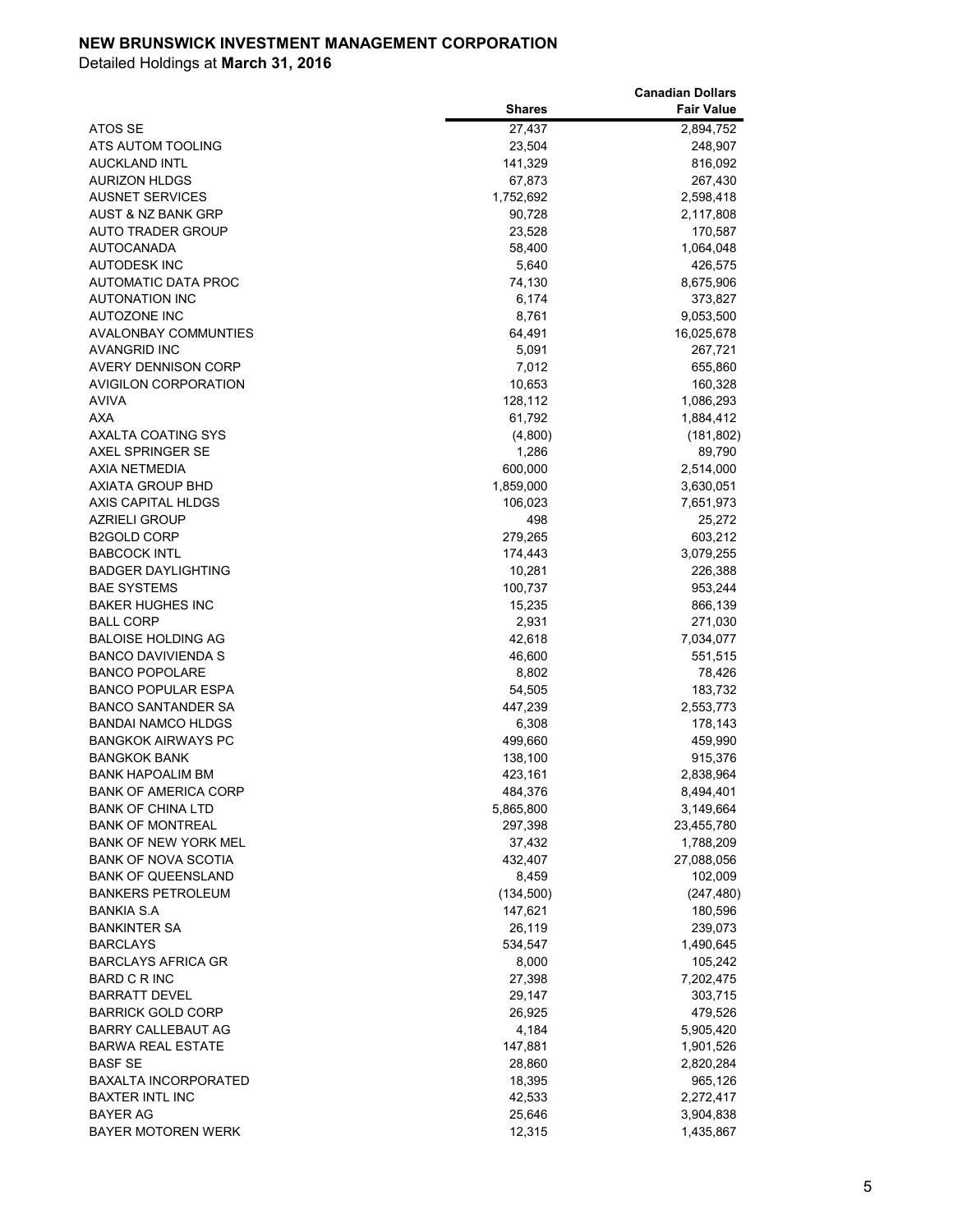|                                                  |                     | <b>Canadian Dollars</b> |
|--------------------------------------------------|---------------------|-------------------------|
|                                                  | <b>Shares</b>       | <b>Fair Value</b>       |
| <b>BAYTEX ENERGY CORP</b>                        | 63,432              | 325,406                 |
| <b>BB&amp;T CORPORATION</b>                      | 27,155              | 1,171,861               |
| BBVA (BILB-VIZ-ARG)                              | 198,690             | 1,710,884               |
| <b>BCE INC</b>                                   | 400,375             | 23,989,653              |
| <b>BCO COM PORTUGUES</b>                         | 1,456,045           | 76,617                  |
| <b>BCO DE CHILE</b>                              | 18,612,976          | 2,593,008               |
| <b>BCO DE SABADELL</b>                           | 160,939             | 375,276                 |
| <b>BDO UNIBANK INC</b>                           | 696,200             | 2,000,676               |
| <b>BECTON DICKINSON</b>                          | 42,419              | 8,353,392               |
| <b>BED BATH &amp; BEYOND</b>                     | 5,692               | 366,497                 |
| <b>BEIERSDORF AG</b>                             | 37,820              | 4,422,795               |
| <b>BEIJING CAPITAL IN</b>                        | 182,791             | 252,387                 |
| <b>BEIJING ENT WATER</b>                         | 543,436             | 440,419                 |
| <b>BEIJING ENTERPRISE</b>                        | 40,889              | 289,444                 |
| <b>BENDIGO AND ADELAIDE</b>                      | 12,146              | 107,195                 |
| <b>BENESSE HOLDINGS</b>                          | 89,768              | 3,347,104               |
| <b>BERKELEY GP HLDGS</b>                         | 4,054               | 242,531                 |
| <b>BERKSHIRE HATHAWAY</b>                        | 108,190             | 19,910,481              |
| <b>BEST BUY INC</b>                              | 14,003              | 602,018                 |
| <b>BEZEQ</b>                                     | 1,959,178           | 5,712,592               |
| <b>BGC PARTNERS INC</b>                          | 184,990             | 2,171,552               |
| <b>BHP BILLITON LTD</b>                          | 100,985             | 1,694,071               |
| <b>BHP BILLITON PLC</b>                          | 66,334              | 965,348                 |
| <b>BIC</b>                                       | 29,267              | 5,702,860               |
| <b>BIM BIRLESIK MAGAZ</b>                        | 100                 | 2,804                   |
| <b>BIOGEN INC</b>                                | 7,609               | 2,569,263               |
| <b>BIRCHCLIFF ENERGY</b>                         | 58,227              | 308,021                 |
| <b>BK CENTRAL ASIA</b>                           | 2,607,300           | 3,382,595               |
| BK LEUMI LE ISRAEL                               | 425,690             | 1,975,718               |
| BK OF EAST ASIA                                  | 35,685              | 172,570                 |
| <b>BK OF IRELAND</b>                             | 941,948             | 354,038                 |
| BK OF KYOTO                                      | 9,387               | 79,291                  |
| <b>BK OF PHILIP ISLAN</b>                        | 105,600             | 258,078                 |
| <b>BK OF YOKOHAMA</b>                            | 32,373              | 193,726                 |
| <b>BLACKBERRY LIMITED</b>                        | 27,113              | 285,771                 |
| <b>BLACKROCK INC</b>                             | 4,392               | 1,940,181               |
| BLOCK H & R INC                                  | 12,310              | 424,832                 |
| <b>BLOUNT INTL INC</b>                           | (100,000)           | (1,294,506)             |
| <b>BMO LADDERED</b>                              | 125,000             | 1,200,375               |
| <b>BNK FINANCIAL GROU</b>                        | 8,800               | 96,545                  |
| <b>BNP PARIBAS</b>                               | 33,561              | 2,187,937               |
| <b>BOARDWALK</b>                                 | 197,266             | 10,253,394              |
| <b>BOARDWALK PIPELINE</b>                        | 6,149               | 117,564                 |
| <b>BOC HONG KONG HLDG</b>                        | 130,850             | 505,133                 |
| <b>BOEING CO</b>                                 | 21,668              | 3,567,720               |
| <b>BOLIDEN AB</b>                                | 6,877               | 142,532                 |
| <b>BOLLORE INVMT</b>                             | 23,938              | 120,458                 |
| <b>BOMBARDIER INC</b><br><b>BONAVISTA ENERGY</b> | 114,228             | 150,781                 |
| <b>BONTERRA ENERGY CORP</b>                      | (90, 665)           | (238, 449)              |
| <b>BOOZ ALLEN HAMILTO</b>                        | 7,850<br>5,800      | 166,106                 |
|                                                  |                     | 227,802                 |
| <b>BORAL LIMITED</b><br><b>BORG WARNER INC</b>   | 20,730<br>7,607     | 127,469                 |
| <b>BOSKALIS WESTMNSTR</b>                        | 2,065               | 378,894<br>105,145      |
| <b>BOSTON PROPERTIES</b>                         |                     |                         |
| <b>BOSTON SCIENTIFIC</b>                         | 53,194              | 8,813,107               |
| <b>BOULDER ENERGY</b>                            | 58,215<br>1,536,600 | 1,420,356               |
| <b>BOUYGUES</b>                                  | 6,871               | 3,949,062<br>363,072    |
| BOYD GROUP INCM FUND                             | 5,097               | 389,370                 |
| BP PLC                                           | 574,632             | 3,740,598               |
|                                                  |                     |                         |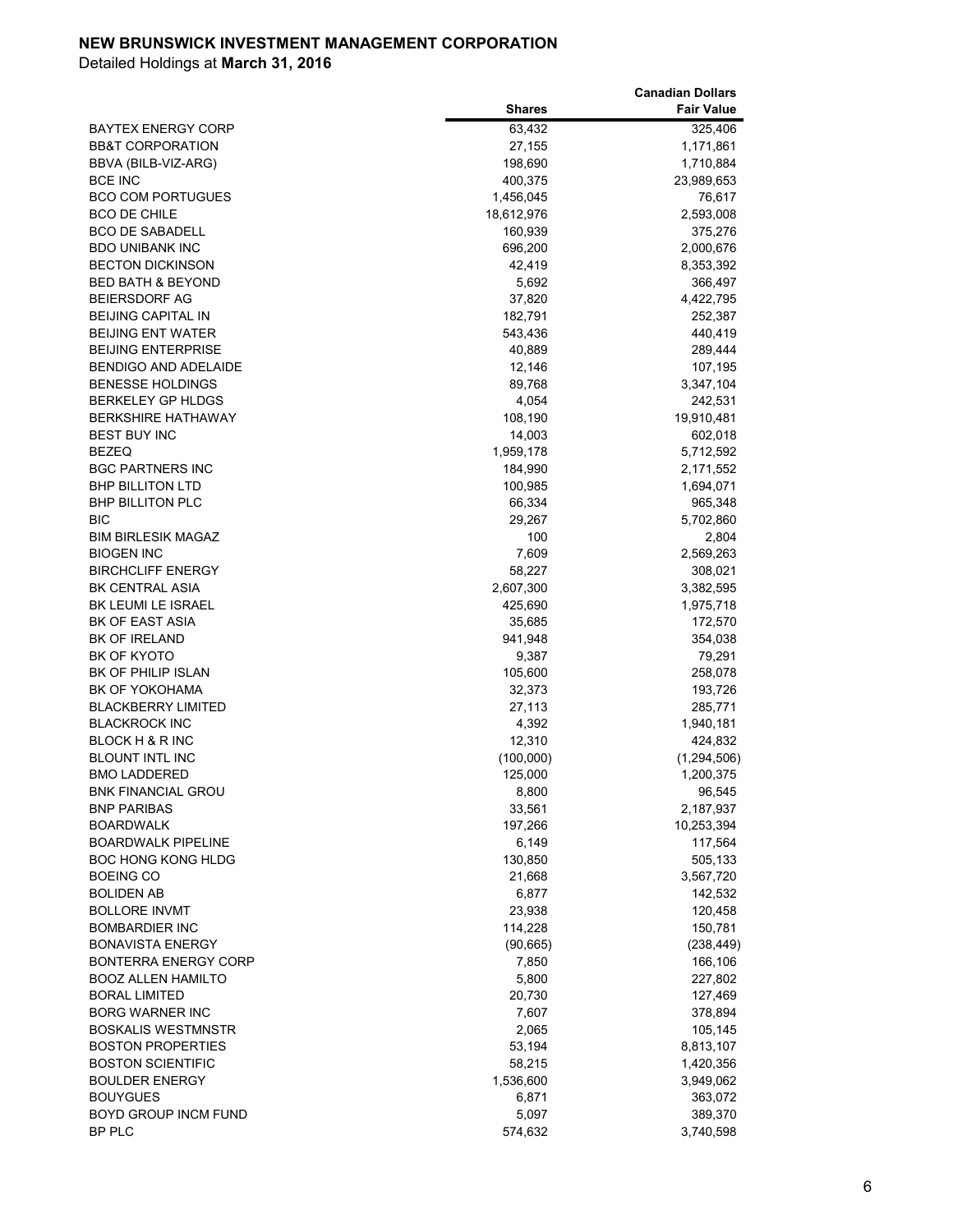| <b>Shares</b><br><b>Fair Value</b><br>45,142<br><b>BRAMBLES LTD</b><br>544,378<br>132,900<br><b>BRANDYWINE RLTY TR</b><br>2,444,413<br><b>BRENNTAG AG</b><br>4,441<br>328,731<br><b>BRIDGESTONE CORP</b><br>20,698<br>1,001,606<br><b>BRISTOL MYERS SQUIBB</b><br>98,796<br>8,247,651<br><b>BRIT AMER TOBACCO</b><br>125,921<br>9,574,554<br><b>BRITISH LAND CO</b><br>33,596<br>437,515<br><b>BRIXMOR PROPERTY G</b><br>117,600<br>3,908,048<br><b>BROADCOM LIMITED</b><br>14,522<br>2,910,237<br><b>BROOKFIELD ASSET MGT</b><br>558,594<br>25,231,691<br><b>BROOKFIELD INFR PRTR</b><br>6,261<br>342,144<br><b>BROOKFIELD PROPERTY</b><br>730,578<br>21,947,783<br><b>BROOKFIELD RENEWABLE</b><br>31,746<br>1,246,348<br><b>BROTHER INDUSTRIES</b><br>6,700<br>99,773<br><b>BROWN FORMAN CORP</b><br>56,666<br>7,262,539<br><b>BRP INC</b><br>16,369<br>318,050<br><b>BSM TECHNOLOGIES</b><br>173,700<br>170,226<br>BT GROUP PLC<br>262,243<br>2,147,568<br><b>BTS GROUP HOLDINGS</b><br>12,864,500<br>4,239,838<br><b>BUCKEYE PARTNERS L P</b><br>6,653<br>586,295<br><b>BUNZL</b><br>136,683<br>5,140,525<br><b>BURBERRY GROUP</b><br>12,022<br>305,075<br><b>BUREAU VERITAS</b><br>115,218<br>3,324,338<br>C H ROBINSON WLDWIDE<br>4,984<br>479,878<br>CA INC<br>21,396<br>854,507<br><b>CABLEVISION SYS CORP</b><br>7,743<br>331,434<br>CABOT OIL & GAS CORP<br>15,938<br>469,488<br>CAE INC<br>120,715<br>1,813,139<br><b>CAIXABANK SA</b><br>94,798<br>362,873<br><b>CALBEE INC</b><br>2,122<br>109,158<br>CALFRAC WELL SERVICE<br>(102, 800)<br>(139, 808)<br><b>CALIFORNIA RESOURCES</b><br>6,394<br>8,542<br><b>CALIFORNIA WTR SVC</b><br>148,962<br>4,298<br><b>CALLIDUS CAPITAL</b><br>3,800<br>51,509<br><b>CALPINE CORP</b><br>(19, 400)<br>(381, 734)<br><b>CALTEX AUSTRALIA</b><br>8,498<br>287,653<br><b>CAMDEN PPTY TR</b><br>11,700<br>1,293,277<br><b>CAMECO CORP</b><br>859,662<br>14,415,509<br><b>CAMERON INTL</b><br>215,121<br>18,709,193<br>CAMPBELL SOUP CO<br>103,717<br>8,581,753<br><b>CANADIAN ENERGY SRVC</b><br>114,436<br>365,337<br>CANADIAN IMPERIAL BK<br>110,191<br>10,825,791<br><b>CANADIAN TIRE CORP</b><br>92,180<br>12,461,814<br><b>CANAM GROUP INC</b><br>109,199<br>1,401,023<br><b>CANFOR CORPORATION</b><br>104,339<br>1,862,451<br><b>CANFOR PULP PRODUCTS</b><br>78,741<br>944,105<br><b>CANON INC</b><br>33,954<br>1,310,950<br><b>CANOPY GROWTH CORP</b><br>249,084<br>650,109<br><b>CANYON SERVICES GRP</b><br>(6,600)<br>(24, 288)<br><b>CAP GEMINI</b><br>4,797<br>583,885<br>370,152<br><b>CAPITA PLC</b><br>19,108<br>CAPITAL ONE FINL CO<br>18,350<br>1,649,702<br><b>CAPITAL POWER CORP</b><br>216,255<br>3,971,523<br>CAPITALAND<br>67,379<br>198,689<br>CAPITALAND COMM TR<br>48,134<br>67,964<br>CAPITALAND MALL TR<br>74,413<br>149,385<br>CAPSTONE INFRASTRUCT<br>762,600<br>3,706,236<br>CARDINAL HEALTH INC<br>15,559<br>1,661,691<br><b>CARE CAPITAL PROPERT</b><br>68,213<br>2,374,779<br><b>CARLSBERG AS</b><br>3,628<br>447,878 |  | <b>Canadian Dollars</b> |
|--------------------------------------------------------------------------------------------------------------------------------------------------------------------------------------------------------------------------------------------------------------------------------------------------------------------------------------------------------------------------------------------------------------------------------------------------------------------------------------------------------------------------------------------------------------------------------------------------------------------------------------------------------------------------------------------------------------------------------------------------------------------------------------------------------------------------------------------------------------------------------------------------------------------------------------------------------------------------------------------------------------------------------------------------------------------------------------------------------------------------------------------------------------------------------------------------------------------------------------------------------------------------------------------------------------------------------------------------------------------------------------------------------------------------------------------------------------------------------------------------------------------------------------------------------------------------------------------------------------------------------------------------------------------------------------------------------------------------------------------------------------------------------------------------------------------------------------------------------------------------------------------------------------------------------------------------------------------------------------------------------------------------------------------------------------------------------------------------------------------------------------------------------------------------------------------------------------------------------------------------------------------------------------------------------------------------------------------------------------------------------------------------------------------------------------------------------------------------------------------------------------------------------------------------------------------------------------------------------------------------------------------------------------------------------------------------------------------------------------------------------------------------------------------------------------------------------------------------------------------------------------------------------------------------------------------------------------------------------------------------------|--|-------------------------|
|                                                                                                                                                                                                                                                                                                                                                                                                                                                                                                                                                                                                                                                                                                                                                                                                                                                                                                                                                                                                                                                                                                                                                                                                                                                                                                                                                                                                                                                                                                                                                                                                                                                                                                                                                                                                                                                                                                                                                                                                                                                                                                                                                                                                                                                                                                                                                                                                                                                                                                                                                                                                                                                                                                                                                                                                                                                                                                                                                                                                        |  |                         |
|                                                                                                                                                                                                                                                                                                                                                                                                                                                                                                                                                                                                                                                                                                                                                                                                                                                                                                                                                                                                                                                                                                                                                                                                                                                                                                                                                                                                                                                                                                                                                                                                                                                                                                                                                                                                                                                                                                                                                                                                                                                                                                                                                                                                                                                                                                                                                                                                                                                                                                                                                                                                                                                                                                                                                                                                                                                                                                                                                                                                        |  |                         |
|                                                                                                                                                                                                                                                                                                                                                                                                                                                                                                                                                                                                                                                                                                                                                                                                                                                                                                                                                                                                                                                                                                                                                                                                                                                                                                                                                                                                                                                                                                                                                                                                                                                                                                                                                                                                                                                                                                                                                                                                                                                                                                                                                                                                                                                                                                                                                                                                                                                                                                                                                                                                                                                                                                                                                                                                                                                                                                                                                                                                        |  |                         |
|                                                                                                                                                                                                                                                                                                                                                                                                                                                                                                                                                                                                                                                                                                                                                                                                                                                                                                                                                                                                                                                                                                                                                                                                                                                                                                                                                                                                                                                                                                                                                                                                                                                                                                                                                                                                                                                                                                                                                                                                                                                                                                                                                                                                                                                                                                                                                                                                                                                                                                                                                                                                                                                                                                                                                                                                                                                                                                                                                                                                        |  |                         |
|                                                                                                                                                                                                                                                                                                                                                                                                                                                                                                                                                                                                                                                                                                                                                                                                                                                                                                                                                                                                                                                                                                                                                                                                                                                                                                                                                                                                                                                                                                                                                                                                                                                                                                                                                                                                                                                                                                                                                                                                                                                                                                                                                                                                                                                                                                                                                                                                                                                                                                                                                                                                                                                                                                                                                                                                                                                                                                                                                                                                        |  |                         |
|                                                                                                                                                                                                                                                                                                                                                                                                                                                                                                                                                                                                                                                                                                                                                                                                                                                                                                                                                                                                                                                                                                                                                                                                                                                                                                                                                                                                                                                                                                                                                                                                                                                                                                                                                                                                                                                                                                                                                                                                                                                                                                                                                                                                                                                                                                                                                                                                                                                                                                                                                                                                                                                                                                                                                                                                                                                                                                                                                                                                        |  |                         |
|                                                                                                                                                                                                                                                                                                                                                                                                                                                                                                                                                                                                                                                                                                                                                                                                                                                                                                                                                                                                                                                                                                                                                                                                                                                                                                                                                                                                                                                                                                                                                                                                                                                                                                                                                                                                                                                                                                                                                                                                                                                                                                                                                                                                                                                                                                                                                                                                                                                                                                                                                                                                                                                                                                                                                                                                                                                                                                                                                                                                        |  |                         |
|                                                                                                                                                                                                                                                                                                                                                                                                                                                                                                                                                                                                                                                                                                                                                                                                                                                                                                                                                                                                                                                                                                                                                                                                                                                                                                                                                                                                                                                                                                                                                                                                                                                                                                                                                                                                                                                                                                                                                                                                                                                                                                                                                                                                                                                                                                                                                                                                                                                                                                                                                                                                                                                                                                                                                                                                                                                                                                                                                                                                        |  |                         |
|                                                                                                                                                                                                                                                                                                                                                                                                                                                                                                                                                                                                                                                                                                                                                                                                                                                                                                                                                                                                                                                                                                                                                                                                                                                                                                                                                                                                                                                                                                                                                                                                                                                                                                                                                                                                                                                                                                                                                                                                                                                                                                                                                                                                                                                                                                                                                                                                                                                                                                                                                                                                                                                                                                                                                                                                                                                                                                                                                                                                        |  |                         |
|                                                                                                                                                                                                                                                                                                                                                                                                                                                                                                                                                                                                                                                                                                                                                                                                                                                                                                                                                                                                                                                                                                                                                                                                                                                                                                                                                                                                                                                                                                                                                                                                                                                                                                                                                                                                                                                                                                                                                                                                                                                                                                                                                                                                                                                                                                                                                                                                                                                                                                                                                                                                                                                                                                                                                                                                                                                                                                                                                                                                        |  |                         |
|                                                                                                                                                                                                                                                                                                                                                                                                                                                                                                                                                                                                                                                                                                                                                                                                                                                                                                                                                                                                                                                                                                                                                                                                                                                                                                                                                                                                                                                                                                                                                                                                                                                                                                                                                                                                                                                                                                                                                                                                                                                                                                                                                                                                                                                                                                                                                                                                                                                                                                                                                                                                                                                                                                                                                                                                                                                                                                                                                                                                        |  |                         |
|                                                                                                                                                                                                                                                                                                                                                                                                                                                                                                                                                                                                                                                                                                                                                                                                                                                                                                                                                                                                                                                                                                                                                                                                                                                                                                                                                                                                                                                                                                                                                                                                                                                                                                                                                                                                                                                                                                                                                                                                                                                                                                                                                                                                                                                                                                                                                                                                                                                                                                                                                                                                                                                                                                                                                                                                                                                                                                                                                                                                        |  |                         |
|                                                                                                                                                                                                                                                                                                                                                                                                                                                                                                                                                                                                                                                                                                                                                                                                                                                                                                                                                                                                                                                                                                                                                                                                                                                                                                                                                                                                                                                                                                                                                                                                                                                                                                                                                                                                                                                                                                                                                                                                                                                                                                                                                                                                                                                                                                                                                                                                                                                                                                                                                                                                                                                                                                                                                                                                                                                                                                                                                                                                        |  |                         |
|                                                                                                                                                                                                                                                                                                                                                                                                                                                                                                                                                                                                                                                                                                                                                                                                                                                                                                                                                                                                                                                                                                                                                                                                                                                                                                                                                                                                                                                                                                                                                                                                                                                                                                                                                                                                                                                                                                                                                                                                                                                                                                                                                                                                                                                                                                                                                                                                                                                                                                                                                                                                                                                                                                                                                                                                                                                                                                                                                                                                        |  |                         |
|                                                                                                                                                                                                                                                                                                                                                                                                                                                                                                                                                                                                                                                                                                                                                                                                                                                                                                                                                                                                                                                                                                                                                                                                                                                                                                                                                                                                                                                                                                                                                                                                                                                                                                                                                                                                                                                                                                                                                                                                                                                                                                                                                                                                                                                                                                                                                                                                                                                                                                                                                                                                                                                                                                                                                                                                                                                                                                                                                                                                        |  |                         |
|                                                                                                                                                                                                                                                                                                                                                                                                                                                                                                                                                                                                                                                                                                                                                                                                                                                                                                                                                                                                                                                                                                                                                                                                                                                                                                                                                                                                                                                                                                                                                                                                                                                                                                                                                                                                                                                                                                                                                                                                                                                                                                                                                                                                                                                                                                                                                                                                                                                                                                                                                                                                                                                                                                                                                                                                                                                                                                                                                                                                        |  |                         |
|                                                                                                                                                                                                                                                                                                                                                                                                                                                                                                                                                                                                                                                                                                                                                                                                                                                                                                                                                                                                                                                                                                                                                                                                                                                                                                                                                                                                                                                                                                                                                                                                                                                                                                                                                                                                                                                                                                                                                                                                                                                                                                                                                                                                                                                                                                                                                                                                                                                                                                                                                                                                                                                                                                                                                                                                                                                                                                                                                                                                        |  |                         |
|                                                                                                                                                                                                                                                                                                                                                                                                                                                                                                                                                                                                                                                                                                                                                                                                                                                                                                                                                                                                                                                                                                                                                                                                                                                                                                                                                                                                                                                                                                                                                                                                                                                                                                                                                                                                                                                                                                                                                                                                                                                                                                                                                                                                                                                                                                                                                                                                                                                                                                                                                                                                                                                                                                                                                                                                                                                                                                                                                                                                        |  |                         |
|                                                                                                                                                                                                                                                                                                                                                                                                                                                                                                                                                                                                                                                                                                                                                                                                                                                                                                                                                                                                                                                                                                                                                                                                                                                                                                                                                                                                                                                                                                                                                                                                                                                                                                                                                                                                                                                                                                                                                                                                                                                                                                                                                                                                                                                                                                                                                                                                                                                                                                                                                                                                                                                                                                                                                                                                                                                                                                                                                                                                        |  |                         |
|                                                                                                                                                                                                                                                                                                                                                                                                                                                                                                                                                                                                                                                                                                                                                                                                                                                                                                                                                                                                                                                                                                                                                                                                                                                                                                                                                                                                                                                                                                                                                                                                                                                                                                                                                                                                                                                                                                                                                                                                                                                                                                                                                                                                                                                                                                                                                                                                                                                                                                                                                                                                                                                                                                                                                                                                                                                                                                                                                                                                        |  |                         |
|                                                                                                                                                                                                                                                                                                                                                                                                                                                                                                                                                                                                                                                                                                                                                                                                                                                                                                                                                                                                                                                                                                                                                                                                                                                                                                                                                                                                                                                                                                                                                                                                                                                                                                                                                                                                                                                                                                                                                                                                                                                                                                                                                                                                                                                                                                                                                                                                                                                                                                                                                                                                                                                                                                                                                                                                                                                                                                                                                                                                        |  |                         |
|                                                                                                                                                                                                                                                                                                                                                                                                                                                                                                                                                                                                                                                                                                                                                                                                                                                                                                                                                                                                                                                                                                                                                                                                                                                                                                                                                                                                                                                                                                                                                                                                                                                                                                                                                                                                                                                                                                                                                                                                                                                                                                                                                                                                                                                                                                                                                                                                                                                                                                                                                                                                                                                                                                                                                                                                                                                                                                                                                                                                        |  |                         |
|                                                                                                                                                                                                                                                                                                                                                                                                                                                                                                                                                                                                                                                                                                                                                                                                                                                                                                                                                                                                                                                                                                                                                                                                                                                                                                                                                                                                                                                                                                                                                                                                                                                                                                                                                                                                                                                                                                                                                                                                                                                                                                                                                                                                                                                                                                                                                                                                                                                                                                                                                                                                                                                                                                                                                                                                                                                                                                                                                                                                        |  |                         |
|                                                                                                                                                                                                                                                                                                                                                                                                                                                                                                                                                                                                                                                                                                                                                                                                                                                                                                                                                                                                                                                                                                                                                                                                                                                                                                                                                                                                                                                                                                                                                                                                                                                                                                                                                                                                                                                                                                                                                                                                                                                                                                                                                                                                                                                                                                                                                                                                                                                                                                                                                                                                                                                                                                                                                                                                                                                                                                                                                                                                        |  |                         |
|                                                                                                                                                                                                                                                                                                                                                                                                                                                                                                                                                                                                                                                                                                                                                                                                                                                                                                                                                                                                                                                                                                                                                                                                                                                                                                                                                                                                                                                                                                                                                                                                                                                                                                                                                                                                                                                                                                                                                                                                                                                                                                                                                                                                                                                                                                                                                                                                                                                                                                                                                                                                                                                                                                                                                                                                                                                                                                                                                                                                        |  |                         |
|                                                                                                                                                                                                                                                                                                                                                                                                                                                                                                                                                                                                                                                                                                                                                                                                                                                                                                                                                                                                                                                                                                                                                                                                                                                                                                                                                                                                                                                                                                                                                                                                                                                                                                                                                                                                                                                                                                                                                                                                                                                                                                                                                                                                                                                                                                                                                                                                                                                                                                                                                                                                                                                                                                                                                                                                                                                                                                                                                                                                        |  |                         |
|                                                                                                                                                                                                                                                                                                                                                                                                                                                                                                                                                                                                                                                                                                                                                                                                                                                                                                                                                                                                                                                                                                                                                                                                                                                                                                                                                                                                                                                                                                                                                                                                                                                                                                                                                                                                                                                                                                                                                                                                                                                                                                                                                                                                                                                                                                                                                                                                                                                                                                                                                                                                                                                                                                                                                                                                                                                                                                                                                                                                        |  |                         |
|                                                                                                                                                                                                                                                                                                                                                                                                                                                                                                                                                                                                                                                                                                                                                                                                                                                                                                                                                                                                                                                                                                                                                                                                                                                                                                                                                                                                                                                                                                                                                                                                                                                                                                                                                                                                                                                                                                                                                                                                                                                                                                                                                                                                                                                                                                                                                                                                                                                                                                                                                                                                                                                                                                                                                                                                                                                                                                                                                                                                        |  |                         |
|                                                                                                                                                                                                                                                                                                                                                                                                                                                                                                                                                                                                                                                                                                                                                                                                                                                                                                                                                                                                                                                                                                                                                                                                                                                                                                                                                                                                                                                                                                                                                                                                                                                                                                                                                                                                                                                                                                                                                                                                                                                                                                                                                                                                                                                                                                                                                                                                                                                                                                                                                                                                                                                                                                                                                                                                                                                                                                                                                                                                        |  |                         |
|                                                                                                                                                                                                                                                                                                                                                                                                                                                                                                                                                                                                                                                                                                                                                                                                                                                                                                                                                                                                                                                                                                                                                                                                                                                                                                                                                                                                                                                                                                                                                                                                                                                                                                                                                                                                                                                                                                                                                                                                                                                                                                                                                                                                                                                                                                                                                                                                                                                                                                                                                                                                                                                                                                                                                                                                                                                                                                                                                                                                        |  |                         |
|                                                                                                                                                                                                                                                                                                                                                                                                                                                                                                                                                                                                                                                                                                                                                                                                                                                                                                                                                                                                                                                                                                                                                                                                                                                                                                                                                                                                                                                                                                                                                                                                                                                                                                                                                                                                                                                                                                                                                                                                                                                                                                                                                                                                                                                                                                                                                                                                                                                                                                                                                                                                                                                                                                                                                                                                                                                                                                                                                                                                        |  |                         |
|                                                                                                                                                                                                                                                                                                                                                                                                                                                                                                                                                                                                                                                                                                                                                                                                                                                                                                                                                                                                                                                                                                                                                                                                                                                                                                                                                                                                                                                                                                                                                                                                                                                                                                                                                                                                                                                                                                                                                                                                                                                                                                                                                                                                                                                                                                                                                                                                                                                                                                                                                                                                                                                                                                                                                                                                                                                                                                                                                                                                        |  |                         |
|                                                                                                                                                                                                                                                                                                                                                                                                                                                                                                                                                                                                                                                                                                                                                                                                                                                                                                                                                                                                                                                                                                                                                                                                                                                                                                                                                                                                                                                                                                                                                                                                                                                                                                                                                                                                                                                                                                                                                                                                                                                                                                                                                                                                                                                                                                                                                                                                                                                                                                                                                                                                                                                                                                                                                                                                                                                                                                                                                                                                        |  |                         |
|                                                                                                                                                                                                                                                                                                                                                                                                                                                                                                                                                                                                                                                                                                                                                                                                                                                                                                                                                                                                                                                                                                                                                                                                                                                                                                                                                                                                                                                                                                                                                                                                                                                                                                                                                                                                                                                                                                                                                                                                                                                                                                                                                                                                                                                                                                                                                                                                                                                                                                                                                                                                                                                                                                                                                                                                                                                                                                                                                                                                        |  |                         |
|                                                                                                                                                                                                                                                                                                                                                                                                                                                                                                                                                                                                                                                                                                                                                                                                                                                                                                                                                                                                                                                                                                                                                                                                                                                                                                                                                                                                                                                                                                                                                                                                                                                                                                                                                                                                                                                                                                                                                                                                                                                                                                                                                                                                                                                                                                                                                                                                                                                                                                                                                                                                                                                                                                                                                                                                                                                                                                                                                                                                        |  |                         |
|                                                                                                                                                                                                                                                                                                                                                                                                                                                                                                                                                                                                                                                                                                                                                                                                                                                                                                                                                                                                                                                                                                                                                                                                                                                                                                                                                                                                                                                                                                                                                                                                                                                                                                                                                                                                                                                                                                                                                                                                                                                                                                                                                                                                                                                                                                                                                                                                                                                                                                                                                                                                                                                                                                                                                                                                                                                                                                                                                                                                        |  |                         |
|                                                                                                                                                                                                                                                                                                                                                                                                                                                                                                                                                                                                                                                                                                                                                                                                                                                                                                                                                                                                                                                                                                                                                                                                                                                                                                                                                                                                                                                                                                                                                                                                                                                                                                                                                                                                                                                                                                                                                                                                                                                                                                                                                                                                                                                                                                                                                                                                                                                                                                                                                                                                                                                                                                                                                                                                                                                                                                                                                                                                        |  |                         |
|                                                                                                                                                                                                                                                                                                                                                                                                                                                                                                                                                                                                                                                                                                                                                                                                                                                                                                                                                                                                                                                                                                                                                                                                                                                                                                                                                                                                                                                                                                                                                                                                                                                                                                                                                                                                                                                                                                                                                                                                                                                                                                                                                                                                                                                                                                                                                                                                                                                                                                                                                                                                                                                                                                                                                                                                                                                                                                                                                                                                        |  |                         |
|                                                                                                                                                                                                                                                                                                                                                                                                                                                                                                                                                                                                                                                                                                                                                                                                                                                                                                                                                                                                                                                                                                                                                                                                                                                                                                                                                                                                                                                                                                                                                                                                                                                                                                                                                                                                                                                                                                                                                                                                                                                                                                                                                                                                                                                                                                                                                                                                                                                                                                                                                                                                                                                                                                                                                                                                                                                                                                                                                                                                        |  |                         |
|                                                                                                                                                                                                                                                                                                                                                                                                                                                                                                                                                                                                                                                                                                                                                                                                                                                                                                                                                                                                                                                                                                                                                                                                                                                                                                                                                                                                                                                                                                                                                                                                                                                                                                                                                                                                                                                                                                                                                                                                                                                                                                                                                                                                                                                                                                                                                                                                                                                                                                                                                                                                                                                                                                                                                                                                                                                                                                                                                                                                        |  |                         |
|                                                                                                                                                                                                                                                                                                                                                                                                                                                                                                                                                                                                                                                                                                                                                                                                                                                                                                                                                                                                                                                                                                                                                                                                                                                                                                                                                                                                                                                                                                                                                                                                                                                                                                                                                                                                                                                                                                                                                                                                                                                                                                                                                                                                                                                                                                                                                                                                                                                                                                                                                                                                                                                                                                                                                                                                                                                                                                                                                                                                        |  |                         |
|                                                                                                                                                                                                                                                                                                                                                                                                                                                                                                                                                                                                                                                                                                                                                                                                                                                                                                                                                                                                                                                                                                                                                                                                                                                                                                                                                                                                                                                                                                                                                                                                                                                                                                                                                                                                                                                                                                                                                                                                                                                                                                                                                                                                                                                                                                                                                                                                                                                                                                                                                                                                                                                                                                                                                                                                                                                                                                                                                                                                        |  |                         |
|                                                                                                                                                                                                                                                                                                                                                                                                                                                                                                                                                                                                                                                                                                                                                                                                                                                                                                                                                                                                                                                                                                                                                                                                                                                                                                                                                                                                                                                                                                                                                                                                                                                                                                                                                                                                                                                                                                                                                                                                                                                                                                                                                                                                                                                                                                                                                                                                                                                                                                                                                                                                                                                                                                                                                                                                                                                                                                                                                                                                        |  |                         |
|                                                                                                                                                                                                                                                                                                                                                                                                                                                                                                                                                                                                                                                                                                                                                                                                                                                                                                                                                                                                                                                                                                                                                                                                                                                                                                                                                                                                                                                                                                                                                                                                                                                                                                                                                                                                                                                                                                                                                                                                                                                                                                                                                                                                                                                                                                                                                                                                                                                                                                                                                                                                                                                                                                                                                                                                                                                                                                                                                                                                        |  |                         |
|                                                                                                                                                                                                                                                                                                                                                                                                                                                                                                                                                                                                                                                                                                                                                                                                                                                                                                                                                                                                                                                                                                                                                                                                                                                                                                                                                                                                                                                                                                                                                                                                                                                                                                                                                                                                                                                                                                                                                                                                                                                                                                                                                                                                                                                                                                                                                                                                                                                                                                                                                                                                                                                                                                                                                                                                                                                                                                                                                                                                        |  |                         |
|                                                                                                                                                                                                                                                                                                                                                                                                                                                                                                                                                                                                                                                                                                                                                                                                                                                                                                                                                                                                                                                                                                                                                                                                                                                                                                                                                                                                                                                                                                                                                                                                                                                                                                                                                                                                                                                                                                                                                                                                                                                                                                                                                                                                                                                                                                                                                                                                                                                                                                                                                                                                                                                                                                                                                                                                                                                                                                                                                                                                        |  |                         |
|                                                                                                                                                                                                                                                                                                                                                                                                                                                                                                                                                                                                                                                                                                                                                                                                                                                                                                                                                                                                                                                                                                                                                                                                                                                                                                                                                                                                                                                                                                                                                                                                                                                                                                                                                                                                                                                                                                                                                                                                                                                                                                                                                                                                                                                                                                                                                                                                                                                                                                                                                                                                                                                                                                                                                                                                                                                                                                                                                                                                        |  |                         |
|                                                                                                                                                                                                                                                                                                                                                                                                                                                                                                                                                                                                                                                                                                                                                                                                                                                                                                                                                                                                                                                                                                                                                                                                                                                                                                                                                                                                                                                                                                                                                                                                                                                                                                                                                                                                                                                                                                                                                                                                                                                                                                                                                                                                                                                                                                                                                                                                                                                                                                                                                                                                                                                                                                                                                                                                                                                                                                                                                                                                        |  |                         |
|                                                                                                                                                                                                                                                                                                                                                                                                                                                                                                                                                                                                                                                                                                                                                                                                                                                                                                                                                                                                                                                                                                                                                                                                                                                                                                                                                                                                                                                                                                                                                                                                                                                                                                                                                                                                                                                                                                                                                                                                                                                                                                                                                                                                                                                                                                                                                                                                                                                                                                                                                                                                                                                                                                                                                                                                                                                                                                                                                                                                        |  |                         |
|                                                                                                                                                                                                                                                                                                                                                                                                                                                                                                                                                                                                                                                                                                                                                                                                                                                                                                                                                                                                                                                                                                                                                                                                                                                                                                                                                                                                                                                                                                                                                                                                                                                                                                                                                                                                                                                                                                                                                                                                                                                                                                                                                                                                                                                                                                                                                                                                                                                                                                                                                                                                                                                                                                                                                                                                                                                                                                                                                                                                        |  |                         |
|                                                                                                                                                                                                                                                                                                                                                                                                                                                                                                                                                                                                                                                                                                                                                                                                                                                                                                                                                                                                                                                                                                                                                                                                                                                                                                                                                                                                                                                                                                                                                                                                                                                                                                                                                                                                                                                                                                                                                                                                                                                                                                                                                                                                                                                                                                                                                                                                                                                                                                                                                                                                                                                                                                                                                                                                                                                                                                                                                                                                        |  |                         |
|                                                                                                                                                                                                                                                                                                                                                                                                                                                                                                                                                                                                                                                                                                                                                                                                                                                                                                                                                                                                                                                                                                                                                                                                                                                                                                                                                                                                                                                                                                                                                                                                                                                                                                                                                                                                                                                                                                                                                                                                                                                                                                                                                                                                                                                                                                                                                                                                                                                                                                                                                                                                                                                                                                                                                                                                                                                                                                                                                                                                        |  |                         |
|                                                                                                                                                                                                                                                                                                                                                                                                                                                                                                                                                                                                                                                                                                                                                                                                                                                                                                                                                                                                                                                                                                                                                                                                                                                                                                                                                                                                                                                                                                                                                                                                                                                                                                                                                                                                                                                                                                                                                                                                                                                                                                                                                                                                                                                                                                                                                                                                                                                                                                                                                                                                                                                                                                                                                                                                                                                                                                                                                                                                        |  |                         |
|                                                                                                                                                                                                                                                                                                                                                                                                                                                                                                                                                                                                                                                                                                                                                                                                                                                                                                                                                                                                                                                                                                                                                                                                                                                                                                                                                                                                                                                                                                                                                                                                                                                                                                                                                                                                                                                                                                                                                                                                                                                                                                                                                                                                                                                                                                                                                                                                                                                                                                                                                                                                                                                                                                                                                                                                                                                                                                                                                                                                        |  |                         |
|                                                                                                                                                                                                                                                                                                                                                                                                                                                                                                                                                                                                                                                                                                                                                                                                                                                                                                                                                                                                                                                                                                                                                                                                                                                                                                                                                                                                                                                                                                                                                                                                                                                                                                                                                                                                                                                                                                                                                                                                                                                                                                                                                                                                                                                                                                                                                                                                                                                                                                                                                                                                                                                                                                                                                                                                                                                                                                                                                                                                        |  |                         |
|                                                                                                                                                                                                                                                                                                                                                                                                                                                                                                                                                                                                                                                                                                                                                                                                                                                                                                                                                                                                                                                                                                                                                                                                                                                                                                                                                                                                                                                                                                                                                                                                                                                                                                                                                                                                                                                                                                                                                                                                                                                                                                                                                                                                                                                                                                                                                                                                                                                                                                                                                                                                                                                                                                                                                                                                                                                                                                                                                                                                        |  |                         |
|                                                                                                                                                                                                                                                                                                                                                                                                                                                                                                                                                                                                                                                                                                                                                                                                                                                                                                                                                                                                                                                                                                                                                                                                                                                                                                                                                                                                                                                                                                                                                                                                                                                                                                                                                                                                                                                                                                                                                                                                                                                                                                                                                                                                                                                                                                                                                                                                                                                                                                                                                                                                                                                                                                                                                                                                                                                                                                                                                                                                        |  |                         |
|                                                                                                                                                                                                                                                                                                                                                                                                                                                                                                                                                                                                                                                                                                                                                                                                                                                                                                                                                                                                                                                                                                                                                                                                                                                                                                                                                                                                                                                                                                                                                                                                                                                                                                                                                                                                                                                                                                                                                                                                                                                                                                                                                                                                                                                                                                                                                                                                                                                                                                                                                                                                                                                                                                                                                                                                                                                                                                                                                                                                        |  |                         |
|                                                                                                                                                                                                                                                                                                                                                                                                                                                                                                                                                                                                                                                                                                                                                                                                                                                                                                                                                                                                                                                                                                                                                                                                                                                                                                                                                                                                                                                                                                                                                                                                                                                                                                                                                                                                                                                                                                                                                                                                                                                                                                                                                                                                                                                                                                                                                                                                                                                                                                                                                                                                                                                                                                                                                                                                                                                                                                                                                                                                        |  |                         |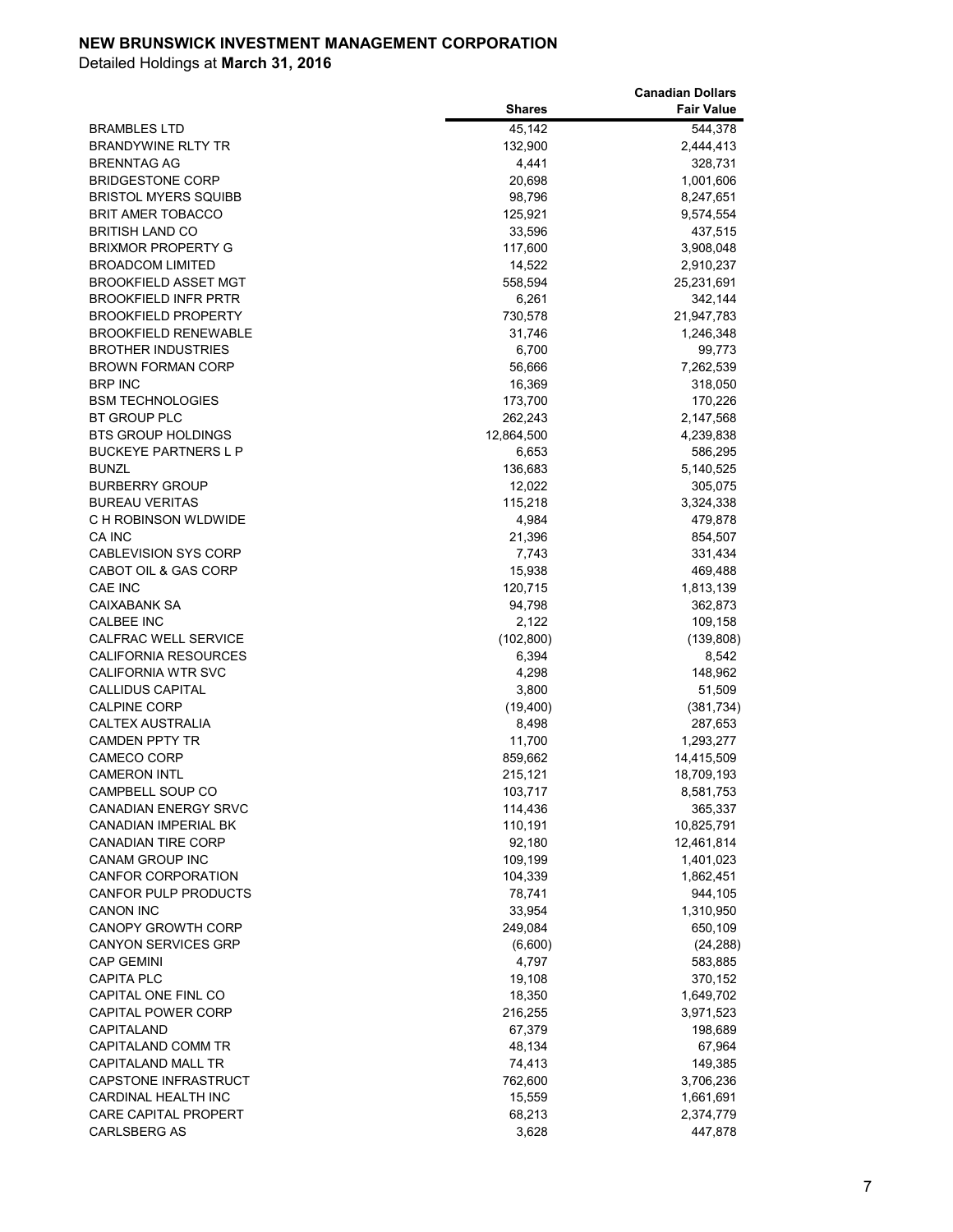|                                 |               | <b>Canadian Dollars</b> |
|---------------------------------|---------------|-------------------------|
|                                 | <b>Shares</b> | <b>Fair Value</b>       |
| <b>CARMAX INC</b>               | 6,810         | 451,379                 |
| <b>CARNIVAL CORP</b>            | 22,380        | 1,531,866               |
| <b>CARNIVAL PLC</b>             | 5,296         | 369,409                 |
| <b>CARREFOUR SA</b>             | 15,766        | 561,902                 |
| <b>CASCADES INC</b>             | 250,594       | 2,157,614               |
| <b>CASINO GUICHARD-PERR</b>     | 1,713         | 127,203                 |
| <b>CASIO COMPUTER CO</b>        | 5,712         | 149,282                 |
| CATERPILLAR INC                 | (5,938)       | (589, 525)              |
| <b>CATHAY PACIFIC AIR</b>       | 44,400        | 99,361                  |
| <b>CBRE GROUP INC</b>           | 10,118        | 378,235                 |
| <b>CBS CORPORATION</b>          | 12,077        | 865,121                 |
| CCC SA                          | 400           | 22,207                  |
| <b>CCL INDUSTRIES INC</b>       | 24,404        | 6,015,586               |
| <b>CD PROJEKT SA</b>            | 61,820        | 552,137                 |
| <b>CDN APARTMENT PPTS</b>       | 1,056,889     | 30,630,378              |
| <b>CDN NATL RAILWAY</b>         | 221,354       | 17,965,091              |
| <b>CDN NATURAL RES</b>          | 175,617       | 6,215,426               |
| <b>CDN PACIFIC RAILWAY</b>      | 81,663        | 14,109,228              |
| <b>CDN REAL ESTATE INV</b>      | 561,459       | 25,389,176              |
| <b>CDN UTILITIES LTD</b>        | 6,987         | 253,977                 |
| <b>CDN WESTERN BANK</b>         | 226,852       | 5,478,476               |
| <b>CELESIO AG</b>               | 68,010        | 2,531,146               |
| <b>CELESTICA INC</b>            | 64,868        | 925,018                 |
| <b>CELGENE CORP</b>             | 27,198        | 3,531,028               |
| <b>CENOVUS ENERGY</b>           | 23,808        | 402,355                 |
| <b>CENTENE CORP DEL</b>         | 9,610         | 767,478                 |
| <b>CENTERPOINT ENERGY</b>       | 50,584        | 1,372,614               |
| <b>CENTERRA GOLD</b>            | 194,185       | 1,170,936               |
| CENTRAL JAPAN RLWY              | 4,609         | 1,055,775               |
| <b>CENTRICA</b>                 | 1,090,543     | 4,616,395               |
| <b>CENTURYLINK INC</b>          | 186,267       | 7,721,757               |
| <b>CERNER CORP</b>              | 10,529        | 723,284                 |
| CEZ                             | 164,479       | 3,758,155               |
| CF INDUSTRIES HLDGS             | 8,110         | 329,681                 |
| CGI GROUP INC                   | 272,271       | 16,899,861              |
| <b>CHALLENGER LIMITED</b>       | 16,547        | 138,133                 |
| <b>CHARTER COMMUNICAT</b>       | (14,000)      | (3,676,007)             |
| <b>CHARTWELL RETIREMENT</b>     | 291,769       | 4,127,603               |
| <b>CHECK POINT SOFTWARE</b>     | 3,400         | 385,244                 |
| <b>CHECKPOINT SYSTEM</b>        | 36,000        | 472,559                 |
| <b>CHEMTRADE LOGISTICS</b>      | 138,562       | 2,476,103               |
| CHENG UEI PRECISION             | 307,390       | 526,270                 |
| <b>CHENIERE ENERGY INC</b>      | 11,659        | 511,607                 |
| <b>CHENIERE ENERGY PRTN</b>     | 2,151         | 80,465                  |
| <b>CHESAPEAKE ENERGY</b>        | 18,003        | 96,209                  |
| CHEUNG KONG INFRAS              | 596,420       | 7,543,777               |
| <b>CHEVRON CORP</b>             | 115,604       | 14,305,225              |
| CHIBA BANK                      | 16,331        | 105,433                 |
| <b>CHICAGO BRIDGE &amp; IRN</b> | (3,300)       | (156, 621)              |
| CHINA BILLS FIN                 | 691,030       | 341,595                 |
| CHINA CITIC BK COR              | 4,416,200     | 3,498,029               |
| CHINA COMM SERVICE              | 6,427,654     | 3,794,345               |
| <b>CHINA CONST BK</b>           | 5,149,979     | 4,251,006               |
| CHINA DEV FIN HLDG              | 2,218,300     | 766,705                 |
| <b>CHINA EVERBRIGHT B</b>       | 3,794,600     | 2,385,549               |
| CHINA GAS HOLDINGS              | 202,346       | 386,013                 |
| CHINA GOLD INTL RES             | 146,900       | 318,773                 |
| CHINA MERCHANT HLD              | 215,126       | 826,885                 |
| CHINA MINSHENG BAN              | 141,100       | 170,352                 |
| CHINA MOTOR CO                  | 2,316,038     | 2,150,143               |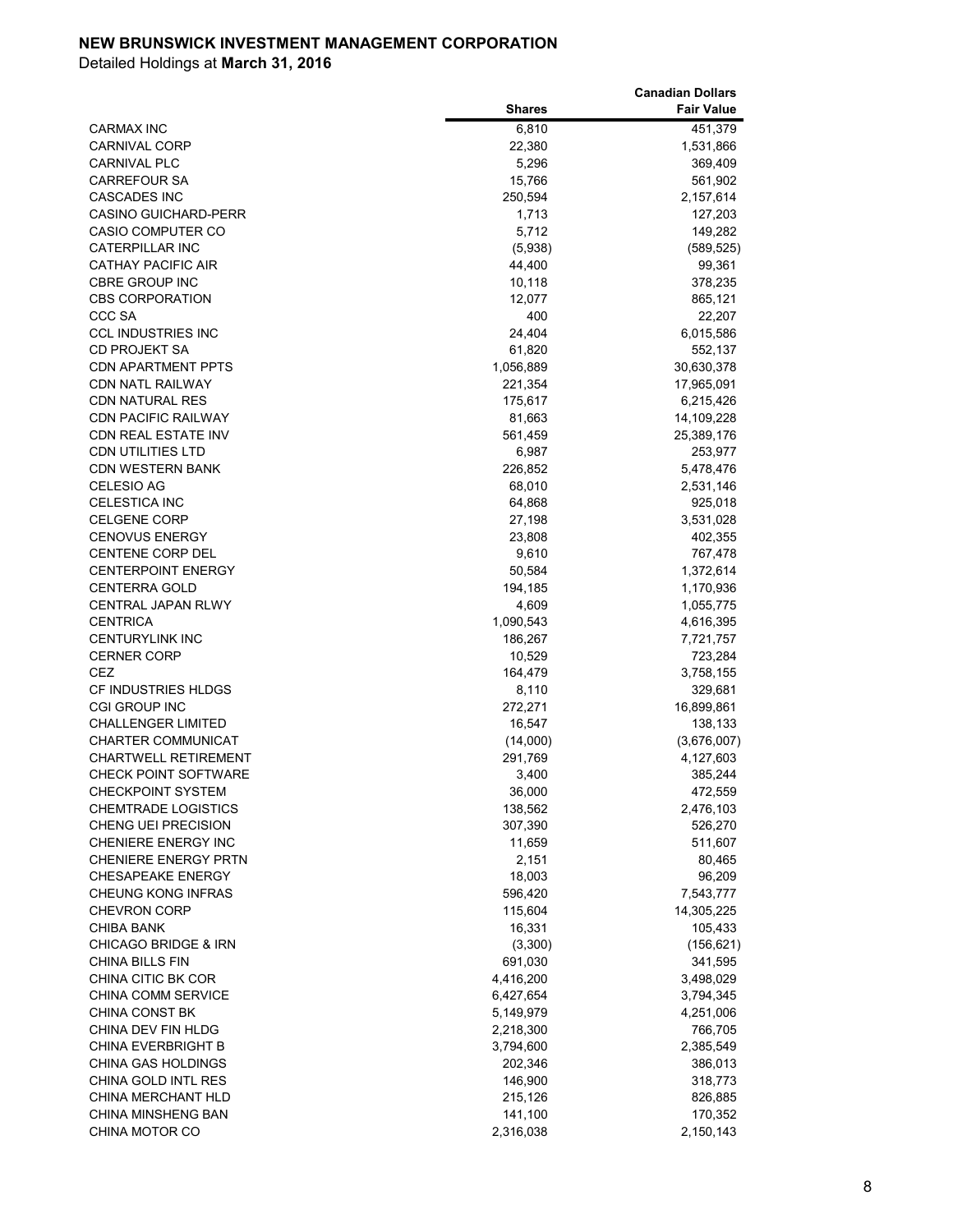|                             |               | <b>Canadian Dollars</b> |
|-----------------------------|---------------|-------------------------|
|                             | <b>Shares</b> | <b>Fair Value</b>       |
| CHINA RES GAS GP L          | 76,469        | 282,449                 |
| <b>CHIPOTLE MEXICAN GRL</b> | 1,045         | 638,385                 |
| CHONGQING RURAL CO          | 4,294,000     | 2,935,803               |
| CHR.HANSEN HLDGS A          | 2,937         | 255,429                 |
| <b>CHRISTIAN DIOR SE</b>    | 1,503         | 353,127                 |
| <b>CHUBB LIMITED</b>        | 56,752        | 8,820,312               |
| <b>CHUBU ELEC POWER</b>     | 22,933        | 414,742                 |
| <b>CHUGAI PHARM CO</b>      | 7,960         | 319,241                 |
| <b>CHUGOKU BANK</b>         | 4,059         | 54,746                  |
| CHUGOKU ELEC POWER          | 9,083         | 158,882                 |
| CHUNGHWA TELECOM            | 1,731,746     | 7,620,930               |
| CHURCH & DWIGHT INC         | 6,714         | 802,771                 |
| CI FINANCIAL CORP           | 469,778       | 13,534,260              |
| CIE DE ST-GOBAIN            | 14,928        | 852,182                 |
| <b>CIGNA CORP</b>           | 8,899         | 1,584,564               |
| <b>CIMAREX ENERGY CO</b>    | 3,299         | 416,231                 |
| <b>CIMIC GROUP LTD</b>      | 2,814         | 97,324                  |
| <b>CINCINNATI FINL CORP</b> | 8,646         | 738,378                 |
| <b>CINEPLEX INC</b>         | 167,142       | 8,474,099               |
| <b>CINTAS CORP</b>          | 4,847         | 564,639                 |
| <b>CISCO SYSTEMS INC</b>    | 261,578       | 9,659,667               |
| <b>CITIC LIMITED</b>        | 357,800       | 704,050                 |
| <b>CITIGROUP INC</b>        | 122,604       | 6,639,488               |
| <b>CITIZEN HOLDINGS</b>     | 10,157        | 74,574                  |
| <b>CITIZENS FINANCIAL</b>   | 219,905       | 5,975,752               |
| CITRIX SYS INC              | 5,358         | 546,120                 |
| <b>CITY DEVELOPMENTS</b>    | 20,646        | 162,020                 |
| <b>CJ CHEILJEDANG</b>       | 166           | 65,244                  |
| CJ KOREA EXPRESS C          | 403           | 86,603                  |
| <b>CK HUTCHISON HLDGS</b>   | 87,272        | 1,465,499               |
| <b>CK PROPERTY LTD</b>      | 90,220        | 751,483                 |
| <b>CLAUDE RESOURCES INC</b> | 750,000       | 975,000                 |
| <b>CLEARWATER SEAFOODS</b>  | 6,600         | 84,744                  |
| <b>CLEVO</b>                | 207,400       | 242,139                 |
| <b>CLOROX CO</b>            | 6,404         | 1,047,134               |
| <b>CLP HOLDINGS</b>         | 663,531       | 7,761,934               |
| CME GROUP INC               | 11,775        | 1,467,006               |
| <b>CMNWLTH BK OF AUST</b>   | 53,259        | 3,970,159               |
| <b>CMS ENERGY CORP</b>      | 9,644         | 530,892                 |
| CNH INDUSTRIAL NV           | 29,628        | 260,930                 |
| <b>CNP ASSURANCES</b>       | 80,430        | 1,624,726               |
| COACH INC                   | 9,662         | 502,431                 |
| <b>COBALT INTL ENERGY</b>   | (35,000)      | (134, 834)              |
| <b>COBHAM</b>               | 35,414        | 142,933                 |
| COCA COLA HBC               | 20,582        | 568,816                 |
| COCA-COLA AMATIL            | 245,187       | 2,156,586               |
| COCA-COLA CO                | 260,330       | 15,777,052              |
| <b>COCA-COLA ENTERPRI</b>   | 7,277         | 478,935                 |
| <b>COCHLEAR LTD</b>         | 1,674         | 170,392                 |
| COEUR MINING INC            | 9,990         | 1,374                   |
| COGECO COMMUNICATION        | 38,415        | 2,660,623               |
| COGECO INC                  | 31,100        | 1,769,590               |
| <b>COGNIZANT TECH SOLNS</b> | 21,194        | 1,723,669               |
| COLBUN S.A.                 | 8,745,600     | 3,156,521               |
| COLGATE PALMOLIVE CO        | 89,267        | 8,180,438               |
| <b>COLLIERS INTL</b>        | 15,023        | 739,282                 |
| <b>COLOPLAST</b>            | 31,161        | 3,058,976               |
| COLRUYT SA                  | 17,506        | 1,321,113               |
| <b>COLUMBIA PIPELINE</b>    | 3,108         | 58,858                  |
| <b>COLUMBIA PIPELINE GR</b> | 80,546        | 2,622,353               |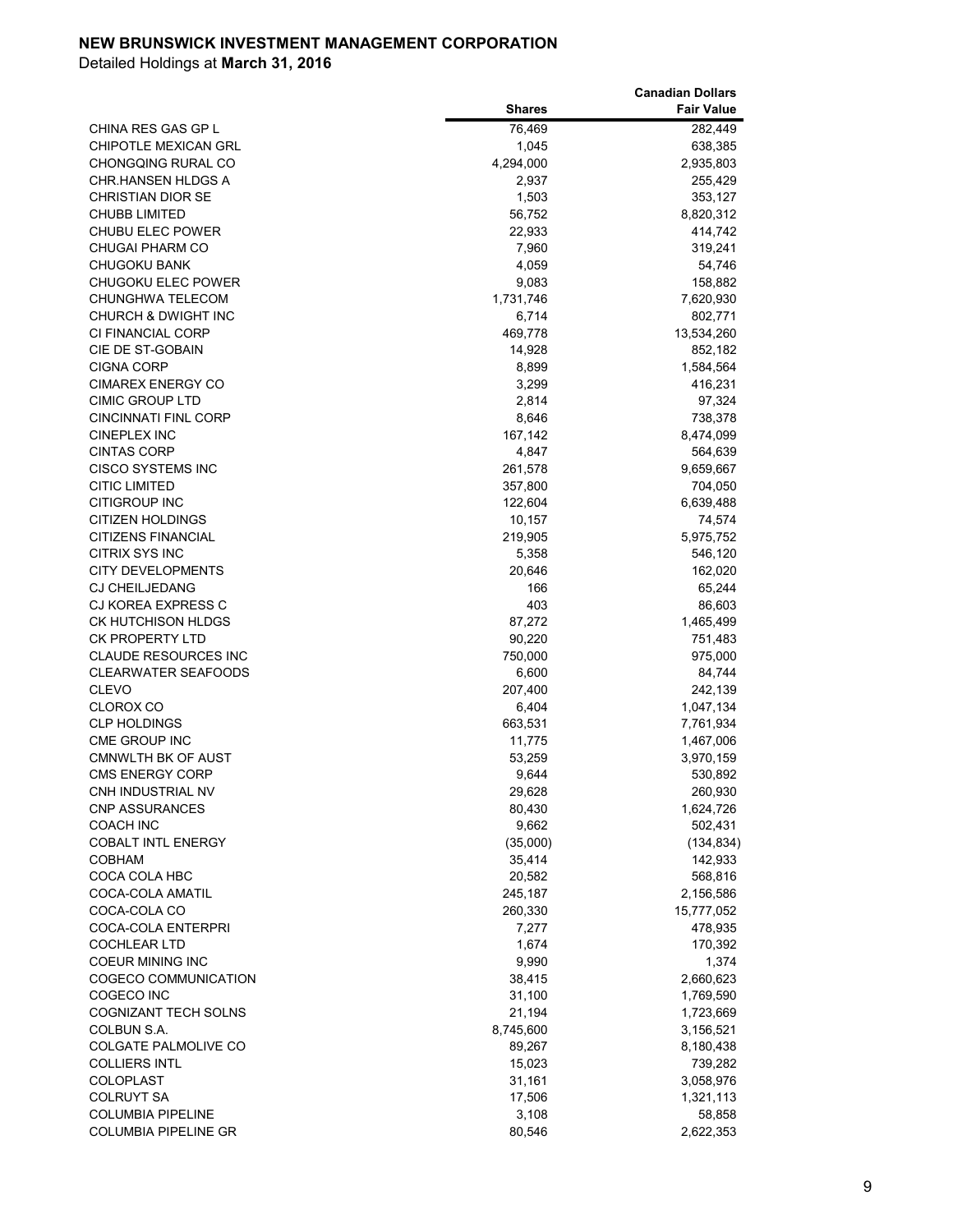|                             |               | <b>Canadian Dollars</b> |
|-----------------------------|---------------|-------------------------|
|                             | <b>Shares</b> | <b>Fair Value</b>       |
| <b>COMCAST CORP</b>         | 90,554        | 7,174,310               |
| <b>COMERICA INC</b>         | (415)         | (20, 651)               |
| COMFORTDELGRO CORP          | 87,533        | 245,508                 |
| <b>COMINAR</b>              | 1,316,509     | 22,806,452              |
| <b>COMM BK OF QATAR</b>     | 99,935        | 1,478,475               |
| <b>COMMERCIAL INTL BK</b>   | 517,241       | 2,375,040               |
| <b>COMMERZBANK AG</b>       | 30,585        | 346,220                 |
| <b>COMMUNICATIONS SAL</b>   | (20, 700)     | (613, 522)              |
| <b>COMMUNITY HEALTH S</b>   | 100,000       | 778                     |
| <b>COMPANHIA DE SANEAME</b> | 41,209        | 352,784                 |
| <b>COMPASS GROUP</b>        | 250,728       | 5,723,982               |
| <b>COMPUTER MODELLING</b>   | 30,581        | 310,091                 |
| <b>COMPUTERSHARE LTD</b>    | 16,156        | 157,214                 |
| CONAGRA FOODS INC           | 21,630        | 1,251,871               |
| <b>CONCHO RESOURCES</b>     | 4,493         | 588,848                 |
| CONCORDIA HEALTHCARE        | 22,013        | 731,712                 |
| <b>CONOCOPHILLIPS</b>       | 43,013        | 2,246,750               |
| CONSOL ENERGY INC           | (17,800)      | (260, 668)              |
| CONSOLDTD EDISON INC        | 100,614       | 9,999,402               |
| <b>CONSTELLATION BRANDS</b> | 8,720         | 1,708,935               |
| <b>CONSTELLATION SFTWR</b>  | 5,003         | 2,666,988               |
| <b>CONTACT ENERGY</b>       | 24,436        | 109,723                 |
| <b>CONTINENTAL AG</b>       | 3,507         | 1,033,829               |
| <b>CONTINENTAL RES</b>      | (7,500)       | (295, 350)              |
| <b>CORE LABORATORIES</b>    | 9,291         | 1,354,693               |
| <b>CORNING INCORPORATED</b> | 56,021        | 1,517,968               |
| <b>CORPBANCA</b>            | 118,098,131   | 1,399,054               |
| <b>CORUS ENTERTAINMENT</b>  | 125,658       | 1,493,658               |
| <b>COSTCO WHSL CORP</b>     | 49,016        | 10,018,724              |
| <b>COTT CORP</b>            | 44,634        | 805,377                 |
| <b>COUSINS PPTYS INC</b>    | 198,700       | 2,675,277               |
| COWAY CO LTD                | 3,200         | 349,263                 |
| CPI CARD GROUP INC          | 17,200        | 184,839                 |
| <b>CREDICORP LTD</b>        | 44,718        | 7,577,684               |
| <b>CREDIT AGRICOLE</b>      | 34,870        | 489,194                 |
| <b>CREDIT SAISON CO</b>     | 4,519         | 101,878                 |
| <b>CREDIT SUISSE GRP AG</b> | 57,509        | 1,057,150               |
| <b>CREE INC</b>             | (10, 400)     | (392, 554)              |
| <b>CRESCENT POINT ENRGY</b> | 169,944       | 3,060,691               |
| <b>CRESTWOOD EQ. PRTNRS</b> | 2,691         | 40,734                  |
| <b>CREW ENERGY</b>          | (64, 699)     | (249, 091)              |
| <b>CRH</b>                  | 26,269        | 961,398                 |
| <b>CRODA INTL</b>           | 3,697         | 208,871                 |
| <b>CROMBIE</b>              | 565,641       | 7,994,866               |
| <b>CROWN CASTLE INTL</b>    | 93,995        | 10,546,159              |
| <b>CROWN RESORTS LTD</b>    | 11,046        | 136,943                 |
| CSL LTD                     | 28,710        | 2,897,741               |
| <b>CSPC PHARMACEUTICA</b>   | 4,911,373     | 5,749,381               |
| <b>CSRA INC</b>             | 4,742         | 165,458                 |
| <b>CSX CORP</b>             | 33,512        | 1,119,312               |
| <b>CT REIT</b>              | 12,200        | 176,981                 |
| <b>CUBESMART</b>            | 24,100        | 1,047,526               |
| <b>CUMMINS INC</b>          | 5,641         | 804,425                 |
| <b>CVS HEALTH CORP</b>      | 38,222        | 5,142,701               |
| <b>CYBERARK SOFTWARE</b>    | 2,700         | 149,298                 |
| <b>CYRUSONE</b>             | 67,700        | 4,042,063               |
| D H CORPORATION             | 2,000,000     | 2,097,205               |
| D R HORTON INC              | 11,451        | 449,009                 |
| <b>DAI NIPPON PRINTNG</b>   | 17,843        | 205,339                 |
| DAICEL CORPORATION          | 9,518         | 168,463                 |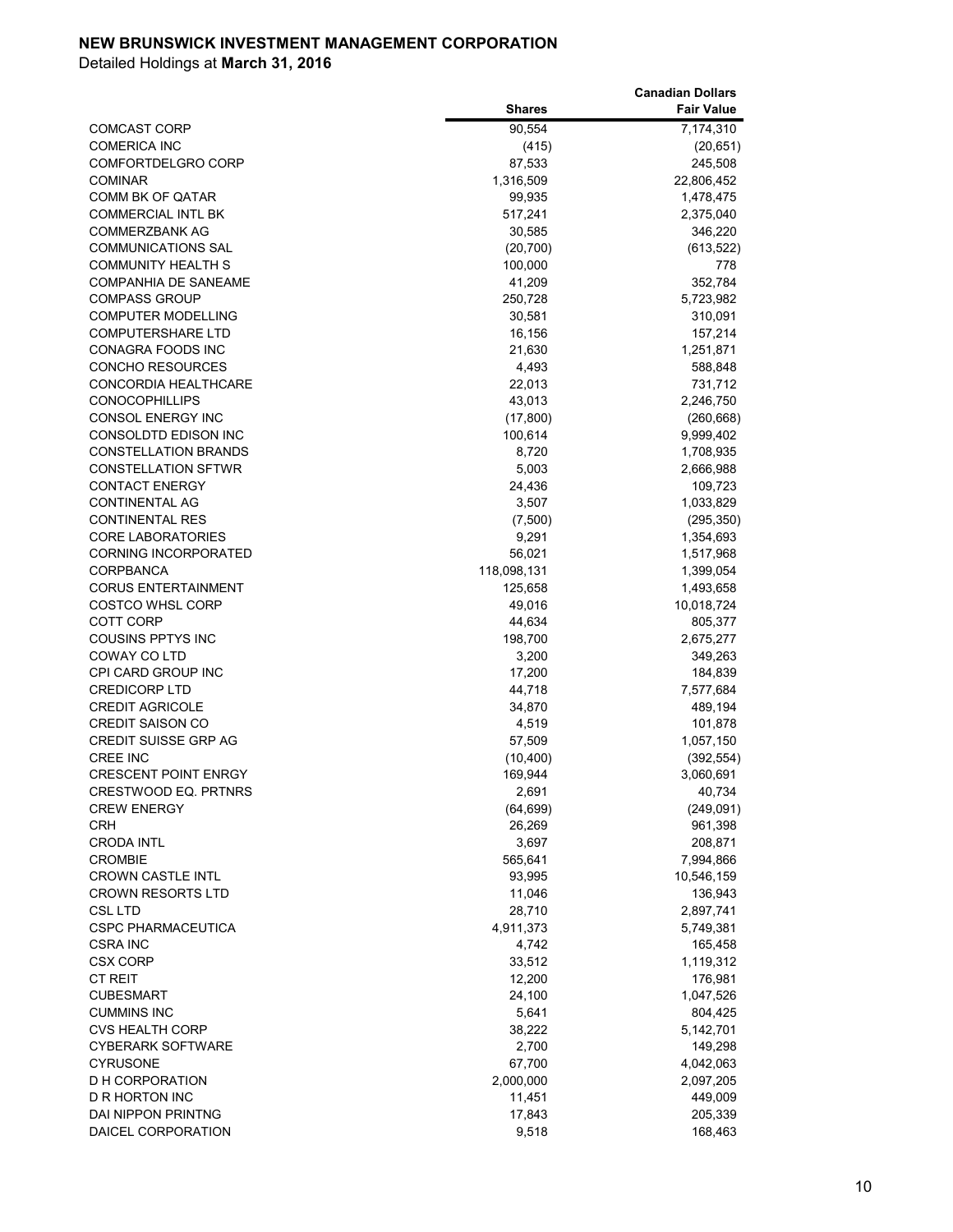|                             |               | <b>Canadian Dollars</b> |
|-----------------------------|---------------|-------------------------|
|                             | <b>Shares</b> | <b>Fair Value</b>       |
| DAIHATSU MOTOR CO           | 363,538       | 6,635,225               |
| DAI-ICHI LIFE INS           | 33,677        | 528,047                 |
| DAIICHI SANKYO COM          | 20,194        | 581,566                 |
| <b>DAIKIN INDUSTRIES</b>    | 7,723         | 747,632                 |
| DAIMLER AG                  | 30,242        | 3,003,033               |
| DAITO TRUST CONST           | 2,013         | 370,189                 |
| DAIWA HOUSE INDS            | 19,541        | 711,968                 |
| DAIWA SECS GROUP            | 47,936        | 381,908                 |
| DANAHER CORP                | 20,801        | 2,563,732               |
| <b>DANONE</b>               | 74,563        | 6,869,987               |
| DANSKE BANK A/S             | 22,916        | 838,723                 |
| DARDEN RESTAURANT           | 12,216        | 1,050,548               |
| DASSAULT SYSTEMES           | 59,516        | 6,116,971               |
| DAVITA HEALTHCRE PAR        | 5,766         | 548,815                 |
| DBS GROUP HLDGS             | 50,696        | 748,930                 |
| DCP MIDSTREAM PRTNRS        | 4,598         | 162,402                 |
| DCT INDUSTRIAL TRUST        | 35,400        | 1,824,131               |
| DDR CORP                    | 57,800        | 1,351,010               |
| DEERE & CO                  | (54, 487)     | (5,483,680)             |
| <b>DELEK GROUP</b>          | 241           | 53,431                  |
| <b>DELHAIZE GROUP</b>       | 3,517         | 475,622                 |
| <b>DELPHI AUTOMOTIVE</b>    | 9,657         | 939,708                 |
| <b>DELTA AIR LINES</b>      | 27,088        | 1,710,413               |
| <b>DELTA ELECTRONICS</b>    | 414,440       | 1,327,744               |
| DENSO CORP                  | 15,666        | 815,612                 |
| DENTSPLY SIRONA INC         | 11,595        | 928,073                 |
| <b>DENTSU INC</b>           | 6,224         | 404,688                 |
| DESCARTES SYSTEMS           | 59,831        | 1,512,528               |
| DETOUR GOLD CORP            | 97,203        | 1,987,801               |
| DEUTSCHE BANK AG            | 44,245        | 974,964                 |
| DEUTSCHE BANK MEX           | 407,610       | 844,160                 |
| DEUTSCHE BOERSE AG          | 6,351         | 701,986                 |
| DEUTSCHE LUFTHANSA          | 232,971       | 4,877,824               |
| DEUTSCHE POST AG            | 31,143        | 1,120,958               |
| DEUTSCHE TELEKOM            | 101,546       | 2,361,105               |
| DEUTSCHE WOHNEN AG          | 9,767         | 393,445                 |
| <b>DEVON ENERGY CORP</b>    | 15,356        | 546,557                 |
| <b>DEXUS PROPERTY GROUP</b> | 38,113        | 301,100                 |
| <b>DGB FINANCIAL GROUP</b>  | 18,500        | 186,225                 |
| DH CORPORATION              | 56,837        | 2,195,613               |
| DHX MEDIA LTD               | 253,505       | 1,827,771               |
| <b>DIAGEO</b>               | 232,825       | 8,143,872               |
| DIAMOND OFFSHORE DRL        | 2,243         | 63,221                  |
| <b>DIAMONDROCK HOSPITAL</b> | 270,400       | 3,593,289               |
| DIGI.COM.BERHAD             | 126,600       | 207,338                 |
| DIRECT LINE INS GR          | 583,489       | 4,015,745               |
| <b>DISCOVER FINL SVCS</b>   | 14,412        | 951,889                 |
| DISCOVERY COMMUNIC          | 303           | 100,726                 |
| DISTRIBUIDORA INTL          | 19,380        | 130,429                 |
| <b>DIXONS CARPHONE</b>      | 181,939       | 1,441,910               |
| <b>DMCI HLDGS INC</b>       | 807,346       | 303,901                 |
| <b>DNB ASA</b>              | 28,583        | 437,368                 |
| DOHA BANK                   | 165,417       | 2,182,832               |
| DOLLAR GEN CORP             | 10,123        | 1,127,257               |
| DOLLAR TREE INC             | 68,121        | 7,286,145               |
| <b>DOLLARAMA</b>            | 58,038        | 5,304,093               |
| DOMINION DIAMOND CRP        | 158,109       | 2,276,770               |
| DOMINION MIDSTREAM          | 1,483         | 64,921                  |
| DOMINION RES INC VA         | 74,123        | 7,222,408               |
| DON QUIJOTE HLDGS           | 3,948         | 177,646                 |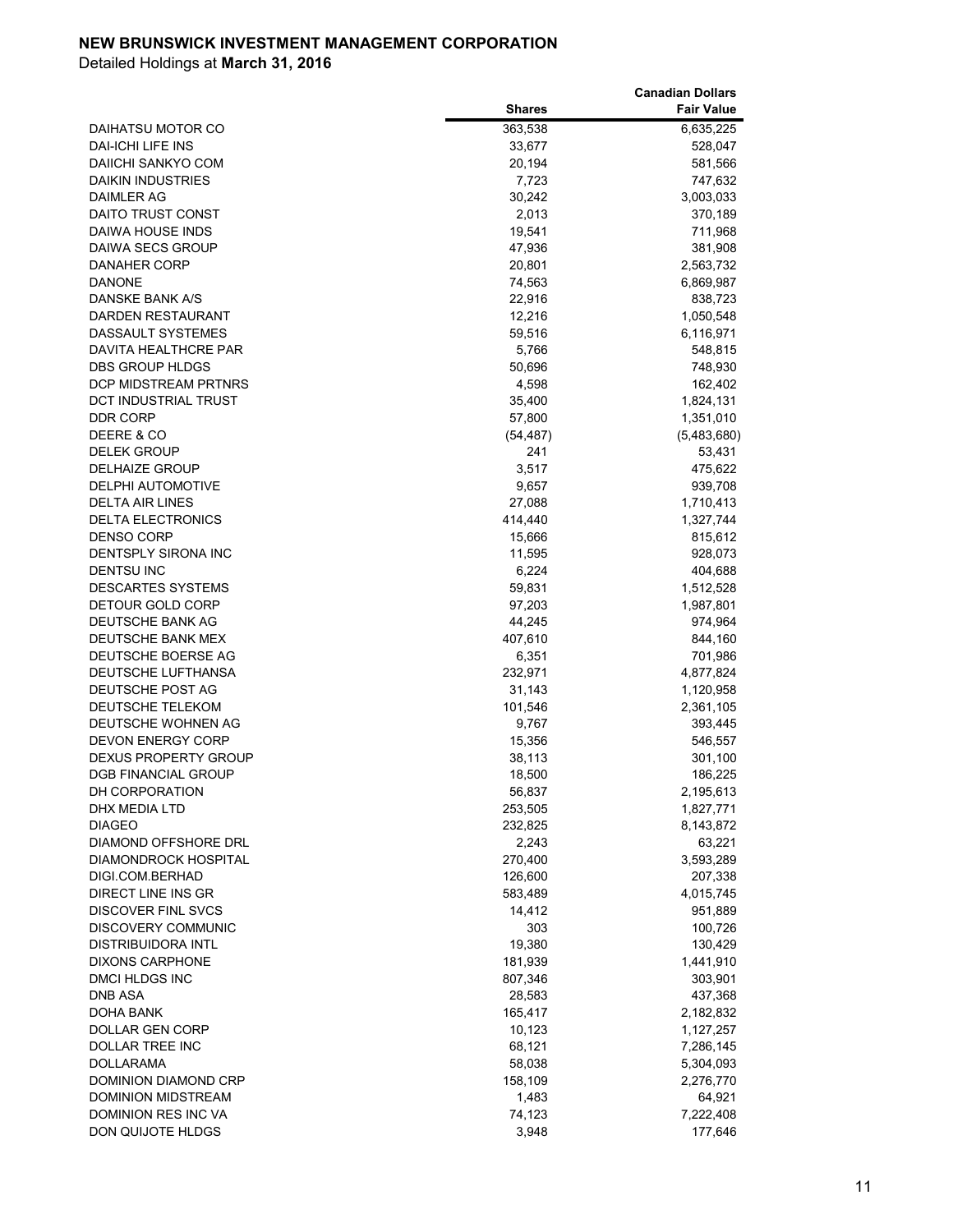|                             |               | <b>Canadian Dollars</b> |
|-----------------------------|---------------|-------------------------|
|                             | <b>Shares</b> | <b>Fair Value</b>       |
| DONGBU INSURANCE            | 2,400         | 206,029                 |
| DOREL INDUSTRIES INC        | 18,887        | 549,612                 |
| <b>DOVER CORP</b>           | 3,093         | 258,087                 |
| <b>DOW CHEMICAL COMPANY</b> | (42, 343)     | (2,797,618)             |
| DP WORLD                    | 36,600        | 889,524                 |
| DR PEPPER SNAPPLE           | 64,448        | 7,518,993               |
| DR REDDYS LABS LTD          | 58,001        | 3,390,217               |
| <b>DREAM GLOBAL</b>         | 867,594       | 7,614,586               |
| DREAM INDUSTRIAL            | 43,500        | 352,277                 |
| <b>DREAM OFFICE</b>         | 711,654       | 14,855,777              |
| DSV                         | 6,212         | 335,016                 |
| DTE ENERGY CO               | 59,183        | 7,015,067               |
| DU PONT E I DE NEMOU        | 96,576        | 7,932,016               |
| <b>DUET GROUP</b>           | 255,228       | 559,956                 |
| <b>DUFRY AG</b>             | 1,253         | 200,207                 |
| <b>DUKE ENERGY CORP</b>     | 91,539        | 9,579,559               |
| DUN & BRADSTREET COR        | 159           | 21,259                  |
| DUNDEE ACQUISITION          | 730,000       | 4,972,675               |
| DUNDEE PREC MTLS INC        | 51,840        | 108,864                 |
| E CL SA                     | 220,790       | 468,425                 |
| E*TRADE FINANCIAL           | 9,837         | 312,482                 |
| E.ON SE                     | 64,168        | 798,070                 |
| <b>EAST JAPAN RAILWAY</b>   | 10,265        | 1,147,400               |
| <b>EASTMAN CHEM CO</b>      | 5,143         | 484,617                 |
| <b>EASYJET</b>              | 18,011        | 508,619                 |
| <b>EATON CORPORATION</b>    | 15,967        | 1,295,667               |
| <b>EATON VANCE CORP</b>     | (8,500)       | (369, 570)              |
| <b>EBAY INC</b>             | 51,432        | 1,591,759               |
| <b>ECOLAB INC</b>           | 9,269         | 1,344,556               |
| <b>EDENRED</b>              | 5,122         | 128,871                 |
| EDF                         | 338,984       | 4,928,506               |
| EDISON INTL                 | 13,936        | 1,308,188               |
| <b>EDP ENERGIAS PORTU</b>   | 72,469        | 333,906                 |
| <b>EDWARDS LIFESCIENCE</b>  | 7,467         | 854,353                 |
| EI TOWERS S.P.A.            | 1,826         | 131,826                 |
| EISAI CO                    | 8,181         | 637,379                 |
| ELDORADO GOLD CORP          | 335,956       | 1,370,700               |
| <b>ELEC POWER DEV</b>       | 4,639         | 187,652                 |
| <b>ELECTROLUX</b>           | 7,034         | 239,723                 |
| ELECTRONIC ARTS INC         | 15,262        | 1,308,736               |
| <b>ELEMENT FINANCIAL</b>    | 769,542       | 10,792,827              |
| ELEMENT FINL CORP           | 1,000,000     | 995,496                 |
| ELI LILLY & CO              | 97,435        | 9,100,835               |
| ELIA                        | 4,003         | 257,928                 |
| ELISA OYJ                   | 43,236        | 2,177,577               |
| <b>EMAAR MALLS GROUP</b>    | 316,267       | 320,756                 |
| E-MART CO LTD               | 393           | 78,009                  |
| <b>EMC CORP MASS</b>        | 142,747       | 4,955,731               |
| <b>EMERA INC</b>            | 32,836,359    | 2,071,863               |
| <b>EMERSON ELEC CO</b>      | 22,377        | 1,578,391               |
| EMPIRE DIST ELEC CO         | (30,000)      | (1,286,075)             |
| <b>EMPIRE LTD</b>           | 484,123       | 10,892,768              |
| <b>EMPIRE STATE REALTY</b>  | 46,900        | 1,066,420               |
| <b>EMPRESA NAC ELEC</b>     | 1,000         | 1,802                   |
| <b>EMPRESAS CMPC</b>        | 125,060       | 378,024                 |
| <b>EMPRESAS COPEC SA</b>    | 48,200        | 597,764                 |
| <b>EMS-CHEMIE HLDG AG</b>   | 2,957         | 1,990,945               |
| ENAGAS SA                   | 22,158        | 862,709                 |
| <b>ENBRIDGE ENERGY MGMT</b> | 3,523         | 82,026                  |
| <b>ENBRIDGE ENERGY PART</b> | 10,586        | 251,554                 |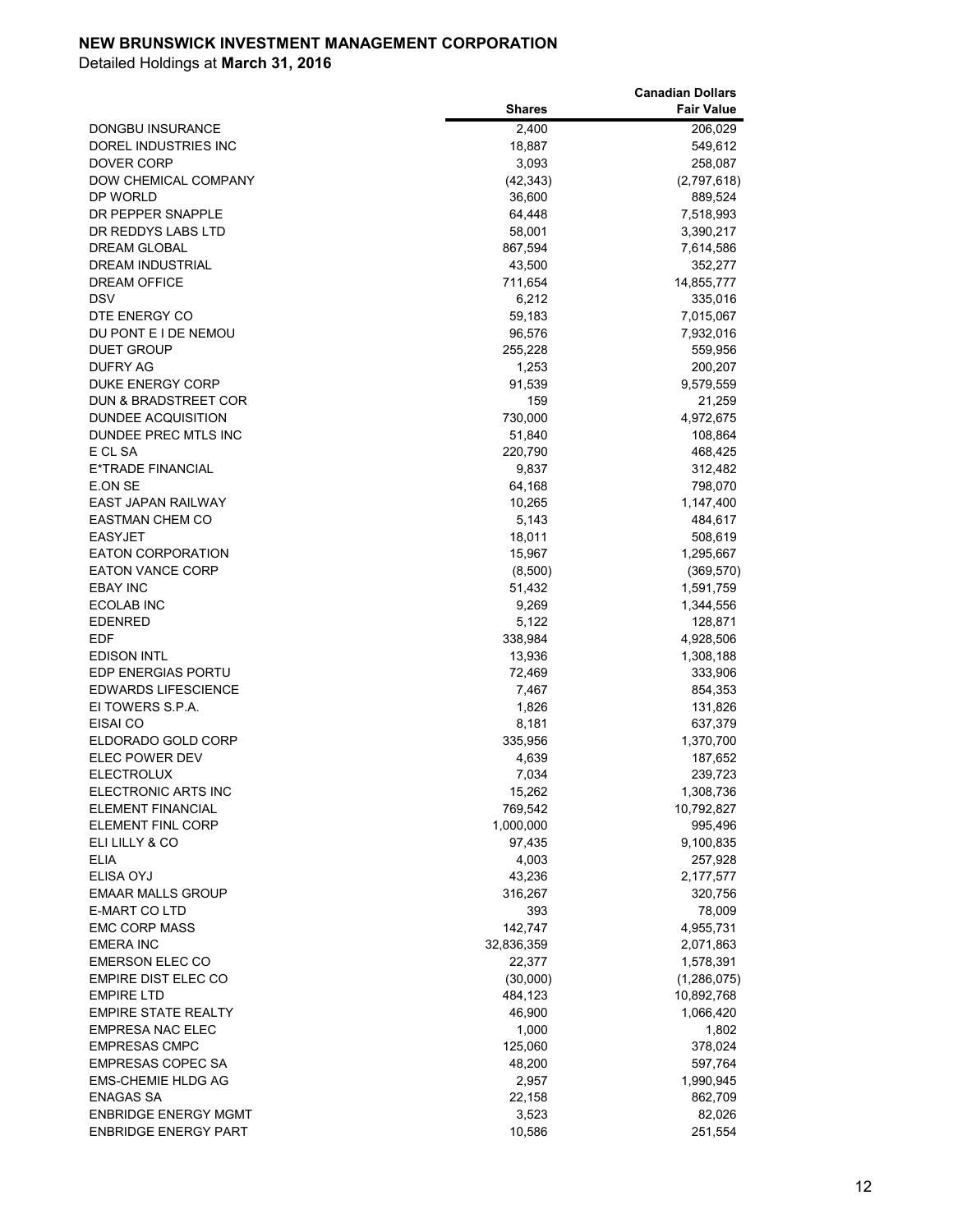|                                                   |                   | <b>Canadian Dollars</b> |
|---------------------------------------------------|-------------------|-------------------------|
|                                                   | <b>Shares</b>     | <b>Fair Value</b>       |
| <b>ENBRIDGE INC</b>                               | 645,040           | 24,363,273              |
| <b>ENBRIDGE INCOME FD</b>                         | 127,558           | 3,795,552               |
| ENCANA CORPORATION                                | 8,153             | 64,572                  |
| ENDESA SA                                         | 262,314           | 6,522,583               |
| <b>ENDO INTL PLC</b>                              | 7,113             | 259,720                 |
| <b>ENEA SA</b>                                    | 222,882           | 923,286                 |
| ENEL                                              | 230,834           | 1,326,248               |
| <b>ENERCARE INC</b>                               | 52,341            | 771,669                 |
| <b>ENERFLEX LTD</b>                               | 55,836            | 573,444                 |
| <b>ENERGA SA</b>                                  | 52,169            | 237,684                 |
| <b>ENERGY ABSOLUTE</b>                            | 1,714,700         | 1,408,077               |
| <b>ENERGY DEVP CORP</b>                           | 12,262,500        | 2,025,459               |
| <b>ENERGY TRANSFER EQTY</b>                       | 43,214            | 399,657                 |
| <b>ENERGY TRANSFER PTNR</b>                       | 27,073            | 1,135,664               |
| <b>ENERPLUS CORP</b>                              | 29,386            | 149,869                 |
| <b>ENERSIS AMERICAS S</b>                         | 2,967,715         | 1,064,758               |
| <b>ENGHOUSE SYSTEMS LTD</b>                       | 5,721             | 300,867                 |
| <b>ENGIE</b>                                      | 46,301            | 930,867                 |
| ENI                                               | 80,873            | 1,585,398               |
| <b>ENLINK MIDSTREAM LLC</b>                       | 9,485             | 145,615                 |
| <b>ENN ENERGY HOLDING</b>                         | 65,797            | 466,860                 |
| <b>ENSCO PLC</b>                                  | 161,912           | 2,177,866               |
| <b>ENSIGN ENERGY SERVCS</b>                       | 22,869            | 141,301                 |
| <b>ENTERGY CORP</b>                               | 6,211             | 638,703                 |
| <b>ENTERPRISE PRODS</b>                           | 72,615            | 2,318,931               |
| EOG RESOURCES INC                                 | 19,133            | 1,801,248               |
| EQT CORPORATION                                   | 5,556             | 484,722                 |
| EQT GP HLDGS                                      | 1,380             | 48,276                  |
| EQT MIDSTREAM PTNR                                | 2,685             | 259,218                 |
| <b>EQUIFAX INC</b>                                | 6,030             | 893,921                 |
| EQUINIX INC                                       | 16,963            | 7,276,515               |
| EQUITABLE GROUP INC                               | (17, 300)         | (881,608)               |
| <b>EQUITY LIFESTYLE PPT</b>                       | 17,900            | 1,698,519               |
| <b>EQUITY RESIDENTIAL</b>                         | 96,424            | 9,447,125               |
| ERICSSON(LM)TEL                                   | 97,798            | 1,268,604               |
| <b>ERSTE GROUP BK AG</b>                          | 9,931             | 361,554                 |
| <b>ESSEX PPTY TR INC</b>                          | 19,076            | 5,824,647               |
| <b>ESSILOR INTL</b>                               | 6,434             | 1,029,423               |
| <b>ESTEE LAUDER CO</b>                            | 7,722             | 944,628                 |
| <b>EURAZEO</b>                                    | 1,320             | 115,608                 |
| EUTELSAT COMMUNICA                                | 62,702            | 2,623,795               |
| <b>EVEREST RE GROUP LTD</b>                       | 30,917<br>123,740 | 7,917,425               |
| <b>EVERSOURCE ENERGY</b>                          |                   | 9,363,754               |
| <b>EVONIK INDUSTRIES</b><br><b>EXACTEARTH LTD</b> | 4,351             | 169,083                 |
| <b>EXCHANGE INCOME CORP</b>                       | 36,069            | 99,911                  |
| <b>EXCO TECHNOLOGIES</b>                          | 14,500            | 404,405<br>339,000      |
| <b>EXELON CORP</b>                                | 22,600            |                         |
| <b>EXOR</b>                                       | 32,008<br>2,628   | 1,488,820<br>122,017    |
| <b>EXPEDIA INC</b>                                | 4,123             | 576,615                 |
| <b>EXPEDITORS INTL WASH</b>                       | 10,036            | 635,394                 |
| <b>EXPERIAN</b>                                   | 31,486            |                         |
| <b>EXPRESS SCRIPTS HLDG</b>                       | 25,644            | 728,759<br>2,284,824    |
| <b>EXTENDICARE INC</b>                            |                   | 350,179                 |
| <b>EXTRA SPACE STORAGE</b>                        | 37,056<br>27,651  | 3,352,047               |
| <b>EXXON MOBIL CORP</b>                           | 204,179           | 22,138,024              |
| <b>F5 NETWORKS INC</b>                            | 3,692             | 506,904                 |
| <b>FACEBOOK INC</b>                               | 79,851            | 11,817,877              |
| <b>FAIRFAX FINL HOLDNGS</b>                       | 27,999            | 20,357,233              |
| <b>FAIRFAX INDIA HLDGS</b>                        | 8,100             | 113,996                 |
|                                                   |                   |                         |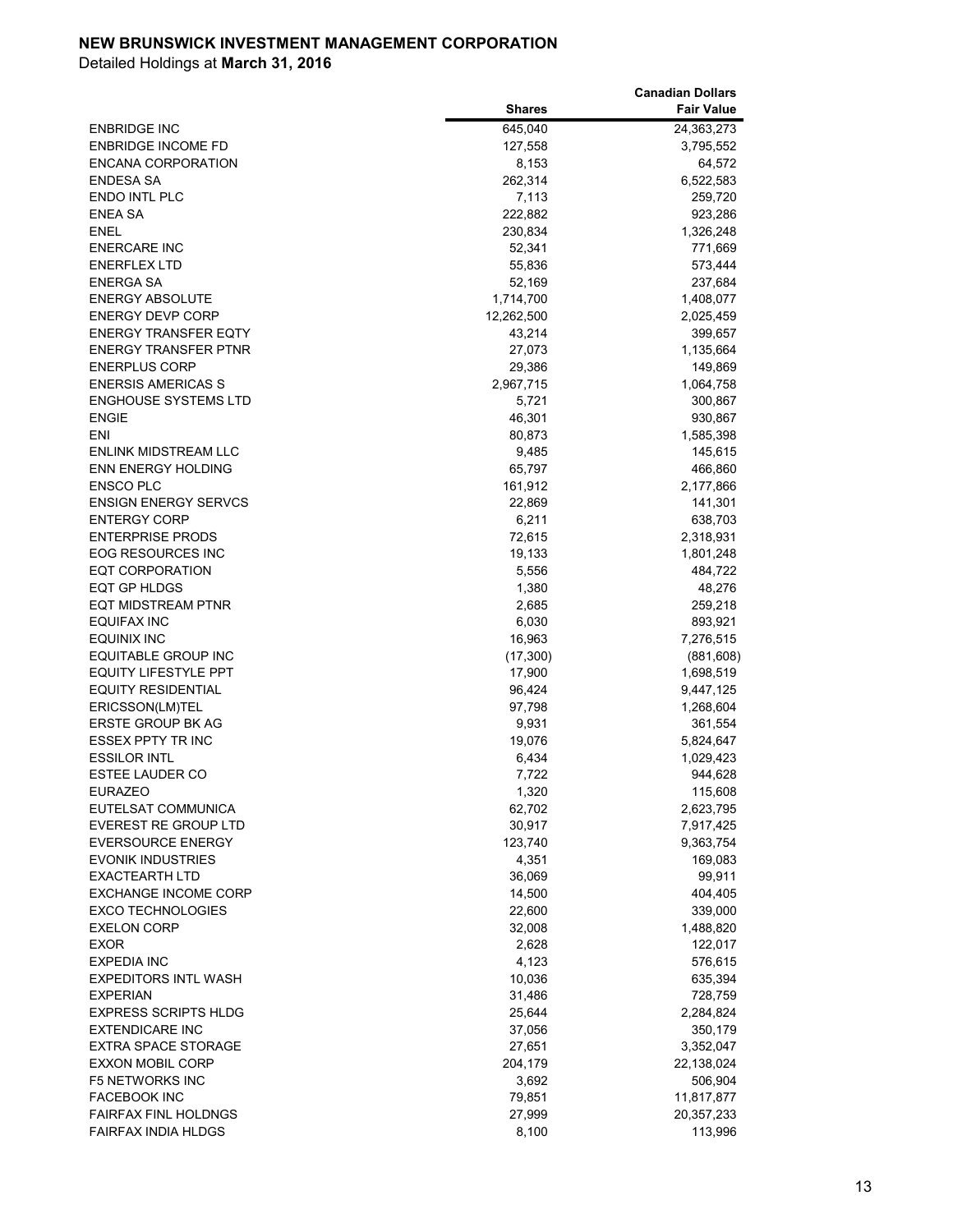|                              |               | <b>Canadian Dollars</b> |
|------------------------------|---------------|-------------------------|
|                              | <b>Shares</b> | <b>Fair Value</b>       |
| <b>FAMILYMART CO</b>         | 76,618        | 5,158,095               |
| <b>FANUC CORP</b>            | 6,146         | 1,236,690               |
| <b>FAR EAST INTL BK</b>      | 625,430       | 239,542                 |
| <b>FAR EASTONE TELECO</b>    | 1,257,700     | 3,644,366               |
| <b>FAST RETAILING CO</b>     | 1,553         | 643,751                 |
| <b>FASTENAL CO</b>           | 10,039        | 638,058                 |
| FEDERAL RLTY INVT TR         | 23,555        | 4,800,503               |
| <b>FEDEX CORP</b>            | 8,919         | 1,885,142               |
| <b>FENG TAY ENTRPRISE</b>    | 215,291       | 1,479,557               |
| <b>FERRARI NV</b>            | 3,686         | 198,304                 |
| <b>FERROVIAL SA</b>          | 66,352        | 1,846,945               |
| <b>FIAT CHRYSLER AUTO</b>    | 32,422        | 339,298                 |
| <b>FIBRA UNO</b>             | 491,400       | 1,490,558               |
| FIBRIA CELULOSE SA           | 7,210         | 79,837                  |
| FIDELITY NATL INFO           | 13,307        | 1,092,763               |
| FIFTH THIRD BANCORP          | 27,252        | 594,563                 |
| <b>FINNING INTL</b>          | 22,459        | 428,293                 |
| <b>FIREEYE INC</b>           | (1,600)       | (37, 336)               |
| <b>FIRST CAPTL REALTY</b>    | 207,146       | 4,315,887               |
| <b>FIRST FINANCIAL HOLD</b>  | 7,340,501     | 4,690,644               |
| <b>FIRST GULF BANK</b>       | 134,659       | 557,188                 |
| <b>FIRST IND REALTY TR</b>   | 35,600        | 1,060,608               |
| <b>FIRST MAJESTIC SILV</b>   | (63, 224)     | (532, 346)              |
| <b>FIRST NATIONAL FINC</b>   | (15,800)      | (410, 629)              |
| <b>FIRST PACIFIC CO</b>      | 130,800       | 126,290                 |
| <b>FIRST QUANTUM MNRL</b>    | 169,601       | 1,160,071               |
| <b>FIRST SOLAR</b>           | 2,656         | 235,886                 |
| <b>FIRSTENERGY CORP</b>      | 14,741        | 687,766                 |
| <b>FIRSTSERVICE CORP</b>     | 47,894        | 2,561,500               |
| <b>FISERV INC</b>            | 10,957        | 1,457,900               |
| FISSION 3.0 CORP             | 740,600       | 70,357                  |
| <b>FISSION URANIUM CORP</b>  | 4,677,232     | 3,086,973               |
| <b>FLETCHER BUILDING</b>     | 19,720        | 139,727                 |
| <b>FLEXTRONICS INTL</b>      | 26,200        | 409,847                 |
| <b>FLIGHT CENTRE TRAVEL</b>  | 1,807         | 77,725                  |
| <b>FLIR SYS INC</b>          | 4,786         | 204,551                 |
| <b>FLOWSERVE CORP</b>        | 326           | 18,859                  |
| <b>FLUGHAFEN ZURICH A</b>    | 461           | 536,101                 |
| <b>FLUOR CORPORATION</b>     | 4,834         | 337,914                 |
| <b>FMC CORP</b>              | 1,151         | 60,517                  |
| FMC TECHNOLOGIES INC         | 7,895         | 280,183                 |
| <b>FONCIERE DES REGIO</b>    | 884           | 108,212                 |
| FOOT LOCKER INC              | 4,400         | 368,117                 |
| FORD MOTOR CO                | 163,352       | 2,860,432               |
| <b>FOREST CITY ENTPRSES</b>  | 150,885       | 4,127,586               |
| <b>FORTESCUE METALS</b>      | 44,605        | 113,173                 |
| <b>FORTINET INC</b>          | 3,500         | 139,056                 |
| <b>FORTIS INC</b>            | 620,693       | 25,268,412              |
| <b>FORTUM OYJ</b>            | 13,166        | 258,294                 |
| <b>FOSCHINI</b>              | 1,425         | 17,725                  |
| <b>FOSSIL INC</b>            | (2,900)       | (167,090)               |
| <b>FOUR CORNERS PRPERTY</b>  | 4,049         | 95,546                  |
| <b>FRANCO NEVADA CORP</b>    | 104,683       | 8,349,516               |
| <b>FRANKLIN RES INC</b>      | 12,991        | 661,050                 |
| <b>FRAPORT AG</b>            | 5,654         | 444,271                 |
| <b>FREEHOLD ROYALTIES</b>    | 156,116       | 1,651,707               |
| FREEPORT-MCMORAN INC         | 9,258         | 124,168                 |
| <b>FRESENIUS MED CARE</b>    | 65,850        | 7,555,125               |
| <b>FRESENIUS SE&amp;KGAA</b> | 48,496        | 4,589,778               |
| FRESNILLO PLC                | 7,726         | 136,810                 |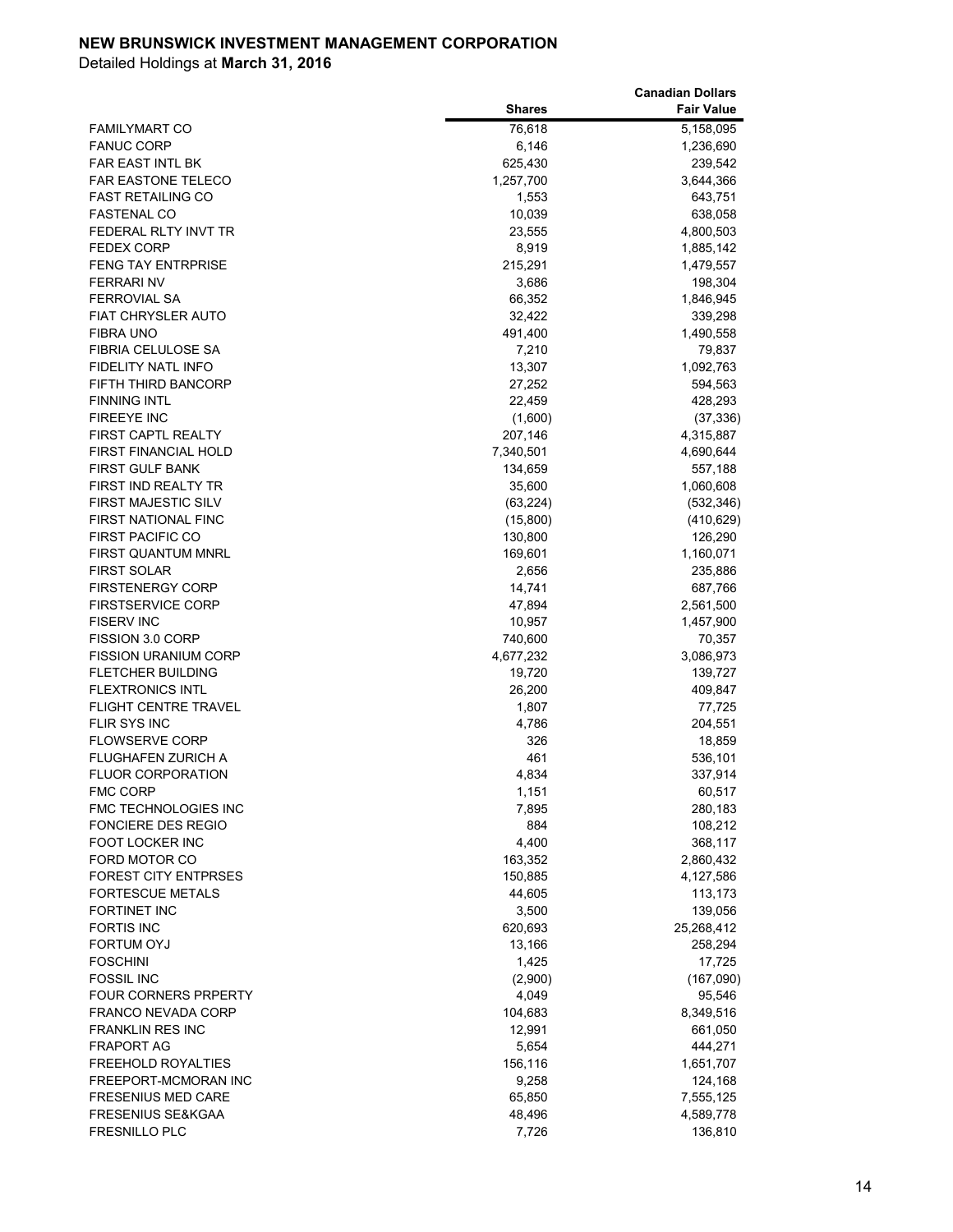|                                                             |                    | <b>Canadian Dollars</b> |
|-------------------------------------------------------------|--------------------|-------------------------|
|                                                             | <b>Shares</b>      | <b>Fair Value</b>       |
| <b>FRONTIER COMMUNICA</b>                                   | 40,646             | 294,716                 |
| <b>FUCHS PETROLUB SE</b>                                    | 1,529              | 88,490                  |
| <b>FUJI ELECTRIC COL</b>                                    | 18,721             | 83,807                  |
| <b>FUJI FILM HLD CORP</b>                                   | 14,534             | 744,467                 |
| <b>FUJI HEAVY INDS</b>                                      | 18,798             | 859,907                 |
| <b>FUJITSU</b>                                              | 52,476             | 251,584                 |
| <b>FUKUOKA FINANCIAL</b>                                    | 25,663             | 108,387                 |
| G4S                                                         | 46,647             | 165,289                 |
| <b>GALAXY ENTERTAINMENT</b>                                 | 81,891             | 397,384                 |
| <b>GALENICA HLDG AG</b>                                     | 114                | 222,647                 |
| <b>GALP ENERGIA</b>                                         | 12,008             | 195,576                 |
| <b>GAMESTOP CORP HLDG</b>                                   | 3,642              | 149,894                 |
| <b>GAP INC</b>                                              | 7,874              | 300,273                 |
| <b>GARMIN LTD</b>                                           | 4,093              | 212,149                 |
| <b>GARTNER INC</b>                                          | 1,800              | 208,613                 |
| <b>GAS NATURAL SDG</b>                                      | 10,325             | 270,434                 |
| <b>GAZPROM PJSC</b>                                         | 248,100            | 1,384,063               |
| <b>GEA GROUP AG</b>                                         | 6,286              | 398,406                 |
| <b>GEBERIT</b>                                              | 1,108              | 537,700                 |
| <b>GECINA</b>                                               | 834                | 148,742                 |
| <b>GEDEON RICHTER PLC</b>                                   | 100                | 2,580                   |
| <b>GEMALTO</b>                                              | 2,496              | 239,023                 |
| <b>GENERAL DYNAMICS</b>                                     | 18,277             | 3,114,401               |
| <b>GENERAL ELECTRIC CO</b>                                  | 319,254            | 13,250,767              |
| <b>GENERAL GROWTH PPTYS</b>                                 | 139,764            | 5,389,689               |
| <b>GENERAL MILLS INC</b>                                    | 116,071            | 9,537,703               |
| <b>GENERAL MOTORS CO</b>                                    | 180,188            | 7,345,878               |
| <b>GENESIS ENERGY L P</b>                                   | 3,939              | 162,424                 |
| <b>GENMAB AS</b>                                            | 1,705              | 306,111                 |
| <b>GENTING SINGAPORE</b>                                    | 182,089            | 146,043                 |
| <b>GENUINE PARTS CO</b>                                     | 5,202              | 674,452                 |
| <b>GENWORTH MI CANADA</b>                                   | 21,160             | 647,708                 |
| <b>GEORGE WESTON LTD</b>                                    | 155,217            | 18,092,475              |
| <b>GETINGE</b>                                              | 6,337              | 189,175                 |
| <b>GIBRALTAR GROWTH</b>                                     | 600,000            | 2,955,000               |
| <b>GIBSON ENERGY</b>                                        | 37,980             | 665,789                 |
| <b>GIGA-BYTE TECHNOLO</b>                                   | 457,690            | 652,994                 |
| <b>GILDAN ACTIVEWEAR</b>                                    | 45,492             | 1,806,068               |
| GILEAD SCIENCES INC                                         | 49,659             | 5,916,950               |
| <b>GIVAUDAN AG</b>                                          | 305                | 776,934                 |
| <b>GJENSIDIGE FORSIKR</b>                                   | 6,010              | 132,611                 |
| <b>GKN</b>                                                  | 60,922             | 327,091                 |
| <b>GLAXOSMITHKLINE</b>                                      | 272,094            | 7,142,508               |
| <b>GLENCORE PLC</b>                                         | 396,518            | 1,159,548               |
| <b>GLOBAL LOGISTIC PR</b>                                   | 128,812            | 238,176                 |
| <b>GLOBAL PAYMENTS INC</b>                                  | (28, 938)          | (2,451,067)             |
| <b>GLOBAL X FDS</b>                                         | 95,100             | 1,793,570               |
| <b>GLOBE TELECOM IN</b>                                     | 2,423              | 151,103                 |
| <b>GOLD FIELDS LTD</b><br><b>GOLDCORP INC</b>               | 156,496            | 804,422                 |
|                                                             | 355,977<br>144,238 | 7,497,364               |
| GOLDEN AGRI RESOUR                                          |                    | 56,803                  |
| <b>GOLDMAN SACHS GROUP</b>                                  | 13,667             | 2,782,858               |
| <b>GOODMAN GROUP</b>                                        | 63,603             | 422,105                 |
| <b>GOODYEAR TIRE &amp; RUBR</b><br><b>GPE EUROTUNNEL SE</b> | 19,892<br>79,309   | 850,947                 |
| <b>GPO AEROPORTUARIO</b>                                    |                    | 1,151,441               |
| <b>GPT GROUP</b>                                            | 2,440<br>952,216   | 475,277<br>267,054      |
| <b>GRAINGER W W INC</b>                                     | 1,976              | 598,297                 |
| <b>GRAN TIERRA ENERGY</b>                                   | (313, 242)         | (1,006,377)             |
| <b>GRANITE REAL ESTATE</b>                                  | 323,816            | 12,179,691              |
|                                                             |                    |                         |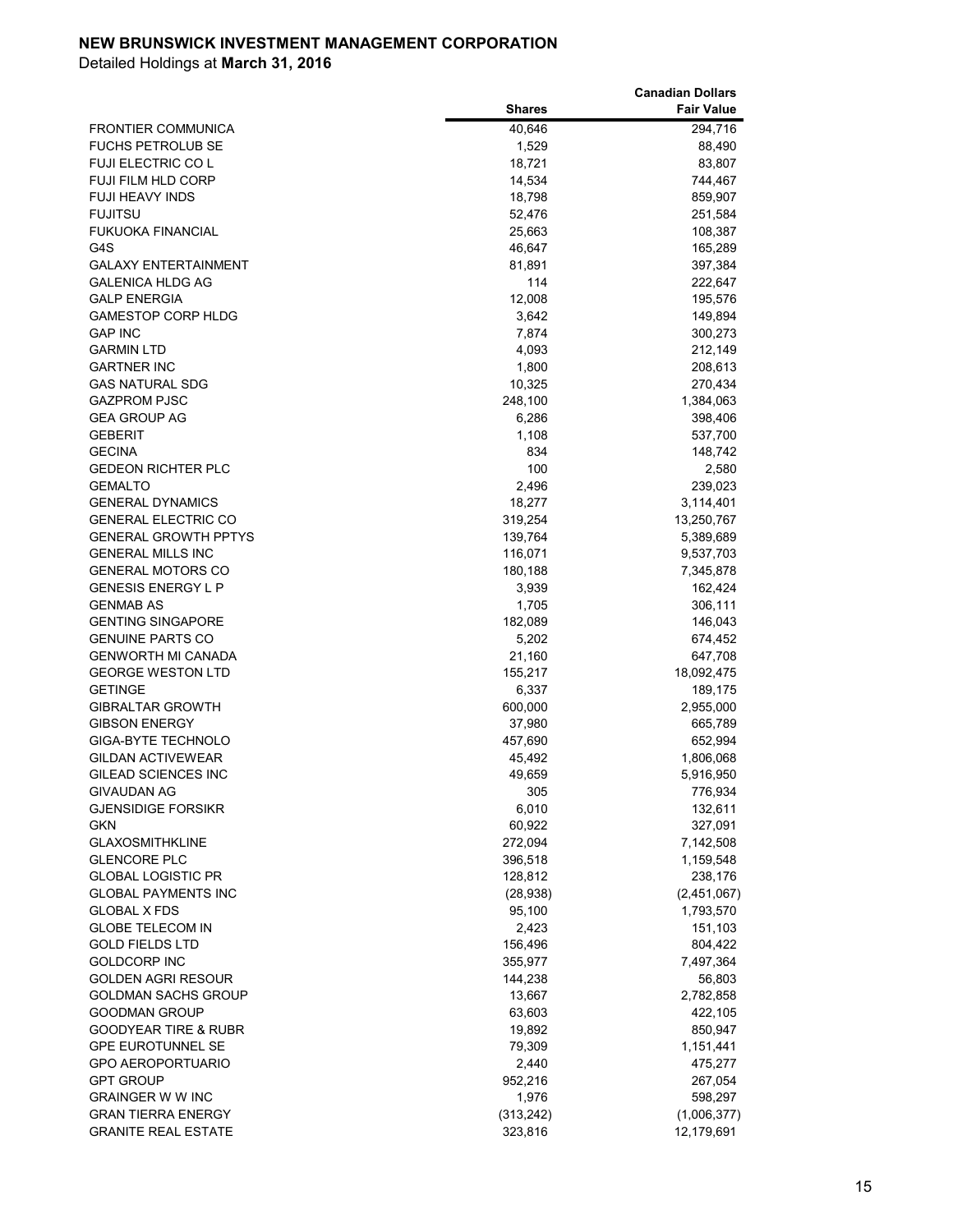|                                                           |               | <b>Canadian Dollars</b> |
|-----------------------------------------------------------|---------------|-------------------------|
|                                                           | <b>Shares</b> | <b>Fair Value</b>       |
| <b>GREAT CDN GAMING</b>                                   | 14,667        | 272,953                 |
| <b>GREATEK ELECTRONIC</b>                                 | 210,870       | 311,869                 |
| <b>GREAT-WEST LIFECO</b>                                  | (440, 728)    | (15, 751, 619)          |
| <b>GRIFOLS SA</b>                                         | 8,838         | 254,934                 |
| <b>GROUPE BRUXELLES L</b>                                 | 2,709         | 289,528                 |
| <b>GRUMA SAB DE CV</b>                                    | 115,400       | 2,386,362               |
| <b>GRUPA LOTOS S.A.</b>                                   | 10,800        | 104,491                 |
| <b>GRUPO AEROMEXICO S</b>                                 | 178,220       | 563,459                 |
| <b>GRUPO AEROPORTUARI</b>                                 | 191,481       | 2,649,204               |
| <b>GRUPO AVAL ACCIONE</b>                                 | 228,596       | 115,189                 |
| <b>GRUPO LALA SAB DE</b>                                  | 588,624       | 2,086,229               |
| <b>GS HOLDINGS CORP</b>                                   | 9,100         | 607,252                 |
| <b>GUNGHO ONLINE ENTE</b>                                 | 17,800        | 64,935                  |
| <b>GUNMA BANK</b>                                         | 11,700        | 62,610                  |
| <b>GUYANA GOLDFIELDS IN</b>                               | 76,300        | 345,639                 |
| <b>H&amp;R REAL EST INV</b>                               | 1,982,419     | 41,610,975              |
| <b>HACHIJUNI BANK</b>                                     | 10,600        | 59,163                  |
| <b>HAKUHODO DY HLDGS</b>                                  | 6,100         | 89,504                  |
| <b>HALLIBURTON</b>                                        | 29,866        | 1,383,764               |
| <b>HAMAMATSU PHOTONIC</b>                                 | 4,684         | 167,371                 |
| <b>HAMBURGER HAFEN</b>                                    | 2,755         | 52,546                  |
| <b>HAMMERSON</b>                                          | 21,414        | 230,302                 |
| <b>HANESBRANDS INC</b>                                    | 13,628        | 500,963                 |
| <b>HANG LUNG PROP</b>                                     | 70,991        | 175,442                 |
| <b>HANG SENG BANK</b>                                     | 137,661       | 3,147,237               |
| HANKYU HANSHIN HLD                                        | 35,648        | 294,552                 |
| <b>HANNOVER RUCK SE</b>                                   | 1,677         | 253,114                 |
| <b>HANSSEM CO</b>                                         | 3,300         | 834,194                 |
| <b>HANWHA</b>                                             | 1,300         | 52,197                  |
| <b>HANWHA LIFE INSURA</b>                                 | 177,000       | 1,341,293               |
| <b>HARGREAVES LANSDOW</b>                                 | 7,403         | 184,971                 |
| <b>HARLEY DAVIDSON INC</b>                                | 6,403         | 426,313                 |
| <b>HARMAN INTL INDS</b>                                   | 1,075         | 124,156                 |
| <b>HARRIS CORP DEL</b>                                    | 8,237         | 831,873                 |
| <b>HARTFORD FINL SVCS</b>                                 | 17,402        | 1,044,592               |
| HARVEY NORMAN HLDG                                        | 330,395       | 1,545,071               |
| <b>HASBRO INC</b>                                         | 3,908         | 406,032                 |
| <b>HCA HLDGS INC</b>                                      | 10,635        | 1,076,673               |
| <b>HCP INC</b>                                            | 152,161       | 6,430,251               |
| <b>HEALTHCARE RLTY TR</b>                                 | 101,200       | 4,054,823               |
| <b>HEALTHSCOPE LTD</b>                                    | 74,661        | 197,603                 |
| <b>HEARTLAND PAYMT SYS</b>                                | 43,300        | 5,423,799               |
| <b>HEICO CORP</b>                                         | (380, 284)    | (29,660,107)            |
| <b>HEICO CORP NEW</b>                                     | 478,364       | 29,535,131              |
| HEIDELBERGCEMENT                                          | 4,264         | 472,941                 |
| <b>HEINEKEN HOLDING</b>                                   | 2,787         | 281,720                 |
| <b>HEINEKEN NV</b>                                        | 7,334         | 861,013                 |
| <b>HELMERICH &amp; PAYNE</b><br><b>HENDERSON LAND DEV</b> | 3,758         | 286,231                 |
|                                                           | 42,925        | 341,078                 |
| <b>HENGAN INTERNATION</b>                                 | 9,200         | 103,249                 |
| HENKEL AG&CO. KGAA                                        | 50,944        | 6,577,083               |
| <b>HENNES &amp; MAURITZ</b>                               | 29,286        | 1,264,894               |
| <b>HENRY SCHEIN INC</b>                                   | 2,851         | 638,391                 |
| <b>HERMES INTL</b>                                        | 896           | 408,678                 |
| HERTZ GLOBAL HLDGS                                        | (30, 100)     | (411, 120)              |
| <b>HESS CORPORATION</b>                                   | 7,614         | 519,978                 |
| <b>HEWLETT PACKARD ENTR</b>                               | 388,249       | 8,958,614               |
| <b>HEXAGON</b>                                            | 8,934         | 450,442                 |
| <b>HICL INFRASTRUCTUR</b><br><b>HIGH ARCTIC ENGR SRV</b>  | 150,349       | 445,260                 |
|                                                           | 136,900       | 478,671                 |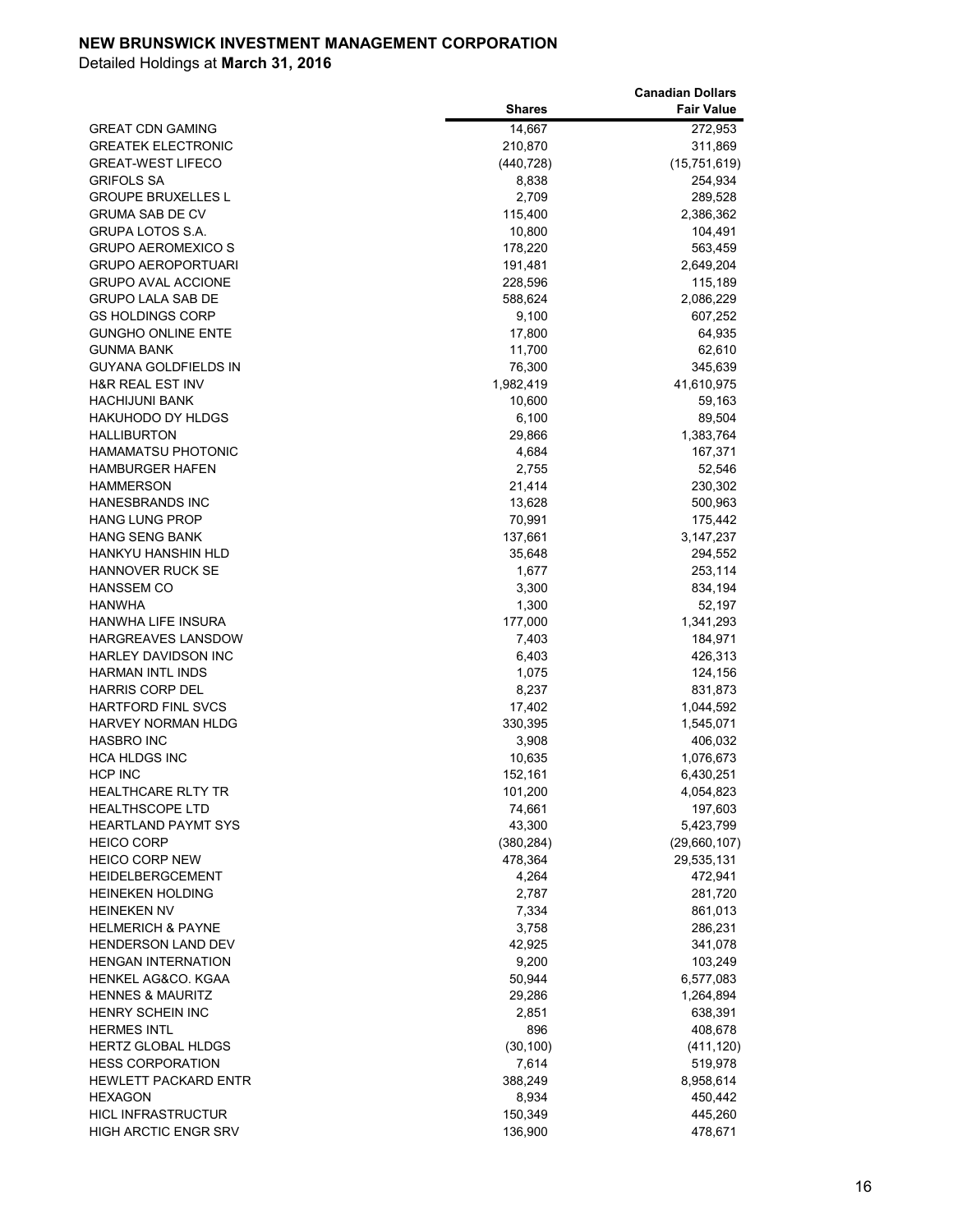|                                             |                   | <b>Canadian Dollars</b> |
|---------------------------------------------|-------------------|-------------------------|
|                                             | <b>Shares</b>     | <b>Fair Value</b>       |
| <b>HIGHWEALTH CONSTRU</b>                   | 613,440           | 1,158,723               |
| <b>HIKARI TSUSHIN INC</b>                   | 800               | 78,899                  |
| <b>HINO MOTORS</b>                          | 7,700             | 107,841                 |
| <b>HIROSE ELECTRIC</b>                      | 894               | 127,677                 |
| <b>HIROSHIMA BANK</b>                       | 16,454            | 77,824                  |
| <b>HISAMITSU PHARM CO</b>                   | 57,799            | 3,345,731               |
| <b>HITACHI</b>                              | 157,257           | 953,001                 |
| <b>HITACHI CHEMICAL</b>                     | 2,300             | 53,599                  |
| HITACHI CONST MACH                          | 4,400             | 90,536                  |
| HITACHI HIGH-TECH                           | 1,300             | 47,425                  |
| <b>HITACHI METALS</b>                       | 5,250             | 70,145                  |
| HK ELECTRIC INVEST                          | 4,866,610         | 5,542,789               |
| HKT TRUST AND HKT                           | 3,741,305         | 6,663,086               |
| <b>HOKUHOKU FINANCIAL</b>                   | 36,582            | 62,306                  |
| <b>HOKURIKU ELEC PWR</b>                    | 7,961             | 145,944                 |
| <b>HOLLY ENERGY PTRN</b>                    | 1,809             | 79,381                  |
| <b>HOLLYFRONTIER CORP</b>                   | 6,900             | 316,114                 |
| <b>HOLOGIC INC</b>                          | 15,880            | 710,629                 |
| <b>HOME CAPITAL GROUP</b>                   | 36,875            | 1,292,838               |
| HOME DEPOT INC                              | 85,251            | 14,754,566              |
| <b>HON HAI PRECISION</b>                    | 2,074,682         | 7,070,613               |
| <b>HONDA MOTOR CO</b>                       | 51,511            | 1,829,357               |
| HONEYWELL INTL INC                          | 29,568            | 4,297,415               |
| <b>HONG KONG EXCHANGE</b>                   | 37,076            | 1,154,917               |
| HONG KONG LAND HLD                          | 19,900            | 154,181                 |
| <b>HONG LEONG BANK</b>                      | 290,112           | 1,298,427               |
| <b>HONGKONG&amp;CHINA GAS</b>               | 3,207,240         | 7,754,977               |
| <b>HORMEL FOODS CORP</b>                    | 145,799           | 8,177,371               |
| <b>HOSHIZAKI CORPORAT</b>                   | 1,200             | 129,673                 |
| <b>HOST HOTELS &amp; RESRTS</b>             | 209,675           | 4,572,936               |
| <b>HOYA CORP</b>                            | 13,058            | 643,316                 |
| HP INC                                      | 60,078            | 969,144                 |
| <b>HSBC HOLDINGS</b>                        | 1,254,519         | 10,119,615              |
| <b>HUDBAY MINERALS</b>                      | 763,598           | 506,036                 |
| <b>HUDSON PACIFIC PRPTY</b>                 | 106,900           | 4,010,047               |
| <b>HUDSONS BAY CO</b>                       | 33,477            | 644,097                 |
| <b>HUGO BOSS AG</b>                         | 1,900             | 161,421                 |
| <b>HULIC CO LTD</b>                         | 9,100             | 112,682                 |
| <b>HUMANA INC</b>                           | 5,160             | 1,226,432               |
| HUNT JB TRANS SVCS                          | 5,000             | 546,339                 |
| <b>HUNTINGTON BANCSHARE</b>                 | 27,663            | 344,572                 |
| <b>HUNTINGTON INGALLS</b>                   | 8,500             | 1,509,811               |
| <b>HUSKY ENERGY INC</b>                     | 17,829            | 288,295                 |
| HUSQVARNA AB                                | 11,584            | 109,695                 |
| <b>HUTCHISON PORT HL</b>                    | 815,771           | 527,580                 |
| HYDRO ONE LTD                               | (331,000)         | (8,046,610)             |
| <b>HYOSUNG</b>                              | 3,200             | 521,181                 |
| <b>HYSAN DEVELOPMENT</b>                    | 34,110            | 187,990                 |
| <b>HYUNDAI HOME SHOP</b>                    | 4,970             | 733,572                 |
| HYUNDAI MARINE&FIR<br><b>HYUNDAI MOBIS</b>  | 15,400            | 578,275                 |
|                                             | 169               | 47,595                  |
| <b>HYUNDAI STEEL CO</b>                     | 2,400             | 150,654                 |
| <b>IAMGOLD CORP</b>                         | 121,036           | 346,163                 |
| <b>IBERDROLA SA</b>                         | 172,614           | 1,491,182               |
| <b>ICA GRUPPEN</b>                          | 2,943             | 126,125                 |
| <b>ICADE</b><br><b>ICAP</b>                 | 1,094             | 108,554                 |
|                                             | 18,949            | 167,261                 |
| ICL-ISRAEL CHEM<br><b>IDEMITSU KOSAN CO</b> | 16,866<br>152,748 | 94,874                  |
|                                             |                   | 3,531,491               |
| IGM FINANCIAL INC                           | (37, 302)         | (1,480,237)             |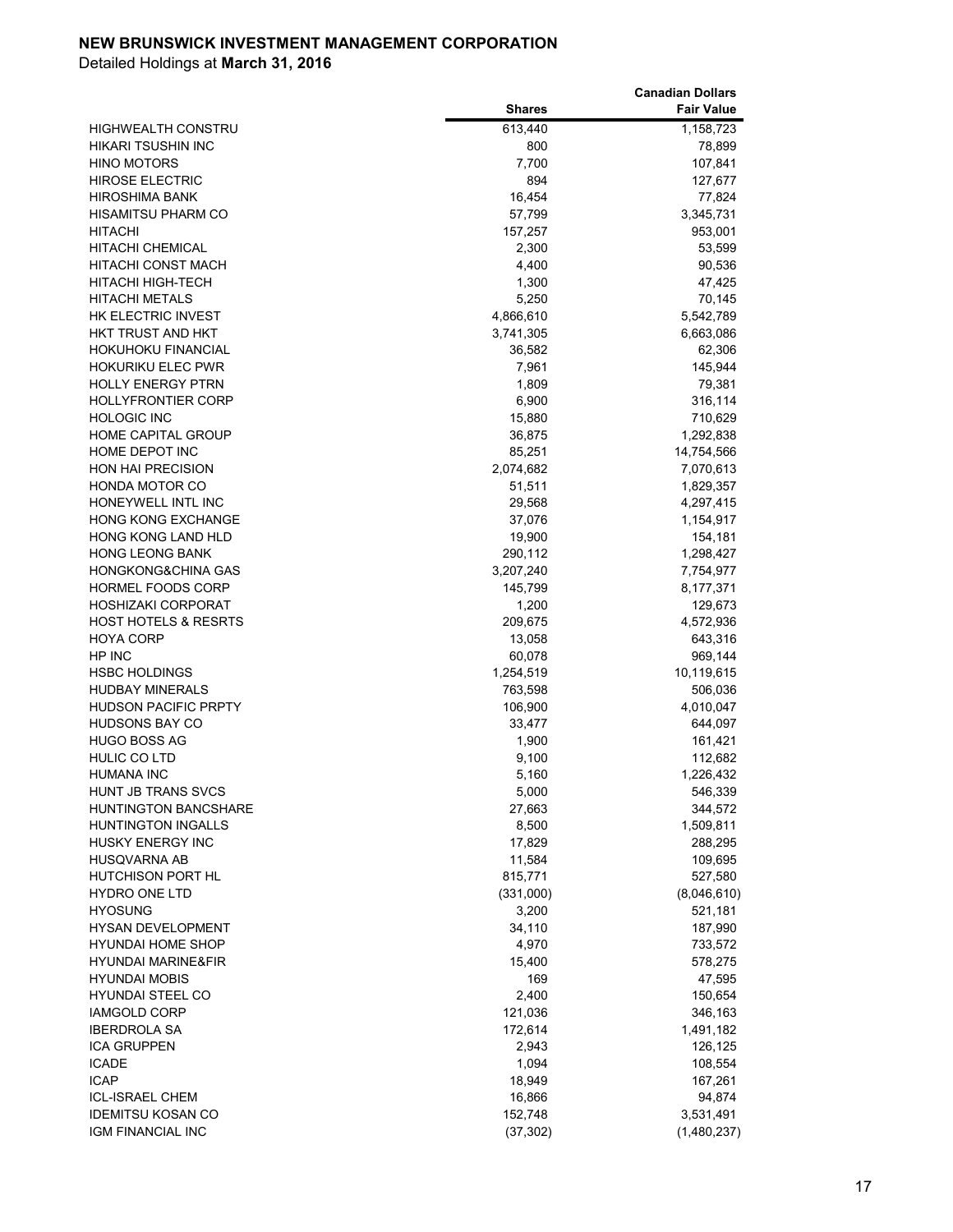|                                 |               | <b>Canadian Dollars</b> |
|---------------------------------|---------------|-------------------------|
|                                 | <b>Shares</b> | <b>Fair Value</b>       |
| IHH HEALTHCARE BHD              | 2,188,404     | 4,759,369               |
| IHI CORPORATION                 | 42,838        | 117,330                 |
| <b>IIDA GROUP HOLDING</b>       | 4,621         | 116,727                 |
| <b>IJM CORP BERHAD</b>          | 1,595,820     | 1,867,569               |
| <b>ILIAD</b>                    | 838           | 279,334                 |
| <b>ILLINOIS TOOL WORKS</b>      | 11,391        | 1,521,705               |
| <b>ILLUMINA INC</b>             | 4,215         | 886,300                 |
| <b>ILUKA RESOURCES</b>          | 10,819        | 70,617                  |
| <b>IMERYS</b>                   | 1,189         | 107,412                 |
| IMI                             | 9,418         | 166,771                 |
| IMPERIAL BRANDS PL              | 126,608       | 9,092,492               |
| <b>IMPERIAL OIL LTD</b>         | 347,075       | 15,108,441              |
| <b>IMPERUS TECHNOLOGIES</b>     | 500,000       | 50                      |
| <b>INCITEC PIVOT</b>            | 50,856        | 161,417                 |
| IND ALLNCE & FNCL               | 176,225       | 6,908,020               |
| <b>INDITEX</b>                  | 34,635        | 1,509,302               |
| INDOFOOD CBP SUKSE              | 695,280       | 1,030,886               |
| INDS BACHOCO SAB                | 109,220       | 609,258                 |
| <b>INDUSTRIAL &amp; COM B</b>   | 5,504,938     | 3,984,036               |
| <b>INDUSTRIAS PENOLES</b>       | 126,210       | 2,079,902               |
| <b>INDUSTRIES OF QATA</b>       | 7,333         | 282,092                 |
| <b>INDUSTRIVARDEN</b>           | 113,219       | 2,500,122               |
| <b>INFINEON TECHNOLOG</b>       | 35,268        | 650,051                 |
| <b>INFOR ACQUISITION</b>        | 1,526,500     | 10,331,955              |
| <b>INFOSYS LIMITED</b>          | 83,500        | 2,054,219               |
| <b>INFRAREIT INC</b>            | 28,400        | 640,437                 |
| ING GROEP NV CVA                | 123,246       | 1,931,031               |
| <b>INGENICO GROUP</b>           | 1,775         | 264,112                 |
| <b>INGERSOLL-RAND PLC</b>       | 8,937         | 718,831                 |
| <b>INMARSAT</b>                 | 88,609        | 1,621,775               |
| <b>INNERGEX RENEWABLE</b>       | (2, 322)      | (33, 135)               |
| <b>INNOLUX CORP</b>             | 1,240,956     | 561,072                 |
| <b>INPEX CORPORATION</b>        | 28,823        | 283,104                 |
| <b>INPUT CAPITAL</b>            | 52,060        | 83,817                  |
| <b>INSURANCE AUST GRP</b>       | 67,789        | 376,366                 |
| <b>INTACT FINANCIAL</b>         | 223,247       | 20,299,850              |
| <b>INTEL CORP</b>               | 164,369       | 6,897,118               |
| <b>INTER CONTINENTAL EX</b>     | 4,137         | 1,261,785               |
| INTER PIPELINE LTD              | 427,102       | 11,480,473              |
| <b>INTERCONTL HOTELS</b>        | 6,799         | 362,890                 |
| <b>INTERFOR CORPORATION</b>     | 110,762       | 1,591,650               |
| <b>INTERNATIONAL PAPER</b>      | 14,306        | 761,551                 |
| <b>INTERPUBLIC GROUP</b>        | 13,992        | 416,520                 |
| <b>INTERTAIN GROUP</b>          | 57,003        | 591,121                 |
| <b>INTERTAPE POLYMER</b>        | 111,985       | 2,084,041               |
| <b>INTERTEK GROUP</b>           | 7,040         | 414,494                 |
| <b>INTERVAL LEISURE GR</b>      | (44,600)      | (835, 364)              |
| <b>INTESA SANPAOLO</b>          | 434,991       | 1,553,534               |
| <b>INTL BUSINESS MCHN</b>       | 49,675        | 9,758,445               |
| <b>INTL CONS AIRLINE</b>        | 25,722        | 265,770                 |
| <b>INTL FLAVORS &amp; FRAGR</b> | 2,779         | 412,119                 |
| <b>INTU PROPERTIES PL</b>       | 30,563        | 177,843                 |
| <b>INTUIT</b>                   | 56,208        | 7,583,098               |
| <b>INTUITIVE SURGIC INC</b>     | 1,301         | 1,014,288               |
| <b>INVERSIONES AGUAS</b>        | 90,000        | 185,164                 |
| <b>INVESCO LTD</b>              | 14,489        | 578,282                 |
| <b>INVESTEC</b>                 | 20,233        | 192,775                 |
| <b>INVESTOR AB</b>              | 12,959        | 594,243                 |
| IONIS PHARMACEUTICAL            | (6,000)       | (315, 195)              |
| <b>IRON MOUNTAIN INC</b>        | 6,697         | 294,565                 |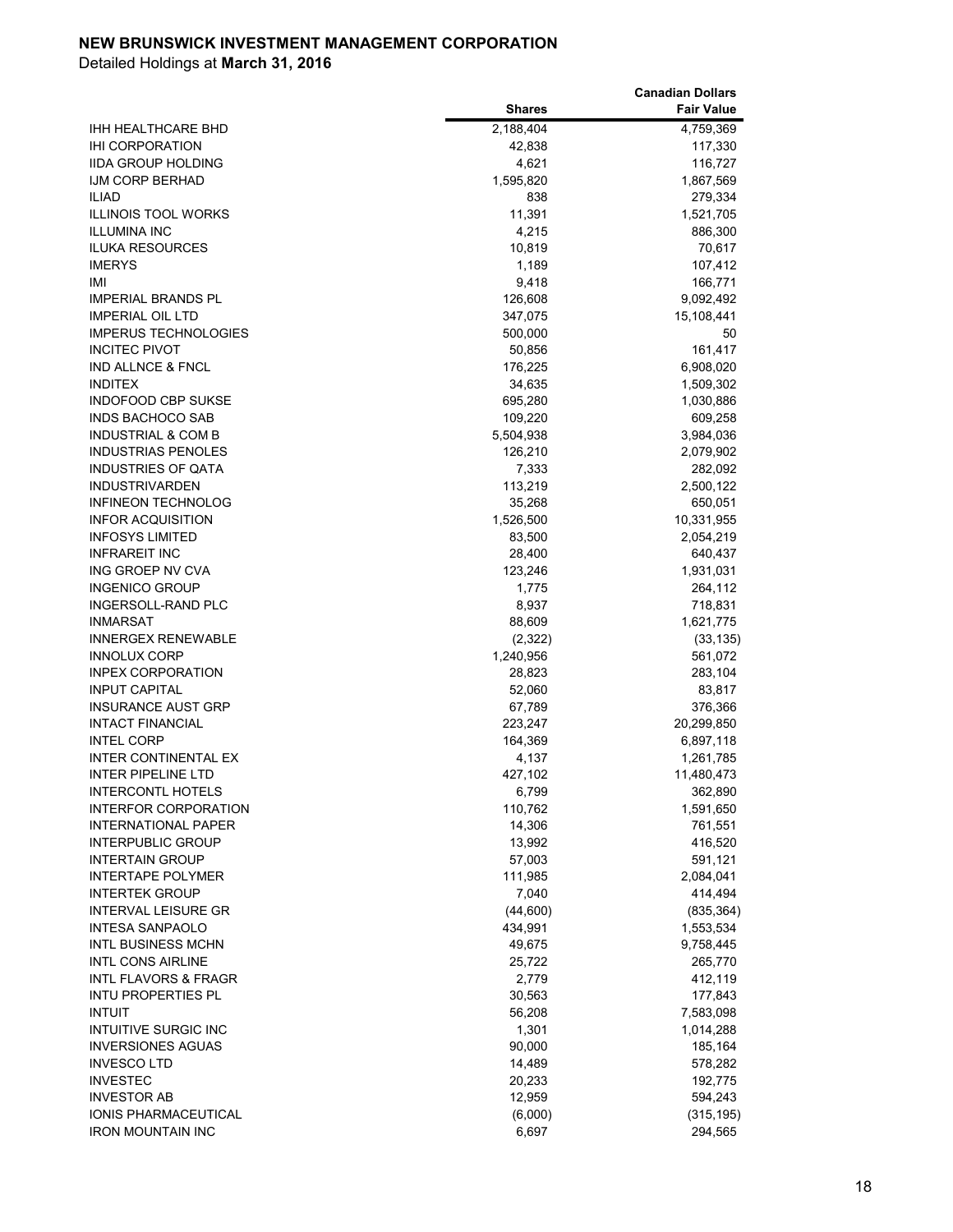|                                       |               | <b>Canadian Dollars</b> |
|---------------------------------------|---------------|-------------------------|
|                                       | <b>Shares</b> | <b>Fair Value</b>       |
| <b>IRPC PUBLIC CO LTD</b>             | 1,594,520     | 296,520                 |
| ISAGEN S.A. E.S.P.                    | 1,201,944     | 2,104,261               |
| <b>ISETAN MITSUKOSHI</b>              | 9,561         | 144,688                 |
| <b>ISHARES - GLB INFRASTR ETF</b>     | 12,000        | 608,444                 |
| ISHARES - 1-3 YR CR BD ETF            | (66, 100)     | (9,038,533)             |
| ISHARES - RUSSELL 2000 ETF            | (61, 150)     | (8,774,913)             |
| <b>ISHARES - U.S. ENERGY ETF</b>      | (61, 800)     | (2,787,992)             |
| <b>ISHARES - U.S. REAL ES ETF</b>     | (191, 497)    | (19, 339, 704)          |
| <b>ISHARES - MSCI EMRG MKTS MIN V</b> | 42,800        | 2,843,826               |
| ISHARES S&P/TSX - CAP ENERGY INDEX    | (802,950)     | (8,792,303)             |
| ISHARES S&P/TSX - GLOBAL GOLD INDEX   | (55,000)      | (627, 550)              |
| ISHARES S&P/TSX - CAP REIT INDEX ETF  | (94,000)      | (1,477,680)             |
| ISHARES S&P/TSX 60                    | (451, 150)    | (8,964,351)             |
| <b>ISHARES SILVER TRUST</b>           | (87, 500)     | (1,666,125)             |
| ISHARES TR - MSCI USA MINVOLATILI     | 36,770        | 2,095,214               |
| ISHARES TR - MSCI EAFE MIN VOLATI     | 114,290       | 9,821,719               |
| <b>ISS AS</b>                         | 5,562         | 289,287                 |
| <b>ISUZU MOTORS</b>                   | 17,077        | 228,360                 |
| <b>ITC HOLDINGS</b>                   | 78,030        | 4,409,838               |
| <b>ITOCHU CORP</b>                    | 51,126        | 815,470                 |
| <b>ITOCHU TECHNO SOLU</b>             | 426           | 10,413                  |
| <b>ITV</b>                            | 118,163       | 529,854                 |
| <b>IYO BANK</b>                       | 7,705         | 65,350                  |
| J FRONT RETAILING                     | 9,645         | 165,716                 |
| <b>JACOBS ENGR GROUP</b>              | 4,264         | 240,868                 |
| <b>JAMES HARDIE INDUS</b>             | 16,725        | 297,211                 |
| <b>JAPAN AIRLINES CO</b>              | 155,869       | 7,393,846               |
| <b>JAPAN AIRPORT TERM</b>             | 10,016        | 461,060                 |
| JAPAN EXCHANGE GP                     | 17,194        | 341,128                 |
| JAPAN POST BANK CO                    | 12,100        | 192,858                 |
| JAPAN POST HOLD CO                    | 12,500        | 216,064                 |
| <b>JAPAN PRIME REALTY</b>             | 24            | 126,635                 |
| <b>JAPAN REAL ESTATE</b>              | 50            | 374,012                 |
| <b>JAPAN RETAIL FUND</b>              | 76            | 236,321                 |
| <b>JAPAN TOBACCO INC</b>              | 34,655        | 1,870,430               |
| <b>JARDEN CORP</b>                    | 114,652       | 8,766,756               |
| <b>JARDINE CYCLE &amp; CARR</b>       | 3,532         | 135,805                 |
| <b>JARDINE MATHESON</b>               | 7,705         | 568,861                 |
| <b>JB FINANCIAL GROUP</b>             | 83,960        | 550,777                 |
| <b>JC DECAUX SA</b>                   | 2,197         | 124,576                 |
| <b>JEAN COUTU GROUP</b>               | 37,841        | 833,259                 |
| <b>JERONIMO MARTINS</b>               | 8,889         | 188,406                 |
| JFE HOLDINGS INC                      | 15,340        | 267,625                 |
| <b>JG SUMMIT HLDGS INC</b>            | 909,933       | 2,028,260               |
| <b>JGC CORP</b>                       | 6,000         | 116,347                 |
| <b>JIANGSU EXPRESSWAY</b>             | 3,019,556     | 5,256,839               |
| JOHNSON & JOHNSON                     | 146,562       | 20,569,423              |
| JOHNSON CONTROLS INC                  | 5,662         | 287,463                 |
| <b>JOHNSON MATTHEY</b>                | 5,301         | 270,420                 |
| <b>JOLLIBEE FOODS</b>                 | 75,700        | 482,713                 |
| <b>JOYO BANK</b>                      | 14,800        | 65,743                  |
| JPMORGAN CHASE & CO                   | 165,505       | 12,713,144              |
| <b>JSR CORP</b>                       | 6,266         | 116,673                 |
| <b>JTEKT CORPORATION</b>              | 6,500         | 109,212                 |
| <b>JULIUS BAER GRUPPE</b>             | 6,451         | 359,849                 |
| JUNIPER NETWORKS COM                  | 12,248        | 405,274                 |
| <b>JUST ENERGY</b>                    | 29,200        | 225,424                 |
| JX HOLDINGS INC                       | 329,025       | 1,642,560               |
| K&S AG                                | 6,241         | 189,176                 |
| KABEL DEUTSCHLAND                     | 932           | 135,312                 |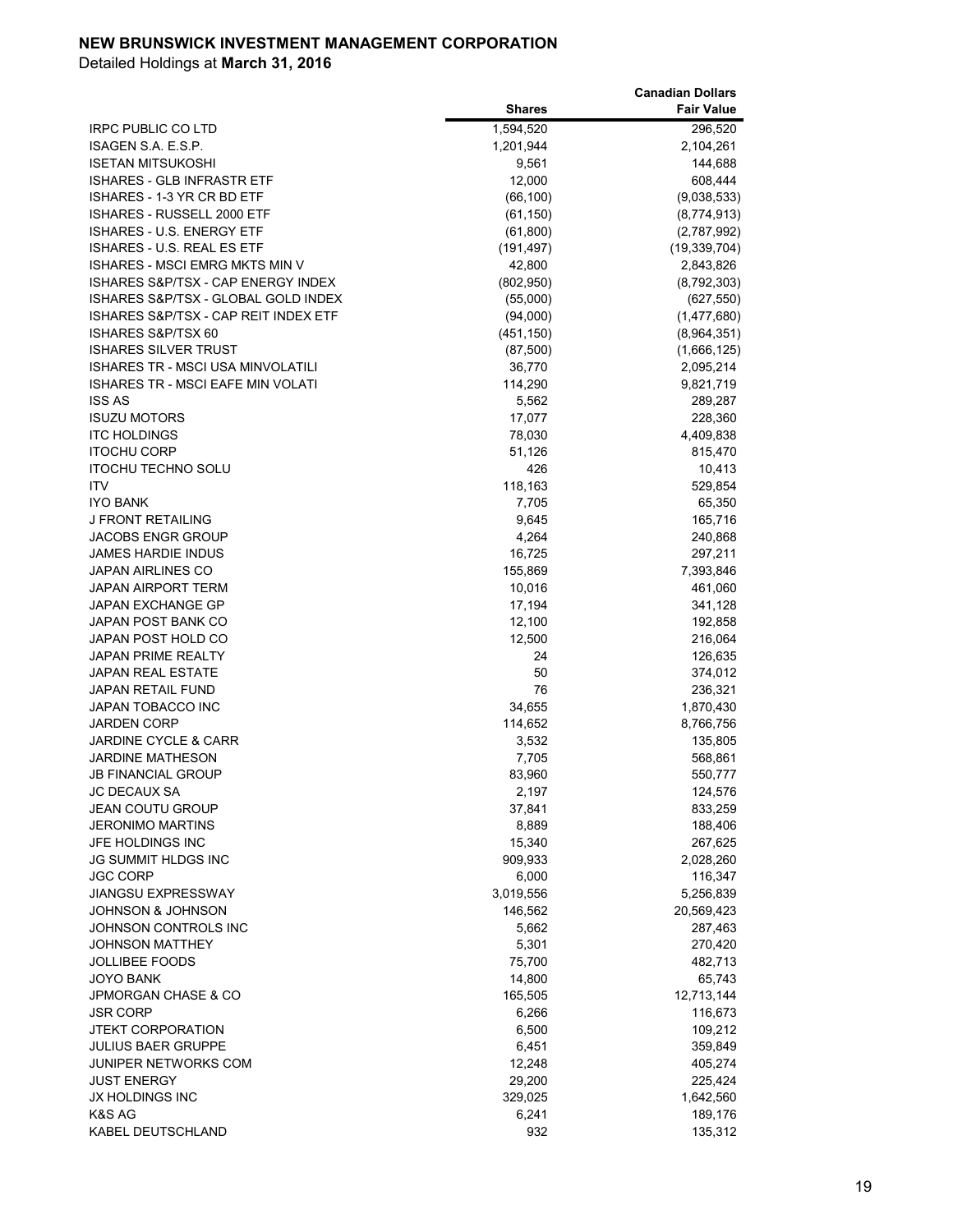|                           |               | <b>Canadian Dollars</b> |
|---------------------------|---------------|-------------------------|
|                           | <b>Shares</b> | <b>Fair Value</b>       |
| KAJIMA CORP               | 27,927        | 226,899                 |
| KAKAKU.COM. INC           | 4,500         | 108,233                 |
| KALBE FARMA               | 10,727,355    | 1,512,056               |
| KAMIGUMI CO               | 5,450         | 66,419                  |
| KANEKA CORP               | 6,900         | 76,547                  |
| KANGWON LAND INC          | 16,200        | 749,401                 |
| KANSAI ELEC POWER         | 19,240        | 220,685                 |
| KANSAI PAINT CO           | 7,704         | 160,294                 |
| KANSAS CITY SOUTHERN      | 3,775         | 419,870                 |
| KAO CORP                  | 16,218        | 1,120,388               |
| KAWASAKI HEAVY IND        | 34,599        | 129,405                 |
| <b>KB FINANCIAL GROUP</b> | 20,100        | 724,071                 |
| <b>KBC GROEP NV</b>       | 7,906         | 528,291                 |
| <b>KCE ELECTRONICS</b>    | 294,600       | 857,024                 |
| KDDI CORP                 | 55,255        | 1,911,451               |
| KEIHAN HOLDINGS CO        | 16,877        | 154,018                 |
| <b>KEIKYU CORP</b>        | 174,111       | 1,983,646               |
| <b>KEIO CORP</b>          | 193,439       | 2,199,397               |
| KEISEI ELEC RY CO         | 8,457         | 154,064                 |
| KELLOGG CO                | 83,607        | 8,301,590               |
| <b>KELT EXPLORATION</b>   | (51, 646)     | (204, 518)              |
| <b>KEPCO PLANT SERVIC</b> | 1,270         | 92,074                  |
| <b>KEPPEL CORP</b>        | 44,474        | 249,050                 |
| <b>KERING</b>             | 2,159         | 499,933                 |
| <b>KERRY GROUP</b>        | 18,685        | 2,255,039               |
| <b>KERRY PROPERTIES</b>   | 15,800        | 56,120                  |
| <b>KEYCORP</b>            | 29,075        | 416,354                 |
| <b>KEYENCE CORP</b>       | 1,428         | 1,008,854               |
| <b>KEYERA CORP</b>        | 286,372       | 11,324,583              |
| <b>KEYW HOLDING CORP</b>  | 20,000        | 172,255                 |
| <b>KIA MOTORS</b>         | 50,200        | 2,742,373               |
| KIATNAKIN BANK PCL        | 164,570       | 254,527                 |
| <b>KIKKOMAN CORP</b>      | 4,000         | 170,320                 |
| KILROY RLTY CORP          | 23,600        | 1,904,651               |
| KIMBERLY CLARK CORP       | 53,388        | 9,377,024               |
| KIMCO REALTY CORP         | 14,395        | 537,373                 |
| KINAXIS INC               | 19,616        | 846,430                 |
| KINDER MORGAN INC         | 179,372       | 4,155,369               |
| KINGBOARD CHEMICAL        | 943,300       | 2,104,685               |
| KINGFISHER                | 66,249        | 463,951                 |
| KINNEVIK INV AB           | 6,928         | 254,570                 |
| KINROSS GOLD CORP         | (106, 701)    | (472, 685)              |
| KINTETSU GROUP HOL        | 53,315        | 279,780                 |
| KIRIN HOLDINGS CO         | 23,477        | 426,336                 |
| KIRKLAND LAKE GOLD        | 201,677       | 1,688,036               |
| <b>KLABIN SA</b>          | 338,800       | 2,395,129               |
| <b>KLA-TENCOR CORP</b>    | 30,416        | 2,872,543               |
| <b>KLEPIERRE</b>          | 6,043         | 374,988                 |
| <b>KLONDEX MINES LTD</b>  | 181,500       | 629,805                 |
| <b>KOBE STEEL</b>         | 95,549        | 108,859                 |
| KOHLS CORP                | 6,605         | 399,324                 |
| KOITO MFG CO              | 3,300         | 193,681                 |
| <b>KOMATSU</b>            | 28,998        | 639,391                 |
| KOMERCNI BANKA            | 4,523         | 1,293,973               |
| KON KPN NV                | 92,204        | 500,535                 |
| KONAMI HOLDINGS CO        | 2,000         | 76,644                  |
| KONE CORP                 | 11,390        | 711,152                 |
| KONICA MINOLTA INC        | 11,271        | 124,000                 |
| KONINKLIJKE DSM NV        | 6,267         | 446,483                 |
| KONINKLIJKE PHILIP        | 30,615        | 1,129,705               |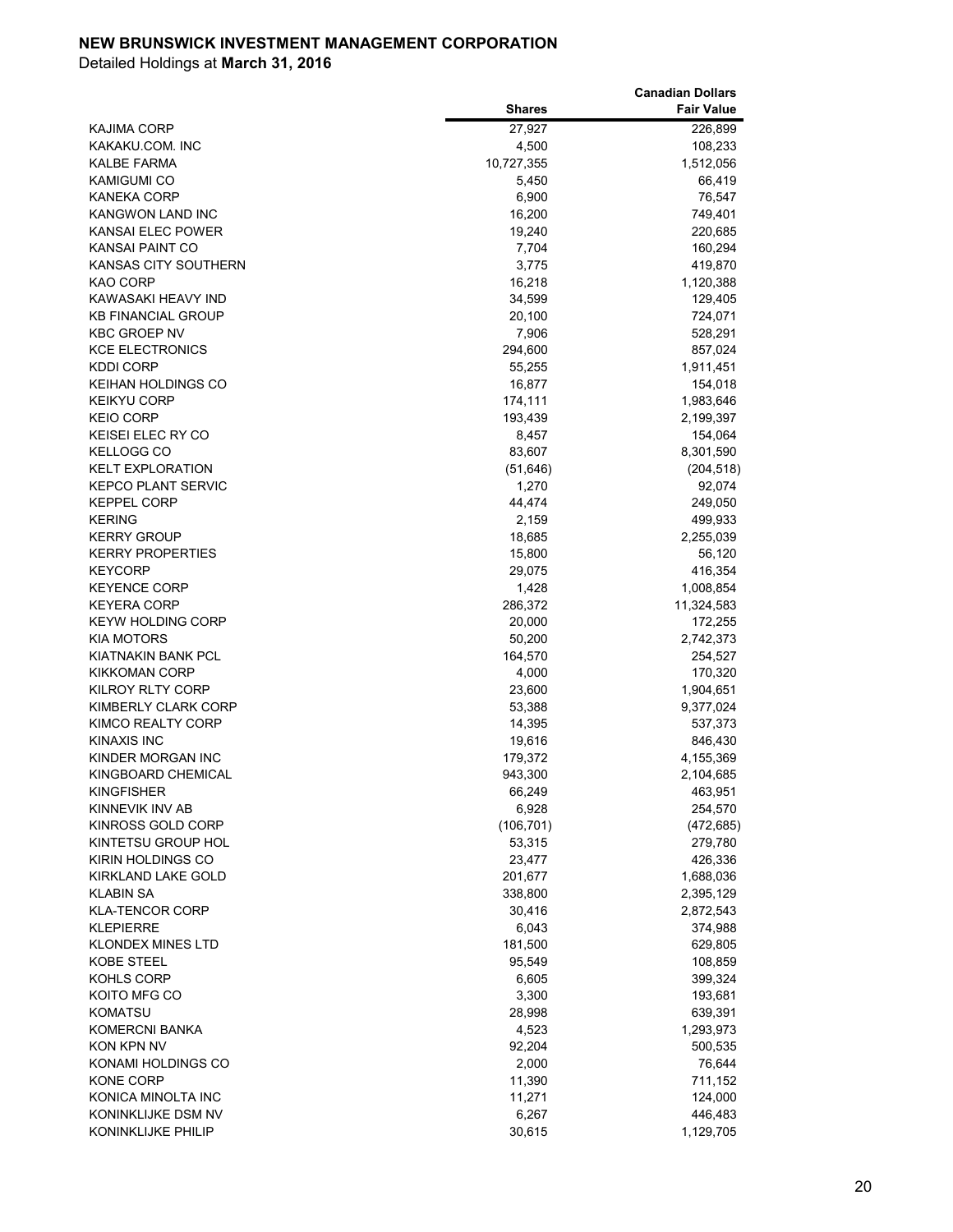|                              |               | <b>Canadian Dollars</b> |
|------------------------------|---------------|-------------------------|
|                              | <b>Shares</b> | <b>Fair Value</b>       |
| KOREA ELEC POWER             | 41,151        | 2,801,900               |
| KOREA ELECTRIC PWR           | 224,976       | 7,493,127               |
| <b>KOREA ZINC</b>            | 10,682        | 5,817,342               |
| KOSE CORPORATION             | 766           | 96,526                  |
| <b>KP TISSUE INC</b>         | 35,680        | 477,042                 |
| <b>KRAFT HEINZ CO</b>        | 20,689        | 2,122,073               |
| KROGER CO                    | 41,415        | 2,054,767               |
| KT CORPORATION               | 68,356        | 2,303,926               |
| <b>KT&amp;G CORPORATION</b>  | 7,300         | 908,220                 |
| <b>KUBOTA CORP</b>           | 37,723        | 667,024                 |
| <b>KUEHNE &amp; NAGEL AG</b> | 36,649        | 6,766,646               |
| KUMHO PETRO CHEM             | 2,000         | 131,652                 |
| <b>KURARAY CO</b>            | 9,683         | 153,331                 |
| KURITA WATER INDS            | 5,357         | 158,252                 |
| KYOCERA CORP                 | 10,171        | 580,210                 |
| KYOWA HAKKO KIRIN            | 6,215         | 128,455                 |
| KYUSHU ELEC POWER            | 13,640        | 168,115                 |
| <b>KYUSHU FINANCIAL G</b>    | 13,500        | 100,828                 |
| <b>L BRANDS INC</b>          | 10,362        | 1,180,215               |
| <b>L-3 COMMUNICATIONS</b>    | 11,808        | 1,814,965               |
| LABORATORY CORP AMER         | 41,836        | 6,356,115               |
| <b>LABRADOR IRON ORE</b>     | 19,269        | 231,228                 |
| LACLEDE GROUP INC            | 2,275         | 201,370                 |
| LACOMER SAB DE CV            | 310,420       | 436,943                 |
| LAFARGE MALAYSIA             | 71,000        | 211,845                 |
| LAFARGEHOLCIM LTD            | 14,897        | 910,056                 |
| LAGARDERE S.C.A.             | 3,528         | 121,422                 |
| LAKE SHORE GOLD CORP         | 2,080,000     | 3,931,200               |
| <b>LAM RESEARCH CORP</b>     | (6, 971)      | (749, 814)              |
| <b>LAND SECURITIES</b>       | 22,770        | 466,066                 |
| LANXESS AG                   | 2,163         | 134,668                 |
| LAS VEGAS SANDS CORP         | (4, 100)      | (274, 840)              |
| <b>LASALLE HOTEL PPTYS</b>   | 17,700        | 621,651                 |
| <b>LAURENTIAN BK CDA</b>     | 89,500        | 4,312,110               |
| <b>LAWSON INC</b>            | 67,980        | 7,369,444               |
| <b>LEAR CORPORATION</b>      | 2,800         | 403,756                 |
| LEGAL & GENERAL GP           | 191,428       | 837,028                 |
| <b>LEGG MASON INC</b>        | 848           | 38,389                  |
| LEGGETT & PLATT INC          | 9.021         | 569,886                 |
| <b>LEGRAND SA</b>            | 7,695         | 558,539                 |
| LENDLEASE GROUP              | 17,127        | 236,361                 |
| <b>LENNAR CORP</b>           | 201,395       | 990,468                 |
| LEONARDO - FINMECC           | 12,756        | 209,639                 |
| LEUCADIA NATL CORP           | 11,596        | 243,216                 |
| LEVEL 3 COMMUNICTN           | 50,813        | 3,483,319               |
| LF CORP                      | 12,420        | 363,829                 |
| LG DISPLAY                   | 64,600        | 1,943,524               |
| LG UPLUS CORP                | 248,600       | 3,106,985               |
| LI & FUNG LTD                | 144,369       | 110,501                 |
| LIBERTY GLOBAL PLC           |               | 117,060                 |
| <b>LIBERTY HLDGS</b>         | 66,727        | 848,351                 |
| <b>LIBERTY MEDIA CORP</b>    | 4,700         | 232,211                 |
| <b>LIBERTY PPTY TR</b>       | 22,700        | 996,169                 |
| <b>LINAMAR CORPORATION</b>   | 25,630        | 1,604,182               |
| LINCOLN NATL CORP            | 74,954        | 3,811,135               |
| <b>LINDE AG</b>              | 9,817         | 1,852,855               |
| LINDT & SPRUENGLI            | 824           | 13,054,303              |
| LINEAR TECHNOLOGY            | 87,111        | 5,034,909               |
| LINK REAL ESTATE I           | 65,670        | 503,739                 |
| <b>LINKEDIN CORP</b>         | (900)         | (133, 491)              |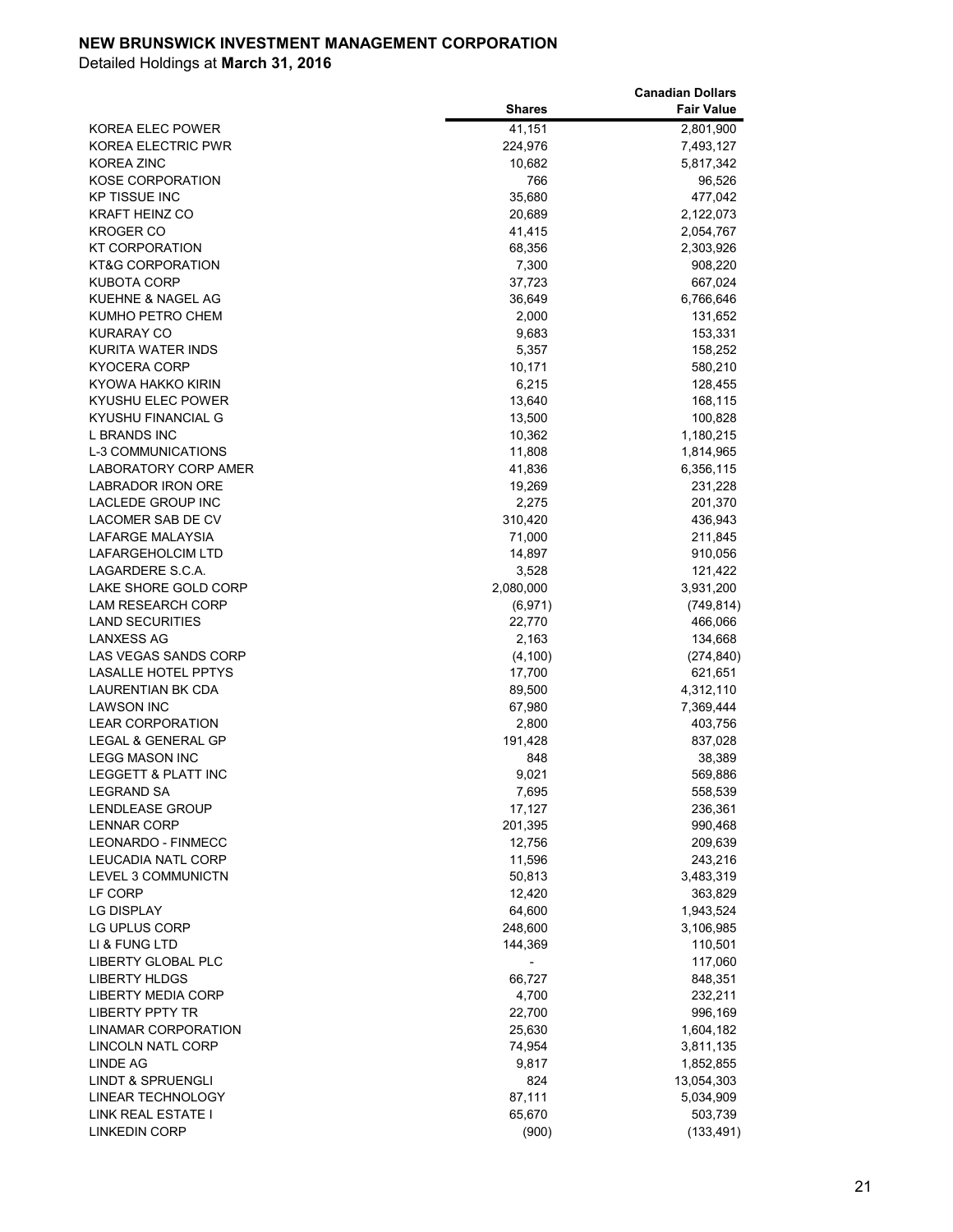|                                 |               | <b>Canadian Dollars</b> |
|---------------------------------|---------------|-------------------------|
|                                 | <b>Shares</b> | <b>Fair Value</b>       |
| LIXIL GROUP CORP                | 8,688         | 229,459                 |
| <b>LKQ CORP</b>                 | 183,128       | 7,584,503               |
| <b>LLOYDS BANKING GP</b>        | 1,804,749     | 2,282,183               |
| LOBLAW COS LTD                  | 220,525       | 16,118,930              |
| LOCKHEED MARTIN CORP            | 15,641        | 4,493,779               |
| <b>LOEWS CORP</b>               | 62,367        | 3,095,090               |
| LONDON STOCK EXCH               | 8,884         | 465,752                 |
| <b>LONZA GROUP AG</b>           | 1,695         | 372,478                 |
| <b>L'OREAL</b>                  | 22,151        | 5,140,662               |
| LOTTE CHEMICAL CO               | 6,100         | 2,356,114               |
| LOWES CO                        | 31,841        | 3,128,548               |
| LUCARA DIAMOND CORP             | 136,700       | 377,292                 |
| LULULEMON ATHLETICA             | (4,500)       | (395, 220)              |
| LUNDIN MINING CORP              | 360,076       | 1,472,711               |
| LUNDIN PETROLEUM A              | 7,013         | 153,855                 |
| LUXOTTICA GROUP                 | 5,801         | 414,694                 |
| <b>LVMH MOET HENNESSY</b>       | 8,831         | 1,958,977               |
| LYONDELLBASELL INDUS            | 12,031        | 1,335,511               |
| M & T BK CORP                   | 39,314        | 5,660,355               |
| M3 INC                          | 6,400         | 208,582                 |
| MABUCHI MOTOR CO                | 1,482         | 89,368                  |
| <b>MACDONALD DETTWILER</b>      | 18,266        | 1,506,945               |
| <b>MACERICH CO</b>              | 1,811         | 186,139                 |
| <b>MACQUARIE ATLAS RO</b>       | 45,822        | 218,843                 |
| <b>MACQUARIE GP LTD</b>         | 9,442         | 620,893                 |
| <b>MACQUARIE MEXICO R</b>       | 455,730       | 803,138                 |
| <b>MACYS INC</b>                | 10,797        | 622,059                 |
| <b>MAG SILVER CORP</b>          | (34, 400)     | (421, 744)              |
| <b>MAGELLAN AEROSPACE</b>       | 43,700        | 712,310                 |
| <b>MAGELLAN MIDSTREAM</b>       | 11,976        | 1,068,744               |
| <b>MAGNA INTL INC</b>           | 327,127       | 18,263,500              |
| <b>MAGYAR TELEKOM</b>           | 655,430       | 1,402,154               |
| <b>MAINSTREET EQUITY</b>        | 8,300         | 295,812                 |
| <b>MAJOR DRILLING GRP</b>       | (75,050)      | (472, 815)              |
| <b>MAKITA CORP</b>              | 4,255         | 341,789                 |
| <b>MALLINCKRODT PLC</b>         | 3,894         | 309,520                 |
| <b>MAN SE</b>                   | 52,797        | 7,402,257               |
| <b>MANDALAY RESOURCES</b>       | 187,100       | 166,519                 |
| <b>MANILA WATER CO</b>          | 356,010       | 270,018                 |
| MANITOBA TELECOM                | 148,662       | 4,848,611               |
| <b>MANULIFE FINCL CORP</b>      | 809,082       | 14,870,927              |
| <b>MAPFRE SA</b>                | 31,473        | 88,094                  |
| MAPLE LEAF FOODS                | 251,154       | 6,818,831               |
| <b>MARATHON OIL CORP</b>        | 22,554        | 325,898                 |
| <b>MARATHON PETROLEUM</b>       | 58,356        | 2,814,287               |
| <b>MARKS &amp; SPENCER GP</b>   | 56,354        | 425,561                 |
| <b>MARRIOTT INTL INC</b>        | (65, 676)     | (6,063,706)             |
| <b>MARSH &amp; MCLENNAN COS</b> | 109,174       | 8,608,447               |
| <b>MARTIN MARIETTA MATL</b>     | 2,238         | 463,043                 |
| <b>MARTINREA INTL</b>           | 134,667       | 1,385,723               |
| <b>MARUBENI CORP</b>            | 980,535       | 6,431,920               |
| <b>MARUI GROUP CO</b>           | 6,029         | 111,913                 |
| <b>MARUICHI STL TUBE</b>        | 2,871         | 101,927                 |
| MARVELL TECH GRP LTD            | (16, 700)     | (224, 630)              |
| MASCO CORP                      | 11,619        | 473,983                 |
| MASRAF AL-RAYAN                 | 86,900        | 1,101,969               |
| <b>MASTERCARD INC</b>           | 86,035        | 10,545,822              |
| <b>MATTEL INC</b>               | 11,830        | 515,889                 |
| MAXIM INTEGRATED PRO            | 4,900         | 233,766                 |
| <b>MAZDA MOTOR CORP</b>         | 15,518        | 311,894                 |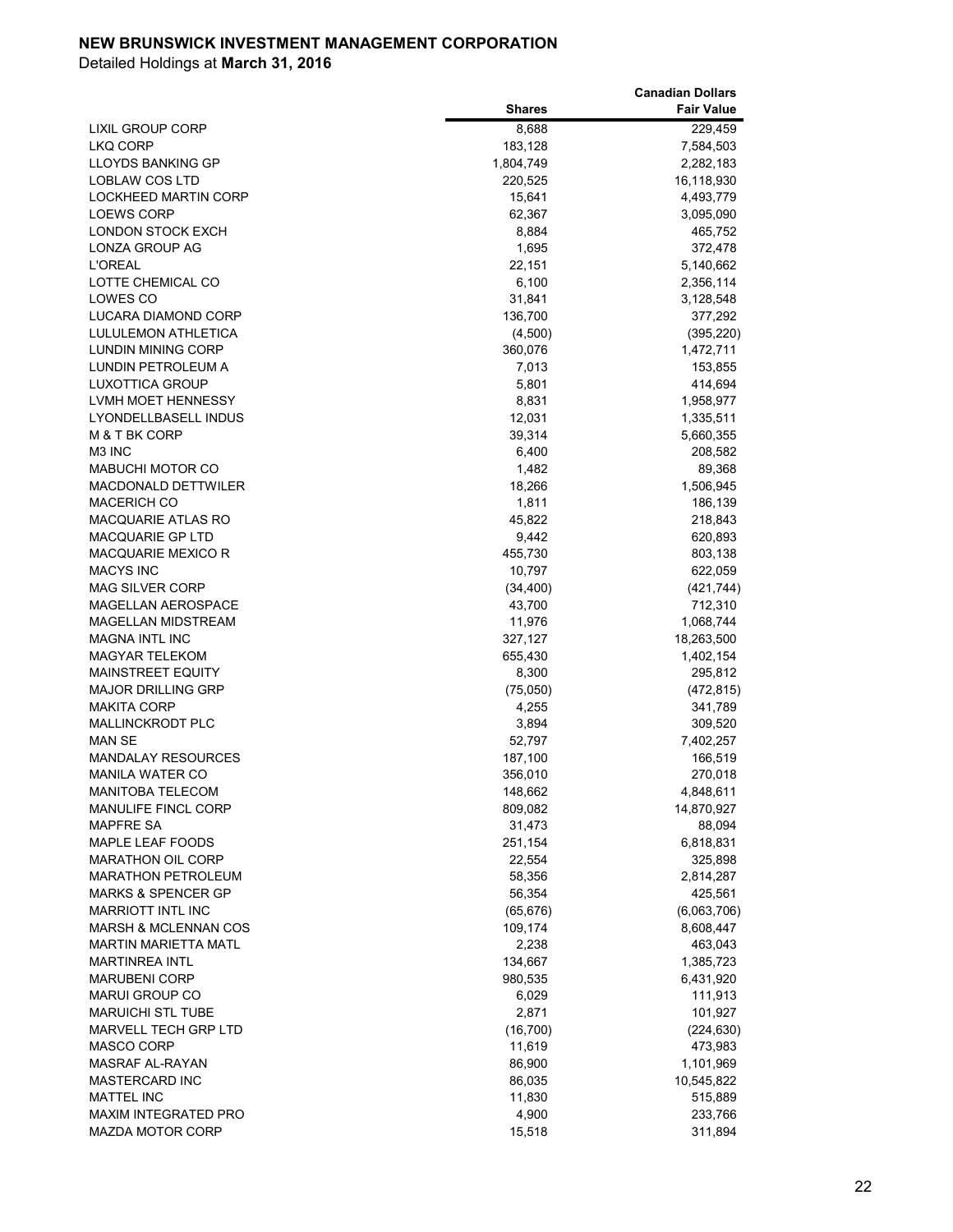|                               |               | <b>Canadian Dollars</b> |
|-------------------------------|---------------|-------------------------|
|                               | <b>Shares</b> | <b>Fair Value</b>       |
| <b>MCCORMICK &amp; CO INC</b> | 62,237        | 8,030,783               |
| <b>MCDONALDS CORP</b>         | 77,156        | 12,577,935              |
| <b>MCDONALD'S HOLDING</b>     | 184,706       | 5,666,878               |
| <b>MCGRAW HILL FINANCL</b>    | 9,231         | 1,185,140               |
| <b>MCKESSON CORP</b>          | 28,069        | 5,735,123               |
| MDU RES GROUP INC             | (23, 400)     | (596, 344)              |
| <b>MEAD JOHNSON NUTRIT</b>    | 6,488         | 718,192                 |
| <b>MEDIBANK PRIVATE LTD</b>   | 761,518       | 2,220,061               |
| <b>MEDICAL FACILITIES</b>     | 39,300        | 623,445                 |
| <b>MEDICLINIC INTERNA</b>     | 11,644        | 193,958                 |
| <b>MEDIOBANCA SPA</b>         | 17,896        | 166,972                 |
| <b>MEDIPAL HLDG CORP</b>      | 5,200         | 106,638                 |
| <b>MEDTRONIC PLC</b>          | 48,927        | 4,783,857               |
| <b>MEG ENERGY</b>             | 24,357        | 159,538                 |
| <b>MEGA FINANCIAL HD</b>      | 798,300       | 734,702                 |
| <b>MEGGITT</b>                | 24,909        | 188,287                 |
| <b>MEIJI HOLDINGS CO</b>      | 3,400         | 354,103                 |
| <b>MELCO CROWN ENTMT</b>      | 2,200         | 46,981                  |
| <b>MERCK &amp; CO INC</b>     | 170,824       | 11,819,980              |
| <b>MERCK KGAA</b>             | 3,975         | 429,520                 |
| <b>MERCURY NZ LTD</b>         | 26,600        | 69,753                  |
| <b>MERIDIAN ENERGY LTD</b>    | 488,770       | 1,150,013               |
| <b>MERLIN ENTERTAINME</b>     | 22,383        | 192,870                 |
| <b>METHANEX CORP</b>          | 61,356        | 2,560,999               |
| <b>METLIFE INC</b>            | 94,660        | 5,395,106               |
| METRO AG                      | 5,042         | 202,364                 |
| <b>METRO INC</b>              | 236,849       | 10,672,416              |
| <b>METSO OYJ</b>              | 2,367         | 73,161                  |
| <b>METTLER TOLEDO INTL</b>    | 600           | 268,313                 |
| <b>MGM CHINA HLDGS LT</b>     | 44,000        | 87,020                  |
| <b>MGM RESORTS INTL</b>       | (10,600)      | (294, 784)              |
| <b>MICHAEL KORS HOLDI</b>     | 1,143         | 84,448                  |
| MICHELIN(CGDE)                | 35,277        | 4,676,052               |
| MICROCHIP TECHNOLOGY          | 88,964        | 5,562,049               |
| <b>MICRON TECHNOLOGY</b>      | 23,698        | 321,834                 |
| <b>MICROSOFT CORP</b>         | 275,201       | 19,715,078              |
| <b>MID-AMER APT CMNTYS</b>    | 14,200        | 1,882,588               |
| <b>MILESTONE APARTMENTS</b>   | 577,520       | 9,621,163               |
| MILLICOM INTL CELL            | 1,910         | 135,216                 |
| MINEBEA CO                    | 11,663        | 117,844                 |
| MIRACA HLDGS INC              | 52,109        | 2,773,494               |
| <b>MIRVAC GROUP</b>           | 150,830       | 290,393                 |
| <b>MITEL NETWORKS</b>         | 27,983        | 297,459                 |
| MITSUBISHI CHEM HL            | 47,650        | 322,161                 |
| <b>MITSUBISHI CORP</b>        | 41,990        | 921,025                 |
| MITSUBISHI ELEC CP            | 59,907        | 813,164                 |
| MITSUBISHI ESTATE             | 40,244        | 968,175                 |
| MITSUBISHI GAS CHM            | 299,869       | 2,091,254               |
| MITSUBISHI HVY IND            | 87,333        | 420,205                 |
| MITSUBISHI LOGISTI            | 2,200         | 37,420                  |
| <b>MITSUBISHI MATERLS</b>     | 29,851        | 109,242                 |
| MITSUBISHI MOTOR C            | 20,240        | 196,354                 |
| MITSUBISHI TANABE             | 196,801       | 4,432,215               |
| MITSUBISHI UFJ FIN            | 403,739       | 2,423,024               |
| MITSUBISHI UFJ LEA            | 12,116        | 68,879                  |
| <b>MITSUI &amp; CO</b>        | 459,913       | 6,854,064               |
| <b>MITSUI CHEMICALS</b>       | 22,000        | 94,942                  |
| MITSUI FUDOSAN CO             | 30,611        | 989,184                 |
| MITSUI O.S.K.LINES            | 404,183       | 1,065,163               |
| <b>MIXI INC</b>               | 1,489         | 71,626                  |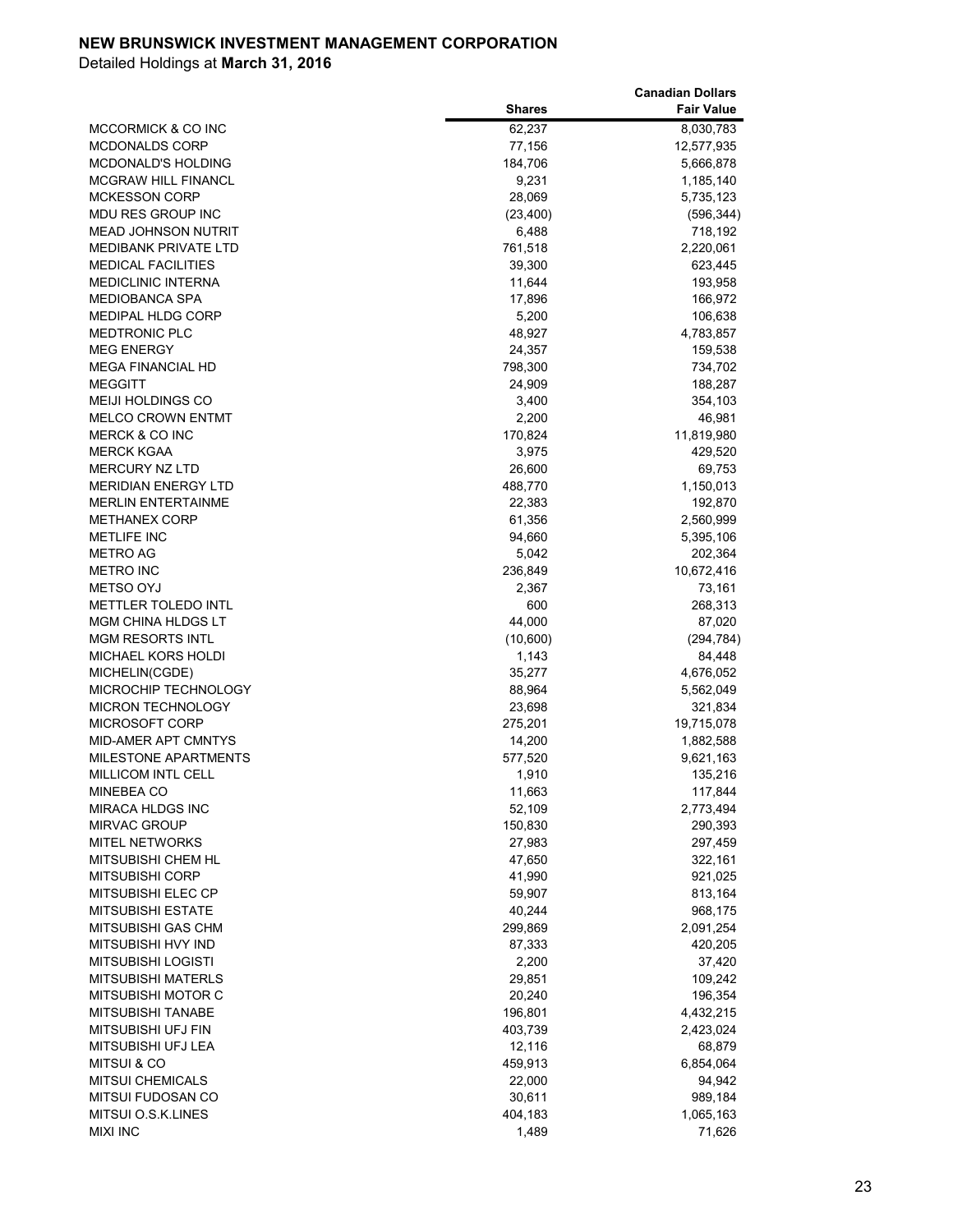|                                                        |                      | <b>Canadian Dollars</b> |
|--------------------------------------------------------|----------------------|-------------------------|
|                                                        | <b>Shares</b>        | <b>Fair Value</b>       |
| <b>MIZRAHI TEFAHOT BK</b>                              | 83,044               | 1,259,131               |
| <b>MIZUHO FINL GP</b>                                  | 747,029              | 1,445,133               |
| <b>MMI HOLDINGS LIMIT</b>                              | 1,192,650            | 2,611,610               |
| MOBILEYE N V AMSTLVN                                   | 2,800                | 135,052                 |
| <b>MOHAWK INDS INC</b>                                 | 3,513                | 869,876                 |
| <b>MOL HUNGARIAN OIL</b>                               | 6,804                | 529,560                 |
| <b>MOLSON COORS BREWING</b>                            | 4,996                | 623,276                 |
| MONDELEZ INTL INC                                      | 174,843              | 9,137,323               |
| <b>MONDI</b>                                           | 12,670               | 314,688                 |
| <b>MONSANTO CO</b>                                     | 15,322               | 1,743,759               |
| <b>MONSTER BEVERAGE CRP</b>                            | 5,225                | 903,963                 |
| <b>MOODYS CORP</b>                                     | 5,900                | 738,963                 |
| <b>MORGAN STANLEY</b>                                  | 53,155               | 1,724,373               |
| MORGUARD NA RES REIT                                   | 58,500               | 698,490                 |
| MORGUARD REAL EST                                      | 23,500               | 342,630                 |
| <b>MORNEAU SHEPELL</b>                                 | 42,600               | 736,767                 |
| MORRISON(W)SUPMART                                     | 63,749               | 235,488                 |
| <b>MOSAIC CO</b>                                       | 31,637               | 1,107,982               |
| <b>MOTOROLA SOLUTIONS</b>                              | 5,520                | 544,682                 |
| MPLX LP                                                | 10,282               | 395,969                 |
| <b>MS&amp;AD INS GP HLDGS</b>                          | 14,462               | 521,924                 |
| <b>MTR CORP</b>                                        | 219,691              | 1,406,775               |
| MUENCHENER RUECKVE                                     | 31,307               | 8,248,416               |
| <b>MULLEN GROUP</b>                                    | 215,302              | 3,115,420               |
| <b>MURATA MFG CO</b>                                   | 6,491                | 1,013,664               |
| <b>MURPHY OIL CORP</b>                                 | 5,627                | 183,856                 |
| <b>MYLAN N V</b>                                       | 14,342               | 862,249                 |
| <b>NABORS INDS LTD</b>                                 | (28, 700)            | (342, 486)              |
| NABTESCO CORP                                          | 2,826                | 82,150                  |
| NAGOYA RAILROAD CO                                     | 24,484               | 148,208                 |
| NASDAQ INC                                             | 6,692                | 576,191                 |
| NATIONAL BK CDA                                        | 390,176              | 16,789,273              |
| NATIONAL GRID                                          | 847,233              | 15,549,094              |
| NATIONAL OILWELL VAR                                   | 115,797              | 4,671,229               |
| NATIONAL RETAIL PPTY                                   | 30,800               | 1,845,721               |
| <b>NATIXIS</b>                                         | 26,328               | 167,914                 |
| <b>NATL AUSTRALIA BANK</b>                             | 82,751               | 2,160,500               |
| NATL BK ABU DHABI                                      | 3,850                | 11,850                  |
| <b>NAVIENT CORP</b>                                    | 11,928               | 185,198                 |
| <b>NEC CORP</b>                                        | 72,874               | 237,335                 |
| <b>NEDBANK GROUP LTD</b>                               | 13,300               | 227,200                 |
| <b>NESTE OYJ</b>                                       | 4,327                | 184,446                 |
| <b>NESTLE SA</b>                                       | 160,958              | 15,620,041              |
| <b>NETAPP INC COM</b>                                  | 10,059               | 356,067                 |
| <b>NETCARE LIMITED</b>                                 | 117,900              | 374,298                 |
| <b>NETFLIX INC</b>                                     | 14,895               | 1,975,115               |
| <b>NETIA SA</b>                                        | 209,420              | 361,709                 |
| <b>NETSUITE INC</b>                                    | (2,200)              | (195, 444)              |
| <b>NEVSUN RESOURCES</b><br><b>NEW FLYER INDUSTRIES</b> | 136,333              | 579,672<br>1,976,896    |
|                                                        | 58,880               |                         |
| <b>NEW GOLD INC</b>                                    | (43,067)             | (208, 875)              |
| NEW JERSEY RES CORP                                    | 4,456                | 211,948                 |
| NEW WORLD DEVEL CO                                     | 158,793              | 195,685                 |
| <b>NEW YORK CMNTY BANCO</b><br>NEWCREST MINING         | 14,900               | 307,296                 |
| <b>NEWELL BRANDS INC</b>                               | 112,682<br>(85, 328) | 1,901,505               |
| NEWFIELD EXPL CO                                       | 6,894                | (4,901,971)<br>297,328  |
| NEWMONT MINING CORP                                    | 162,143              | 5,590,191               |
| <b>NEWS CORP NEW</b>                                   | 583,231              | 9,483,225               |
| <b>NEXON CO LTD</b>                                    | 4,053                | 89,506                  |
|                                                        |                      |                         |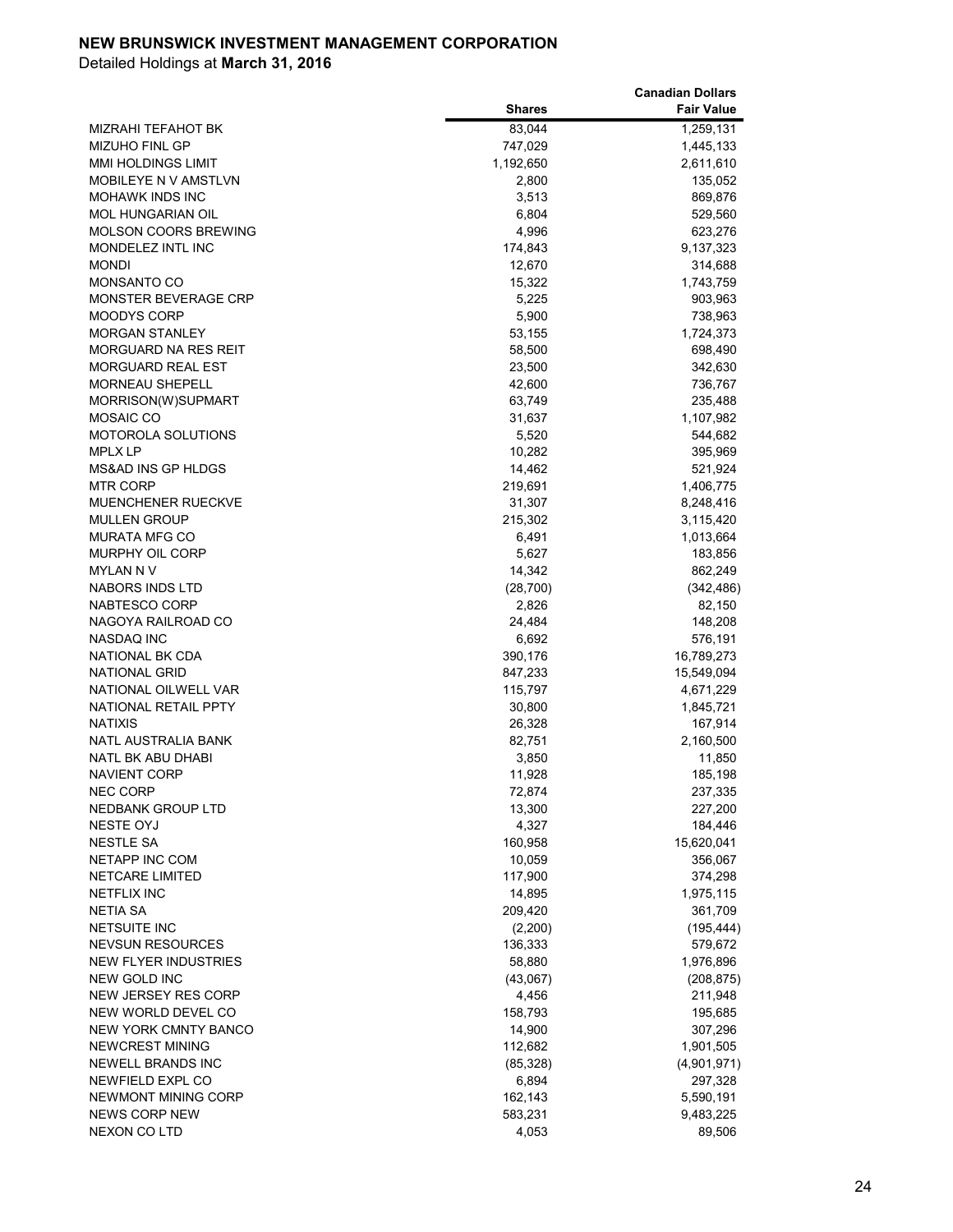|                           |               | <b>Canadian Dollars</b> |
|---------------------------|---------------|-------------------------|
|                           | <b>Shares</b> | <b>Fair Value</b>       |
| <b>NEXT PLC</b>           | 46,348        | 4,652,880               |
| NEXTERA ENERGY INC        | 55,347        | 8,495,699               |
| <b>NGK INSULATORS</b>     | 7,037         | 168,362                 |
| <b>NGK SPARK PLUG CO</b>  | 7,500         | 185,913                 |
| NH FOODS LTD              | 6,900         | 196,926                 |
| NHK SPRING CO             | 6,100         | 75,605                  |
| <b>NICE LTD</b>           | 1,655         | 140,357                 |
| NIDEC CORPORATION         | 7,349         | 651,295                 |
| NIELSEN HOLDINGS PLC      | 12,591        | 860,032                 |
| <b>NIKE INC</b>           | 51,169        | 4,089,469               |
| <b>NIKON CORP</b>         | 11,324        | 224,407                 |
| NINTENDO CO               | 3,321         | 611,493                 |
| NIPPON BUILDING FD        | 273           | 2,095,517               |
| NIPPON ELEC GLASS         | 12,086        | 80,114                  |
| NIPPON EXPRESS CO         | 28,000        | 164,980                 |
| <b>NIPPON PAINT HLDGS</b> | 4,700         | 135,058                 |
| NIPPON PROLOGIS RE        | 1,402         | 4,064,235               |
| NIPPON STEEL & SUM        | 25,736        | 640,323                 |
| NIPPON TEL&TEL CP         | 21,470        | 1,197,836               |
| <b>NIPPON YUSEN KK</b>    | 533,811       | 1,333,061               |
| NISOURCE INC              | 27,759        | 848,306                 |
| NISSAN MOTOR CO           | 78,201        | 937,291                 |
| <b>NISSHIN SEIFUN GRP</b> | 5,613         | 115,560                 |
| NISSIN FOODS HLDG CO      | 65,566        | 3,991,508               |
| NITORI HOLDINGS           | 53,572        | 6,356,224               |
| NITTO DENKO CORP          | 4,695         | 338,068                 |
| NN GROUP N.V.             | 93,734        | 3,972,771               |
| NOBLE ENERGY INC          | 14,921        | 607,910                 |
| <b>NOBLE GROUP</b>        | 121,259       | 51,248                  |
| <b>NOK CORP</b>           | 2,810         | 62,153                  |
| NOKIA OYJ                 | 180,584       | 1,389,085               |
| <b>NOKIAN RENKAAT</b>     | 3,559         | 162,724                 |
| NOMURA HOLDINGS           | 119,264       | 690,230                 |
| NOMURA REAL EST RE        | 90            | 174,002                 |
| NOMURA RESEARCH IN        | 4,122         | 179,784                 |
| NOMURA RL EST INC         | 3,969         | 95,005                  |
| NORBORD INC               | 83,478        | 2,157,072               |
| NORDEA BANK AB            | 95,720        | 1,191,250               |
| <b>NORDSTROM INC</b>      | 4,467         | 331,483                 |
| NORFOLK SOUTHERN          | 8,576         | 926,067                 |
| <b>NORSK HYDRO ASA</b>    | 44,602        | 237,632                 |
| NORTH WEST CO             | 98,108        | 2,867,697               |
| NORTHERN TIER ENER        | 74,600        | 2,280,719               |
| NORTHERN TR CORP          | 68,207        | 5,797,199               |
| NORTHLAND POWER           | 33,492        | 720,413                 |
| NORTHROP GRUMMAN CO       | 11,996        | 3,079,326               |
| NORTHVIEW APARTMENT       | 319,909       | 6,019,344               |
| NORTHWEST HEALTHCARE      | 36,800        | 357,205                 |
| NORTHWEST NAT GAS CO      | 1,371         | 95,763                  |
| NORTHWESTERN CORP         | 4,143         | 331,837                 |
| NORWEGIAN CRUISE L        | 4,600         | 329,897                 |
| NOVAGOLD RES              | 59,390        | 390,786                 |
| <b>NOVARTIS AG</b>        | 110,170       | 10,371,438              |
| NOVO-NORDISK AS           | 60,996        | 4,286,297               |
| NOVOZYMES A/S             | 6,797         | 395,880                 |
| NRG ENERGY INC            | 10,956        | 184,885                 |
| <b>NSK</b>                | 14,791        | 175,322                 |
| NTT DATA CORP             | 4,495         | 292,268                 |
| NTT DOCOMO                | 280,167       | 8,229,727               |
| NTT URBAN DEVELOPM        | 4,500         | 57,017                  |
|                           |               |                         |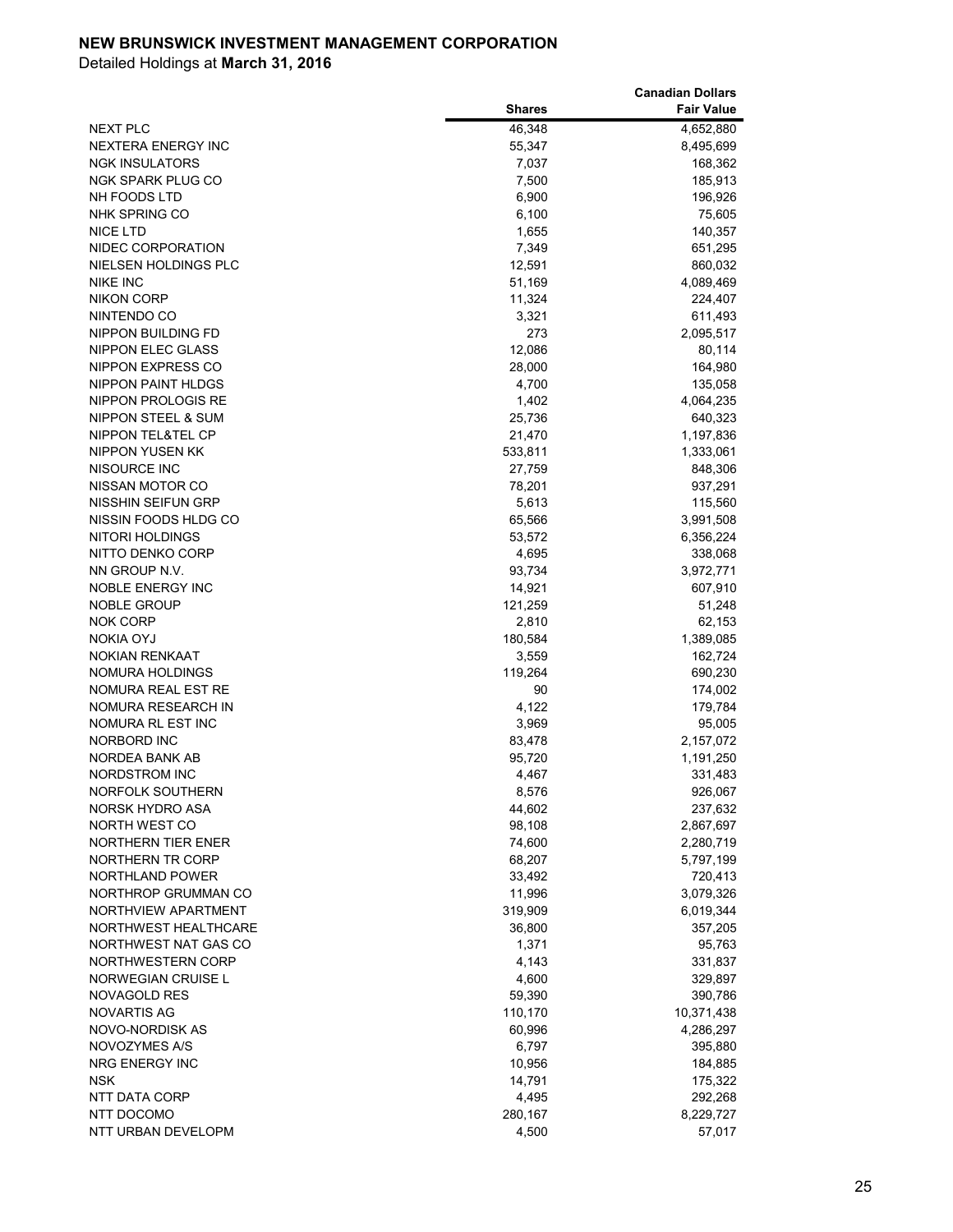|                             |               | <b>Canadian Dollars</b> |
|-----------------------------|---------------|-------------------------|
|                             | <b>Shares</b> | <b>Fair Value</b>       |
| NUCOR CORP                  | 15,763        | 974,772                 |
| <b>NUSTAR ENERGY LP</b>     | 3,407         | 178,536                 |
| NUSTAR GROUP LLC            | 1,728         | 46,464                  |
| NUVISTA ENERGY LTD          | (56, 253)     | (275, 640)              |
| <b>NVIDIA CORP</b>          | 17,783        | 821,853                 |
| NWS HOLDINGS LTD            | 31,858        | 65,769                  |
| NXP SEMICONDUCTR            | 3,800         | 398,468                 |
| <b>O2 CZECH REPUBLIC</b>    | 193,808       | 2,645,567               |
| <b>OBAYASHI CORP</b>        | 20,645        | 263,718                 |
| OBIC CO                     | 2,000         | 136,946                 |
| <b>OBRASCON HUAR LAIN</b>   | 4,685         | 38,733                  |
| <b>OCCIDENTAL PETE CORP</b> | 94,883        | 8,511,538               |
| OCEANAGOLD CORP             | 1,500,268     | 5,378,425               |
| OCI N.V.                    | 1,837         | 46,599                  |
| <b>ODAKYU ELEC RLWY</b>     | 19,826        | 279,495                 |
| <b>ODONTOPREV SA</b>        | 740,950       | 3,082,831               |
| OIL CO LUKOIL PJSC          | 13,500        | 670,786                 |
| OIL SEARCH LTD              | 43,068        | 289,680                 |
| OJI HLDGS CORP              | 24,613        | 128,028                 |
| OLD MUTUAL PLC              | 158,376       | 568,550                 |
| <b>OLYMPUS CORP</b>         | 7,744         | 389,894                 |
| OMNICOM GROUP INC           | 8,336         | 904,846                 |
| <b>OMRON CORP</b>           | 5,583         | 215,236                 |
| OMV AG                      | 3,804         | 138,631                 |
| ONE GAS INC                 | 2,740         | 217,153                 |
| <b>ONE REIT</b>             | 1             | 3                       |
| <b>ONEOK INC</b>            | 18,274        | 707,778                 |
| <b>ONEOK PARTNERS</b>       | 8,151         | 331,982                 |
| <b>ONEX CORP</b>            | 54,687        | 4,329,023               |
| ONO PHARMACEUTICAL          | 12,800        | 701,901                 |
| OPEN TEXT CORP              | 131,269       | 8,831,778               |
| <b>ORACLE CORP</b>          | 109,635       | 5,817,711               |
| ORACLE CORP JAPAN           | 31,093        | 2,261,426               |
| <b>ORANGE</b>               | 63,143        | 1,432,808               |
| <b>ORBITAL ATK</b>          | 12,400        | 1,398,346               |
| O'REILLY AUTOMOTIVE         | 23,827        | 8,457,736               |
| <b>ORICA LIMITED</b>        | 11,165        | 170,746                 |
| ORIENTAL LAND CO            | 6,476         | 593,975                 |
| <b>ORIGIN ENERGY</b>        | 55,661        | 281,894                 |
| ORION CORPORATION           | 2,707         | 115,909                 |
| ORIX CORP                   | 42,976        | 794,034                 |
| ORKLA ASA                   | 212,829       | 2,494,485               |
| OSAKA GAS CO                | 53,433        | 265,888                 |
| OSISKO GOLD ROYALTIE        | 852,847       | 4,663,097               |
| OSRAM LICHT AG              | 2,261         | 150,984                 |
| OTSUKA CORP                 | 1,567         | 107,117                 |
| OTSUKA HLDGS CO             | 103,369       | 4,862,996               |
| <b>OVERSEA-CHINESE BK</b>   | 88,794        | 753,958                 |
| <b>OWENS ILL INC</b>        | (1,599)       | (33, 102)               |
| PACCAR INC                  | 12,225        | 867,222                 |
| PACIFIC EXPLORATION         | 214,200       | 177,786                 |
| PADDY POWER BETFAI          | 2,659         | 480,498                 |
| PAINTED PONY PETRO          | (157, 950)    | (674, 447)              |
| PALO ALTO NETWORKS          | 900           | 190,448                 |
| <b>PAN AMERICAN SILVER</b>  | (1,278)       | (18,045)                |
| PANASONIC CORP              | 72,009        | 856,446                 |
| PANDORA A/S                 | 3,471         | 588,839                 |
| PARAMOUNT RES LTD           | (38, 200)     | (259, 760)              |
| <b>PAREX RESOURCES</b>      | 44,644        | 488,852                 |
| <b>PARGESA</b>              | 679           | 56,172                  |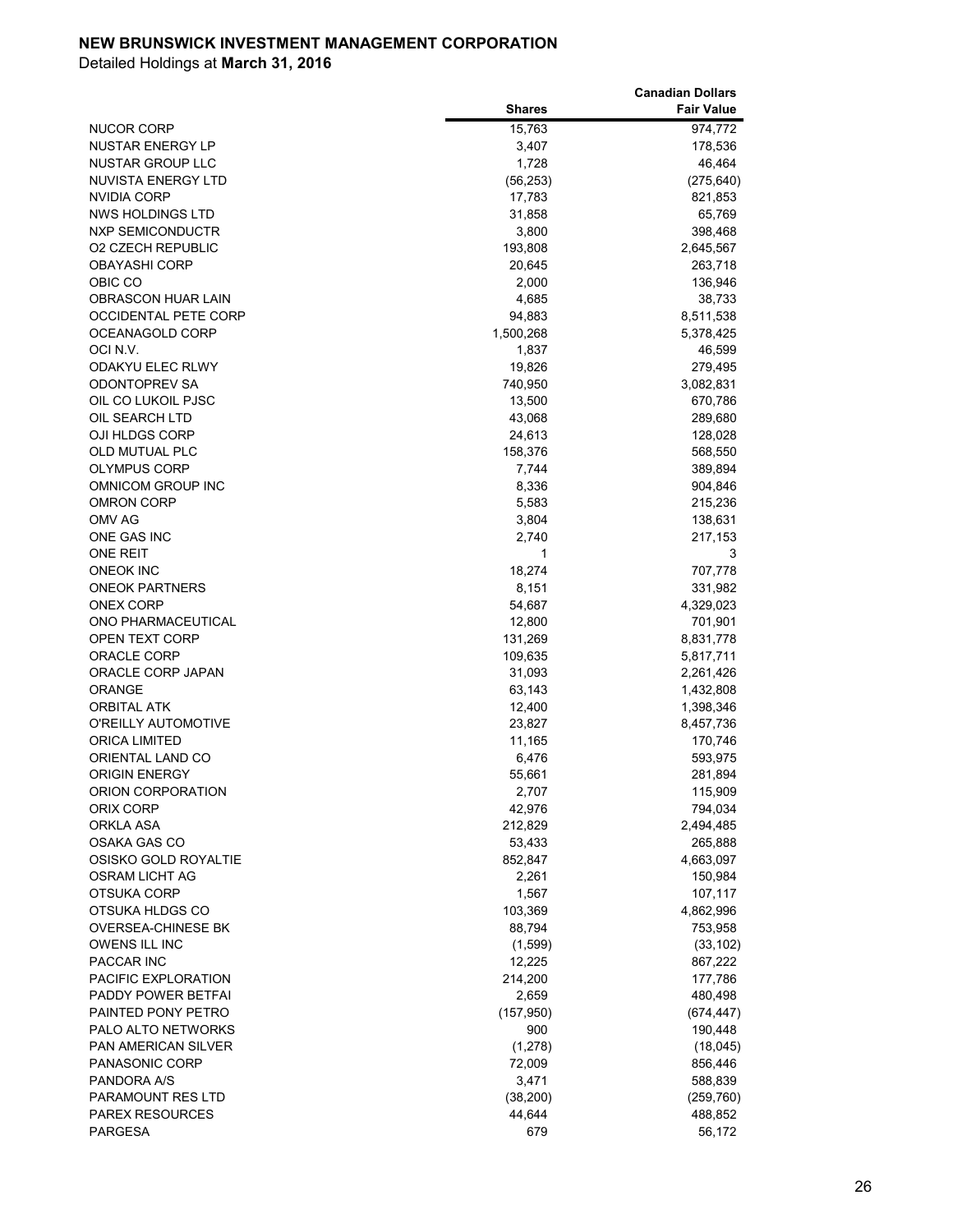|                                       |                    | <b>Canadian Dollars</b>  |
|---------------------------------------|--------------------|--------------------------|
|                                       | <b>Shares</b>      | <b>Fair Value</b>        |
| PARK 24 CO                            | 66,626             | 2,415,222                |
| <b>PARKER HANNIFIN CORP</b>           | 4,701              | 677,329                  |
| PARKLAND FUEL CORP                    | 290,594            | 6,242,199                |
| PARTNERS GROUP HDLG                   | 598                | 312,172                  |
| <b>PASON SYSTEMS</b>                  | 21,946             | 362,109                  |
| PATTERSON COMPANIES                   | 62,100             | 3,747,987                |
| <b>PAYCHEX INC</b>                    | 119,393            | 8,364,240                |
| PAYFIRMA CORP                         | 1,073,870          | 1,000,500                |
| PAYPAL HLDGS INC                      | 31,014             | 1,552,811                |
| <b>PCCW LIMITED</b>                   | 93,800             | 78,521                   |
| <b>PEARSON</b>                        | 27,283             | 443,810                  |
| <b>PEGATRON CORP</b>                  | 1,148,346          | 3,465,950                |
| PEMBINA PIPELINE                      | 362,652            | 12,799,759               |
| PENGROWTH ENERGY                      | (200,000)          | (340,000)                |
| PENN WEST PETRO                       | 51,427             | 61,712                   |
| <b>PENNON GROUP</b>                   | 47,253             | 712,438                  |
| PENTAIR PLC                           | 6,348              | 446,776                  |
| PEOPLES UNITED FINL<br>PEPSICO INC    | 338,251            | 6,989,214                |
| PERFORMANCE SPORTS                    | 104,351<br>13,749  | 13,871,045               |
| PERKINELMER INC                       | 3,820              | 57,058                   |
| PERNOD-RICARD                         | 6,558              | 245,070<br>947,285       |
| PERRIGO CO                            | 5,094              | 845,288                  |
| <b>PERSIMMON</b>                      | 8,997              | 348,739                  |
| <b>PETROFAC</b>                       | 9,278              | 158,859                  |
| PETRONAS CHEMICALS                    | 356,100            | 792,159                  |
| PEUGEOT SA                            | 13,678             | 303,620                  |
| PEYTO EXPLORATION                     | 182,790            | 5,300,910                |
| PFIZER INC                            | 360,048            | 13,842,421               |
| PG&E CORP                             | 132,293            | 10,325,865               |
| PGE POLSKA GRUPA                      | 658,875            | 3,201,070                |
| PHILIP MORRIS INTL                    | 95,313             | 12,255,491               |
| PHILLIPS 66                           | 78,305             | 8,794,896                |
| PHILLIPS 66 PARTNERS                  | 1,303              | 105,785                  |
| PIEDMONT NAT GAS INC                  | 44,134             | 3,444,505                |
| PIEDMONT OFFICE REAL                  | 89,100             | 2,347,259                |
| PINE CLIFF ENERGY                     | 2,444,900          | 1,784,777                |
| PINNACLE WEST CAP                     | 63,245             | 6,158,374                |
| PIONEER NATURAL RES                   | 4,981              | 909,559                  |
| PITNEY BOWES INC                      | 6,665              | 186,217                  |
| PLAINS ALL AMERN PIP                  | 21,161             | 575,583                  |
| PLAINS GP HLDGS LP                    | 9,977              | 112,459                  |
| PLATINUM ASSET MGMT                   | 5,357              | 33,846                   |
| PLAZA RETAIL                          | 64,400             | 303,173                  |
| <b>PNC FINL SVCS GRP</b>              | 17,436             | 1,912,655                |
| POL GORN NAFT I GA                    | 1,695,065          | 3,133,884                |
| POLISKI KONCERN NAF                   | 60,622             | 1,556,896                |
| PORSCHE AUTOMOBIL HL                  | 4,684              | 312,682                  |
| POTASH CORP OF SASK                   | 106,245            | 2,349,077                |
| POWER ASSETS HLDGS                    | 583,393            | 7,719,501                |
| POWER CORP OF CDA                     | 209,447            | 6,275,032                |
| POWER FINANCIAL CORP                  | 1,717,071          | 55,753,295               |
| POWERTECH TECHNOLO                    | 1,509,238          | 4,427,823                |
| PPB GROUP BERHAD                      | 142,560            | 789,282                  |
| PPG INDUSTRIES INC                    | 9,282<br>23,447    | 1,342,304                |
| PPL CORP<br><b>PRAIRIESKY ROYALTY</b> |                    | 1,168,176                |
| PRAXAIR INC                           | (92, 812)<br>9,911 | (2,292,456)<br>1,471,319 |
| PRECISION DRILLING                    | 5,437              | 29,577                   |
| PREMIUM BRANDS HLDS                   | 32,568             | 1,797,428                |
|                                       |                    |                          |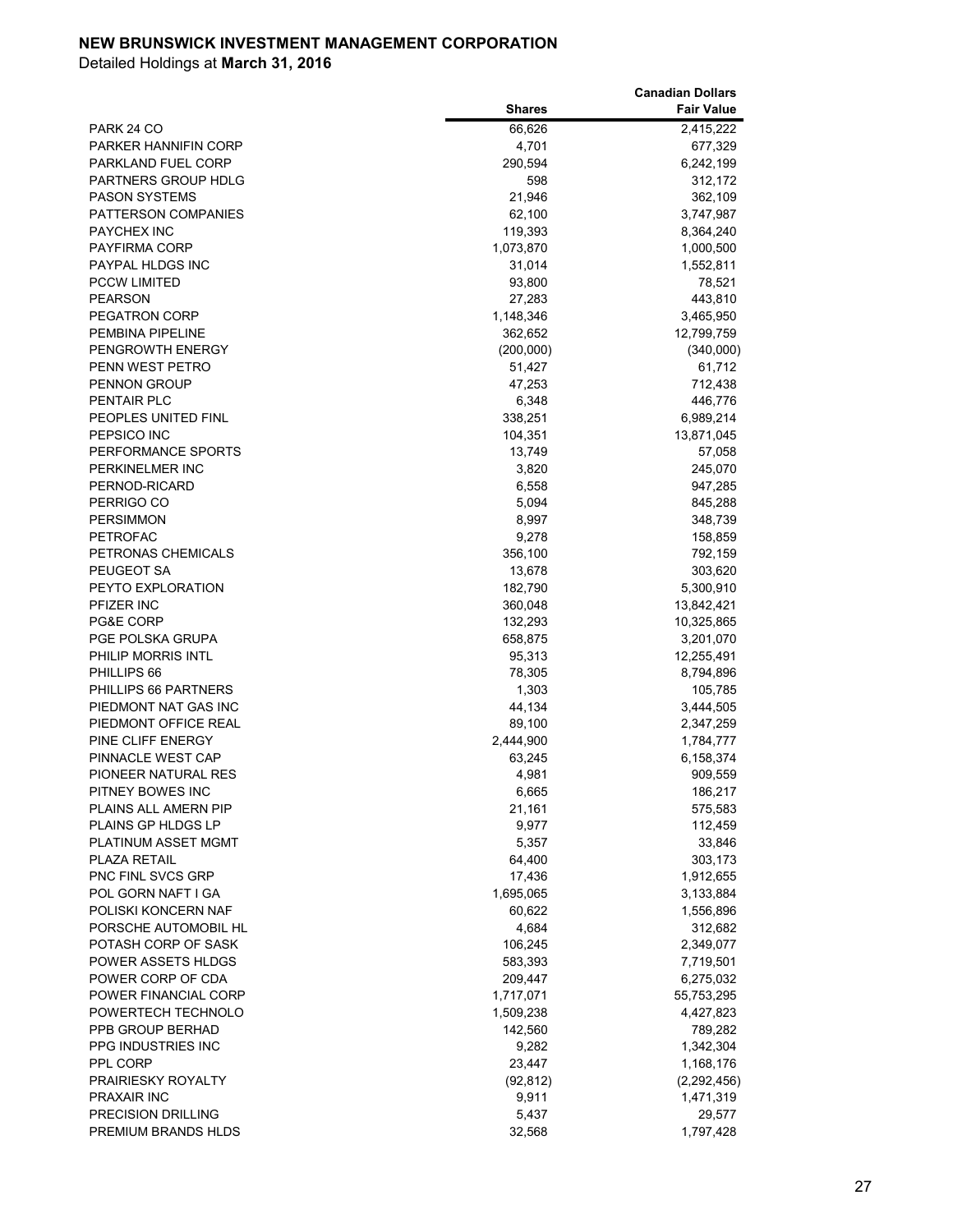|                                          |                    | <b>Canadian Dollars</b> |
|------------------------------------------|--------------------|-------------------------|
|                                          | <b>Shares</b>      | <b>Fair Value</b>       |
| <b>PRETIUM RESOURCES</b>                 | 40,139             | 279,769                 |
| <b>PRICE T ROWE GRP</b>                  | 8,635              | 822,786                 |
| PRINCIPAL FINL GRP                       | 9,437              | 482,897                 |
| PROCTER & GAMBLE CO                      | 154,501            | 16,495,191              |
| PROGRESSIVE CORP                         | 33,631             | 1,532,904               |
| PROGRESSIVE WASTE SO                     | 139,559            | 5,646,019               |
| PROLOGIS INC                             | 132,573            | 7,597,212               |
| PROMETIC LIFE SCIENC                     | 143,519            | 442,039                 |
| PROOFPOINT INC                           | 2,500              | 174,395                 |
| PROSIEBENSAT1 MED.                       | 6,260              | 416,919                 |
| PROVIDENT FINL                           | 5,199              | 286,577                 |
| PROXIMUS SA                              | 4,233              | 187,395                 |
| PRUDENTIAL                               | 81,428             | 1,969,464               |
| PRUDENTIAL FINL                          | 52,115             | 4,881,954               |
| PRYSMIAN SPA                             | 5,918              | 173,672                 |
| PUBLIC BK BHD                            | 488,170            | 3,039,378               |
| PUBLIC STORAGE                           | 57,179             | 20,457,451              |
| PUBLIC SVC ENTERPR                       | 120,821            | 7,387,636               |
| <b>PUBLICIS GROUP SA</b>                 | 5,971              | 543,107                 |
| PULTEGROUP INC                           | 11,055             | 269,450                 |
| PURE INDUSTRIAL                          | 1,300,729          | 6,225,289               |
| PVH CORP                                 | 2,851              | 366,327                 |
| PZU GR                                   | 6,760              | 83,634                  |
| <b>QANTAS AIRWAYS</b>                    | 20,705             | 83,847                  |
| <b>QATAR ELECT &amp;WATE</b>             | 22,413             | 1,671,863               |
| <b>QATAR GAS TRANSPOR</b>                | 26,220             | 221,662                 |
| QATAR INSURANCE C                        | 36,529             | 1,075,656               |
| <b>QATAR ISLAMIC BANK</b>                | 37,960             | 1,396,906               |
| <b>QATAR NATIONAL BK</b>                 | 47,935             | 2,397,379               |
| <b>QBE INSURANCE GROUP</b>               | 39,469             | 428,448                 |
| <b>QEP RESOURCES INC</b>                 | (18, 200)          | (333,098)               |
| <b>QHR CORPORATION</b>                   | 94,900             | 144,248                 |
| <b>QIAGEN NV</b>                         | 124,555            | 3,594,652               |
| <b>QL RESOURCES BHD</b>                  | 153,350            | 221,152                 |
| QORVO INC                                | 4,492              | 293,718                 |
| QTS REALTY TR INC                        | 29,600             | 1,834,151               |
| <b>QUALCOMM INC</b>                      | 52,014             | 3,450,281               |
| <b>QUANTA SVCS INC</b>                   | (3, 240)           | (94, 811)               |
| QUEBECOR INC                             | 245,927            | 8,394,718               |
| <b>QUEST DIAGNOSTICS</b><br>QUESTAR CORP | 4,967              | 460,331                 |
|                                          | (20,000)<br>3,900  | (643, 362)              |
| QUINTILES TRANSNATL<br>RACKSPACE HOSTING |                    | 329,321                 |
|                                          | (6,900)            | (193, 230)              |
| <b>RADNET INC</b><br>RAGING RIVER EXPL   | 365,281<br>400,706 | 2,288,483<br>3,638,410  |
| RAIA DROGASIL SA                         | 106,374            | 2,026,572               |
| <b>RAIFFEISEN BK INTL</b>                | 2,681              | 52,616                  |
| <b>RAKUTEN INC</b>                       | 32,596             | 407,190                 |
| RALPH LAUREN CORP                        | 623                | 78,191                  |
| RAMSAY HEALTH CARE                       | 87,923             | 5,367,907               |
| RAND MERCHANT INV                        | 221,000            | 808,892                 |
| RANDGOLD RESOURCES                       | 68,814             | 8,149,169               |
| RANDSTAD HLDGS NV                        | 4,507              | 323,585                 |
| RANGE RESOURCES CORP                     | 2,101              | 88,242                  |
| <b>RAYTHEON</b>                          | 20,304             | 3,229,623               |
| <b>REA GROUP LTD</b>                     | 1,077              | 57,899                  |
| REALTY INCOME CORP                       | 71,913             | 5,849,392               |
| <b>RECKITT BENCKISER</b>                 | 73,867             | 9,241,929               |
| <b>RECRUIT HLDGS CO L</b>                | 3,648              | 144,206                 |
| <b>RED ELECTRICA CORP</b>                | 16,259             | 1,828,527               |
|                                          |                    |                         |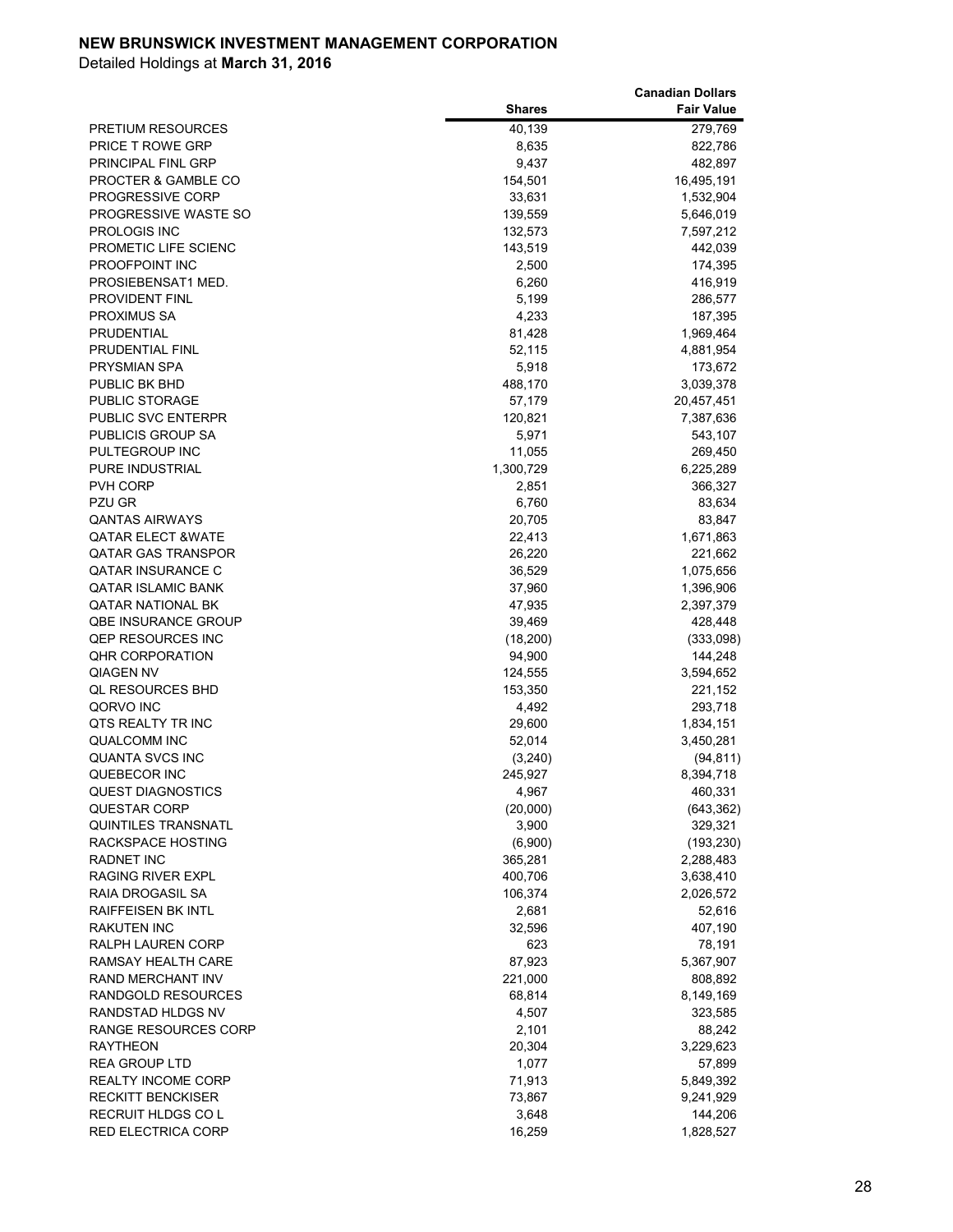|                                           |                      | <b>Canadian Dollars</b> |
|-------------------------------------------|----------------------|-------------------------|
|                                           | <b>Shares</b>        | <b>Fair Value</b>       |
| RED HAT INC                               | 9,454                | 913,700                 |
| REDEFINE PROPS LTD                        | 3,656,500            | 3,852,285               |
| <b>REGENERON PHARMCTCLS</b>               | 2,717                | 1,270,270               |
| <b>REGIONS FINL CORP</b>                  | 44,809               | 459,431                 |
| <b>RELX NV</b>                            | 33,166               | 750,141                 |
| <b>RELX PLC</b>                           | 34,158               | 821,720                 |
| <b>REMY COINTREAU SA</b>                  | 27,105               | 2,665,560               |
| <b>RENAISSANCE RE HLDGS</b>               | 51,893               | 8,065,806               |
| <b>RENAULT</b>                            | 5,916                | 761,421                 |
| REPSOL SA                                 | 32,619               | 476,942                 |
| REPUBLIC SVCS INC                         | 127,295              | 7,918,203               |
| <b>RESILIENT REIT LTD</b>                 | 118,400              | 1,411,287               |
| <b>RESONA HOLDINGS</b>                    | 63,336               | 292,716                 |
| <b>RESTAURANT BRANDS</b>                  | 91,983               | 4,652,890               |
| <b>RETAIL OPPORTUNITY</b>                 | 137,485              | 3,588,036               |
| <b>REXAM</b>                              | 275,290              | 3,244,717               |
| <b>REXEL</b>                              | 9,513                | 176,042                 |
| <b>REXFORD INDUSTRIAL</b>                 | 62,700               | 1,487,899               |
| <b>REYNOLDS AMERN INC</b>                 | 143,739              | 9,458,516               |
| RICE MIDSTREAM PAR                        | 1,631                | 31,501                  |
| RICHEMONT(CIE FIN)                        | 16,684               | 1,432,051               |
| <b>RICHMONT MINES INC</b>                 | 168,100              | 1,230,492               |
| RICHTEK TECHNOLOG                         | 62,380               | 486,359                 |
| RICOH CO                                  | 25,135               | 331,487                 |
| <b>RINNAI CORP</b>                        | 18,104               | 2,070,921               |
| RIO TINTO LIMITED<br><b>RIO TINTO PLC</b> | 12,440               | 528,401                 |
| <b>RIOCAN</b>                             | 38,854               | 1,420,424<br>60,321,970 |
| RITCHIE BROS AUCTNRS                      | 2,257,770<br>149,861 | 5,260,121               |
| <b>RLJ LODGING TRUST</b>                  | 21,600               | 650,283                 |
| ROBERT HALF INTL INC                      | 4,564                | 275,752                 |
| ROCHE HLDGS AG                            | 21,970               | 7,023,784               |
| ROCKWELL AUTOMATION                       | 4,573                | 674,724                 |
| ROCKWELL COLLINS INC                      | 6,863                | 820,853                 |
| ROFIN SINAR TECH INC                      | (40,000)             | (1,671,702)             |
| ROGERS COMMUNICATION                      | 340,715              | 17,884,251              |
| ROHM CO                                   | 3,068                | 167,354                 |
| ROLLS ROYCE HLDGS                         | 57,358               | 727,236                 |
| RONA INC                                  | 107,176              | 2,424,016               |
| ROPER TECHNOLOGIES                        | 4,517                | 1,070,850               |
| ROSS STORES INC                           | 17,092               | 1,283,645               |
| ROYAL BANK CDA                            | 504,403              | 37,744,476              |
| ROYAL BK SCOT GRP                         | 117,086              | 484,755                 |
| ROYAL CARIBBEAN CRUS                      | 5,900                | 628,685                 |
| ROYAL DUTCH SHELL                         | 563,111              | 17,757,362              |
| ROYAL GOLD INC                            | (15,700)             | (1,049,177)             |
| ROYAL MAIL PLC                            | 302,934              | 2,707,193               |
| RSA INSURANCE GRP                         | 36,606               | 323,730                 |
| <b>RTL GROUP</b>                          | 29,762               | 3,277,534               |
| RUSSEL METALS INC                         | 18,623               | 368,363                 |
| RWE AG (NEU)                              | 15,645               | 262,307                 |
| <b>RYANAIR HLDGS</b>                      | 753                  | 78,608                  |
| RYDER SYSTEMS INC                         | 1,861                | 156,373                 |
| RYMAN HEALTHCARE                          | 254,124              | 1,905,588               |
| RYOHIN KEIKAKU CO                         | 808                  | 221,305                 |
| S-1 CORPORATION                           | 1,200                | 119,980                 |
| SABMILLER                                 | 30,357               | 2,401,915               |
| SAFRAN                                    | 10,075               | 912,981                 |
| <b>SAGE GROUP</b>                         | 31,083               | 363,472                 |
| SAINSBURY(J)                              | 552,944              | 2,840,267               |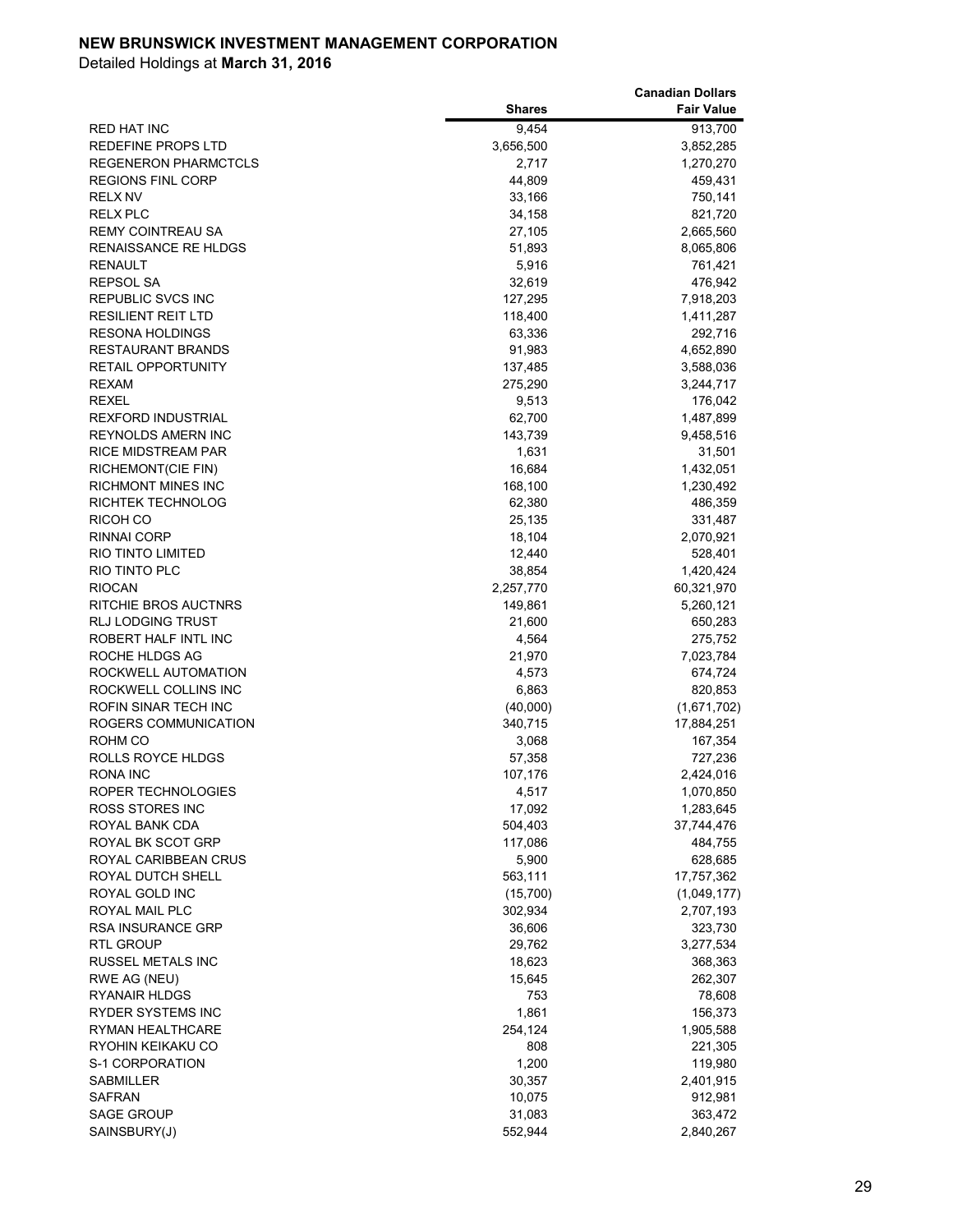|                                      |               | <b>Canadian Dollars</b> |
|--------------------------------------|---------------|-------------------------|
|                                      | <b>Shares</b> | <b>Fair Value</b>       |
| <b>SAIPEM</b>                        | 168,751       | 87,578                  |
| SALESFORCE.COM                       | 21,943        | 2,101,369               |
| SAMPO OYJ                            | 14,475        | 890,541                 |
| SAMSUNG ELECTRONIC                   | 1,756         | 2,239,416               |
| <b>SAMSUNG FIRE &amp; MAR</b>        | 602           | 200,860                 |
| <b>SAMSUNG LIFE INSUR</b>            | 700           | 93,028                  |
| <b>SANDISK CORP</b>                  | 3,494         | 344,800                 |
| <b>SANDS CHINA LTD</b>               | 74,810        | 394,210                 |
| SANDSTORM GOLD                       | 89,220        | 166,185                 |
| <b>SANDVIK</b>                       | 36,981        | 495,637                 |
| <b>SANDVINE CORP</b>                 | 113,500       | 315,530                 |
| SANKYO CO                            | 98,724        |                         |
|                                      |               | 4,760,356               |
| <b>SANOFI</b>                        | 36,596        | 3,822,239               |
| SANRIO CO                            | 900           | 22,796                  |
| SANTEN PHARM. CO.                    | 169,026       | 3,293,162               |
| <b>SANTOS LIMITED</b>                | 55,164        | 221,196                 |
| SAP SE                               | 30,431        | 3,189,105               |
| SAPUTO INC                           | 344,401       | 14,340,858              |
| <b>SBA COMMUNICATIONS</b>            | 11,005        | 1,429,885               |
| <b>SBI HOLDINGS INC</b>              | 5,875         | 77,278                  |
| <b>SCANA CORPORATION</b>             | 75,599        | 6,934,878               |
| <b>SCENTRE GROUP</b>                 | 172,447       | 761,826                 |
| <b>SCHIBSTED A/S</b>                 | 2,480         | 93,814                  |
| <b>SCHIBSTED ASA</b>                 | 2,737         | 98,057                  |
| SCHINDLER HOLDING AG                 | 11,545        | 2,748,624               |
| <b>SCHLUMBERGER LTD</b>              | 26,030        | 2,495,015               |
| <b>SCHNEIDER ELECTRIC</b>            | 17,444        | 1,428,022               |
| <b>SCHRODERS</b>                     | 3,406         | 169,888                 |
| <b>SCHWAB CHARLES CORP</b>           | 33,612        | 1,221,619               |
| <b>SCOR SE</b>                       | 80,632        | 3,708,046               |
| <b>SCRIPPS NETWORKS</b>              | 25,077        | 2,130,543               |
| SEAGATE TECHNOLOGY                   | 10,314        | 460,882                 |
| <b>SEALED AIR CORP</b>               | 12,219        | 760,923                 |
| <b>SECOM CO</b>                      | 7,036         | 677,402                 |
| <b>SECURE ENERGY SVCS</b>            | 6,383         | 52,787                  |
| <b>SECURITAS</b>                     | 9,820         | 210,736                 |
| <b>SEEK LIMITED</b>                  | 9,835         | 158,332                 |
| <b>SEGA SAMMY HLDGS</b>              | 4,800         | 67,778                  |
| <b>SEGRO PLC</b>                     | 22,968        | 175,195                 |
| SEIBU HOLDINGS INC                   | 3,098         | 84,887                  |
| <b>SEIKO EPSON CORP</b>              | 6,963         | 145,678                 |
| <b>SEKISUI CHEMICAL</b>              | 16,366        | 261,041                 |
| <b>SEKISUI HOUSE</b>                 | 20,920        | 457,303                 |
| SELECT SECTOR SPDR - AMEX INDUSTRIAL | (107, 800)    | (7,756,225)             |
| SELECT SECTOR SPDR - SBI INT-ENERGY  | (51, 400)     | (4, 126, 264)           |
| <b>SEMAFO INC</b>                    | 88,635        | 410,380                 |
| <b>SEMBCORP INDUSTRIE</b>            |               | 91,660                  |
| <b>SEMBCORP MARINE LTD</b>           | 31,598        |                         |
|                                      | 10,726        | 16,999                  |
| <b>SEMGROUP CORP</b>                 | 2,251         | 65,403                  |
| <b>SEMPRA ENERGY</b>                 | 59,323        | 8,064,521               |
| <b>SERCOMM CORP</b>                  | 882,920       | 2,906,129               |
| SERVICENOW INC                       | (1,900)       | (150, 778)              |
| <b>SES SA</b>                        | 146,211       | 5,546,095               |
| <b>SEVEN &amp; I HOLDINGS</b>        | 24,118        | 1,330,028               |
| <b>SEVEN BANK</b>                    | 20,500        | 113,239                 |
| <b>SEVEN GENERATIONS</b>             | 103,543       | 2,024,266               |
| <b>SEVERN TRENT</b>                  | 135,505       | 5,474,093               |
| SFR GROUP                            | 2,729         | 148,789                 |
| <b>SGS SA</b>                        | 195           | 535,182                 |
| SHANGRI-LA ASIA                      | 34,319        | 50,648                  |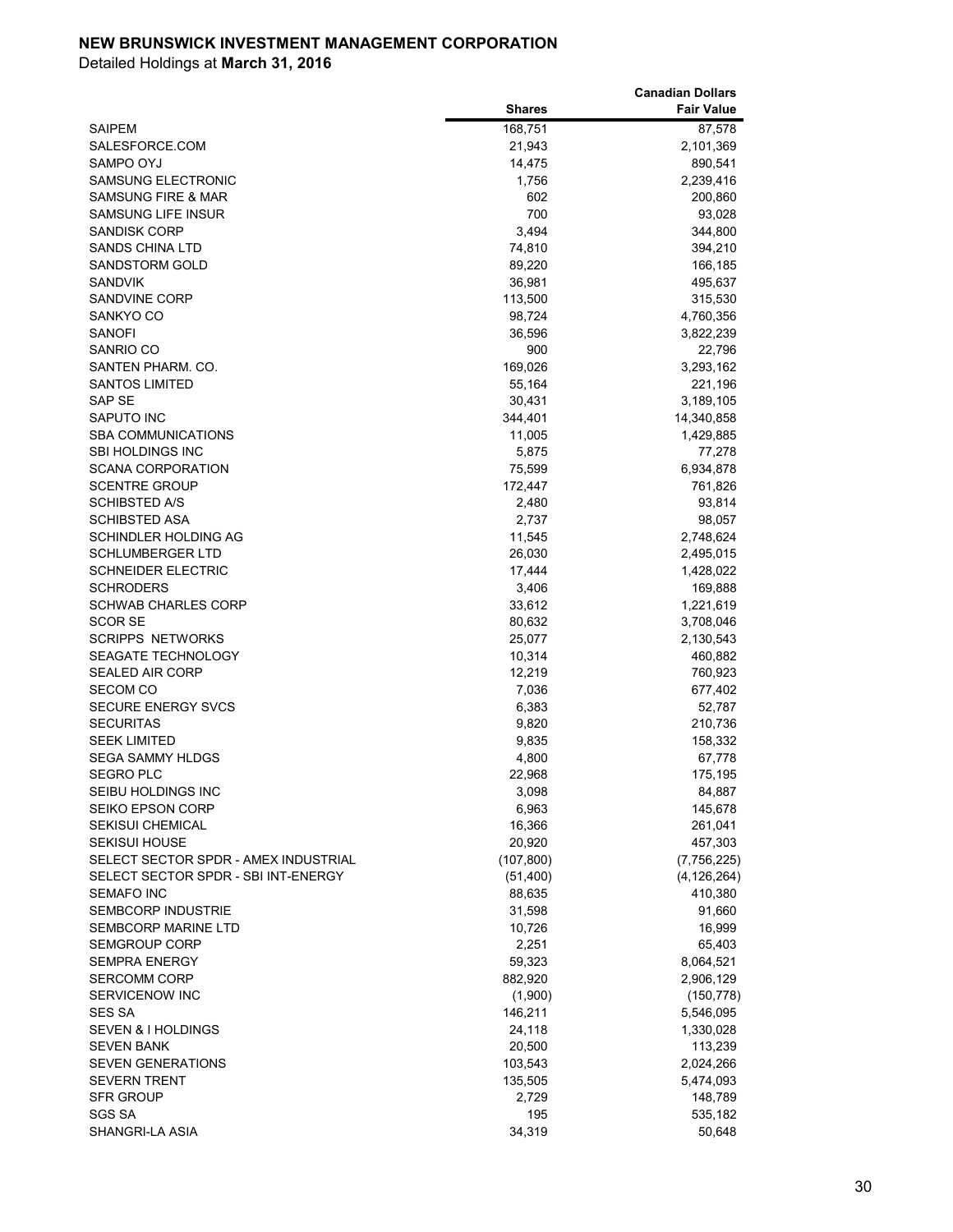|                            |               | <b>Canadian Dollars</b> |
|----------------------------|---------------|-------------------------|
|                            | <b>Shares</b> | <b>Fair Value</b>       |
| <b>SHAW COMMUNICATIONS</b> | 575,252       | 14,433,073              |
| <b>SHAWCOR LTD</b>         | 30,585        | 863,415                 |
| SHENZHEN EXPRESSWAY        | 77,111        | 87,053                  |
| SHENZHOU INTERNATI         | 480,600       | 3,382,029               |
| SHERWIN WILLIAMS CO        | 14,214        | 5,248,455               |
| SHIKOKU ELEC POWER         | 6,110         | 106,104                 |
| SHIMADZU CORP              | 7,178         | 145,798                 |
| SHIMAMURA CO               | 24,169        | 3,907,848               |
| SHIMANO INC                | 2,447         | 496,747                 |
| <b>SHIMIZU CORP</b>        | 18,382        | 201,811                 |
| <b>SHIN KONG FINANCIA</b>  | 58,032        | 15,066                  |
| SHIN-ETSU CHEMICAL         | 12,748        | 854,410                 |
| SHINSEI BANK               | 38,101        | 64,455                  |
| SHIONOGI & CO              | 9,335         | 569,045                 |
| <b>SHIRE</b>               | 18,946        | 1,391,623               |
| SHISEIDO CO                | 12,453        | 359,995                 |
| <b>SHIZUOKA BANK</b>       | 16,587        | 154,998                 |
| <b>SHOPIFY INC</b>         | 15,300        | 561,816                 |
| SHOWA SHELL SEKIYU         | 2,991         | 34,765                  |
| <b>SIAS</b>                | 7,886         | 104,612                 |
| SIEMENS AG                 | 24,858        | 3,412,967               |
| SIENNA SENIOR LIVING       | 41,489        | 692,244                 |
| <b>SIERRA WIRELESS</b>     | 4,749         | 89,709                  |
| SIGNET JEWELERS LT         | 2,767         | 445,153                 |
| SIKA AG                    | 76            | 390,684                 |
| SILVER STANDARD RES        | (114, 353)    | (826, 772)              |
| <b>SILVER WHEATON</b>      | 149,753       | 3,221,431               |
| SIMON PPTY INC             | 85,015        | 22,902,590              |
| SINGAPORE AIRLINES         | 14,890        | 163,332                 |
| SINGAPORE EXCHANGE         | 26,547        | 202,719                 |
| SINGAPORE PRESS HD         | 1,706,256     | 6,555,642               |
| SINGAPORE TECH ENG         | 75,543        | 234,373                 |
| SINGAPORE TELECOMM         | 846,275       | 3,105,174               |
| SINO LAND CO               | 104,947       | 214,906                 |
| SINOPAC FIN HLDGS          | 9,274,286     | 3,708,627               |
| SJM HOLDINGS LTD.          | 86,000        | 79,449                  |
| SK HOLDINGS CO LTD         | 1,329         | 335,201                 |
| <b>SK HYNIX INC</b>        | 54,800        | 1,744,756               |
| <b>SK INNOVATION CO</b>    | 4,000         | 778,151                 |
| SK TELECOM                 | 912           | 215,068                 |
| SKAND ENSKILDA BKN         | 43,127        | 533,626                 |
| SKANSKA SE                 | 13,208        | 390,497                 |
| SKF AB                     | 11,362        | 265,763                 |
| <b>SKY PLC</b>             | 29,209        | 556,050                 |
| SKYWORKS SOLUTIONS         | 6,669         | 673,863                 |
| <b>SL GREEN RLTY CORP</b>  | 28,984        | 3,669,286               |
| SMART REIT                 | 900,829       | 30,688,964              |
| <b>SMC CORP</b>            | 1,583         | 476,200                 |
| SMITH & NEPHEW             | 249,526       | 5,325,431               |
| <b>SMITHS GROUP</b>        | 10,851        | 217,060                 |
| SMUCKER J M CO             | 48,256        | 8,127,057               |
| <b>SNAM</b>                | 664,912       | 5,395,163               |
| SNAP-ON INC                | 3,121         | 635,535                 |
| <b>SNC-LAVALIN GROUP</b>   | 28,153        | 1,335,860               |
| <b>SOC GENERALE</b>        | 23,288        | 1,114,888               |
| SODEXO                     | 2,817         | 393,372                 |
| SOFTBANK GROUP CO          | 30,548        | 1,886,410               |
| SOHGO SECURITY SER         | 1,900         | 133,379                 |
| SOLVAY SA                  | 2,102         | 273,110                 |
| SOMPO JAPAN NIPPON         | 11,509        | 422,239                 |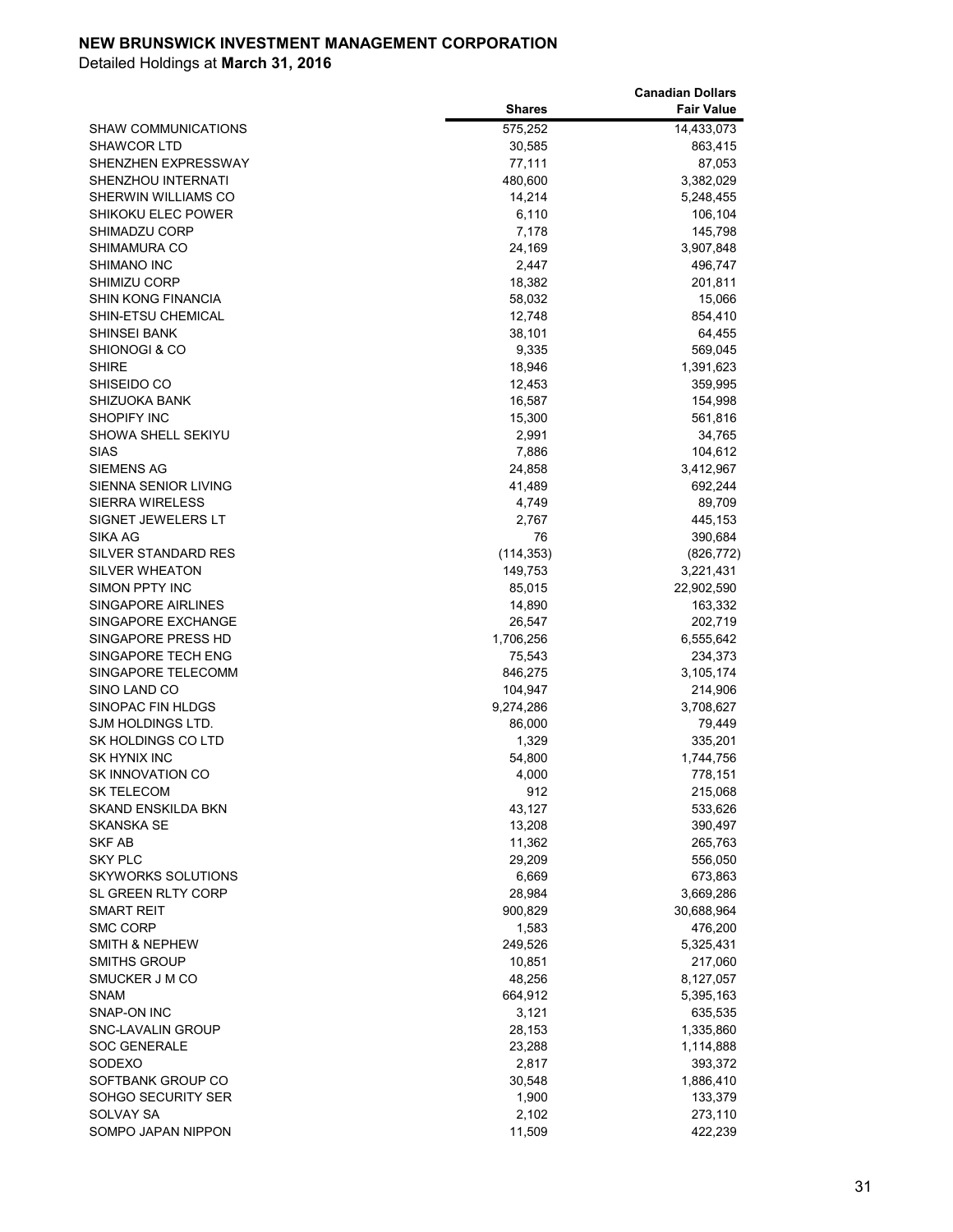|                              |               | <b>Canadian Dollars</b> |
|------------------------------|---------------|-------------------------|
|                              | <b>Shares</b> | <b>Fair Value</b>       |
| SONIC HEALTHCARE             | 310,764       | 5,806,888               |
| SONOVA HOLDING AG            | 1,565         | 259,571                 |
| SONY CORP                    | 40,604        | 1,351,823               |
| SONY FINANCIAL HOL           | 5,900         | 97,637                  |
| SOUTH32 LIMITED              | 146,773       | 213,944                 |
| SOUTH32 LTD                  | 3,960         | 5,779                   |
| SOUTHERN CO                  | 109,620       | 7,355,391               |
| SOUTHWEST AIRLS CO           | 22,201        | 1,290,102               |
| SOUTHWEST GAS CORP           | 2,453         | 209,521                 |
| SOUTHWESTERN ENERGY          | (9,642)       | (100, 929)              |
| <b>SPAR GROUP LIMITED</b>    | 50,800        | 889,023                 |
| <b>SPARK INFR GROUP</b>      | 161,361       | 332,343                 |
| <b>SPARK NEW ZEALAND</b>     | 1,733,586     | 5,682,443               |
| <b>SPARTAN ENERGY CORP</b>   | 687,000       | 1,813,680               |
| SPDR GOLD TR GOLD            | (14, 100)     | (2, 151, 531)           |
| SPDR S&P 500 ETF TR          | (94, 500)     | (25, 385, 815)          |
| <b>SPDR S&amp;P HOMEBLDR</b> | (155, 500)    | (6,825,496)             |
| SPECTRA ENERGY CORP          | 58,741        | 2,331,504               |
| SPECTRA ENERGY PARTN         | 2,565         | 160,098                 |
| <b>SPLUNK INC</b>            | (2,000)       | (126, 934)              |
| <b>SPORTS DIRECT INTL</b>    | 10,268        | 72,175                  |
| SPRINT CORPORATION           | (47,900)      | (216, 216)              |
| <b>SPX FLOW INC</b>          | (10,000)      | (325, 313)              |
| <b>SSE PLC</b>               | 209,536       | 5,811,986               |
| <b>ST JAMES PLACE</b>        | 16,101        | 274,934                 |
| ST JUDE MEDICAL INC          | 9,868         | 707,956                 |
| <b>STANDARD CHARTERED</b>    | 104,669       | 919,524                 |
| <b>STANDARD LIFE</b>         | 56,043        | 371,014                 |
| STANLEY BLACK&DECKR          | 5,300         | 723,280                 |
| <b>STANLEY ELECTRIC</b>      | 4,344         | 127,227                 |
| <b>STANTEC INC</b>           | 119,034       | 3,349,145               |
| <b>STAPLES INC</b>           | 22,469        | 324,962                 |
| <b>STARBUCKS CORP</b>        | 147,122       | 11,392,667              |
| <b>STARHUB LTD</b>           | 1,713,989     | 5,515,233               |
| STARWOOD HTLS&RESORT         | 113,679       | 12,302,006              |
| <b>STATE STREET CORP</b>     | 11,118        | 848,829                 |
| <b>STATOIL ASA</b>           | 38,318        | 780,775                 |
| STEINHOFF INT H NV           | 678,400       | 5,778,053               |
| STELLA JONES INC             | 26,201        | 1,220,967               |
| <b>STERICYCLE INC</b>        | 42,024        | 6,878,532               |
| <b>STINGRAY DIGITAL</b>      | 50,700        | 357,435                 |
| <b>STMICROELECTRONICS</b>    | 15,519        | 111,581                 |
| STOCKLAND TRUST GRP          | 71,901        | 305,478                 |
| <b>STORA ENSO OYJ</b>        | 16,938        | 196,356                 |
| STORNOWAY DIAMOND            | 4,968,450     | 4,582,092               |
| <b>STRYKER CORP</b>          | 10,901        | 1,522,420               |
| SUEDZUCKER AG                | 31,870        | 727,875                 |
| SUEZ                         | 9,223         | 219,139                 |
| SULZER AG                    | 276           | 35,600                  |
| SUMITOMO CHEM CO             | 52,448        | 307,220                 |
| <b>SUMITOMO CORP</b>         | 33,139        | 426,558                 |
| <b>SUMITOMO DAINIPPON</b>    | 4,950         | 73,827                  |
| <b>SUMITOMO ELECTRIC</b>     | 21,959        | 345,954                 |
| SUMITOMO HEAVY IND           | 17,302        | 92,587                  |
| SUMITOMO METAL MNG           | 15,073        | 193,843                 |
| SUMITOMO MITSUI FG           | 40,382        | 1,585,621               |
| SUMITOMO MITSUI TR           | 95,848        | 363,557                 |
| SUMITOMO RLTY&DEV            | 11,903        | 451,214                 |
| SUMITOMO RUBBER              | 195,333       | 3,909,110               |
| SUMMIT MIDSTREAM P           | 2,053         | 45,217                  |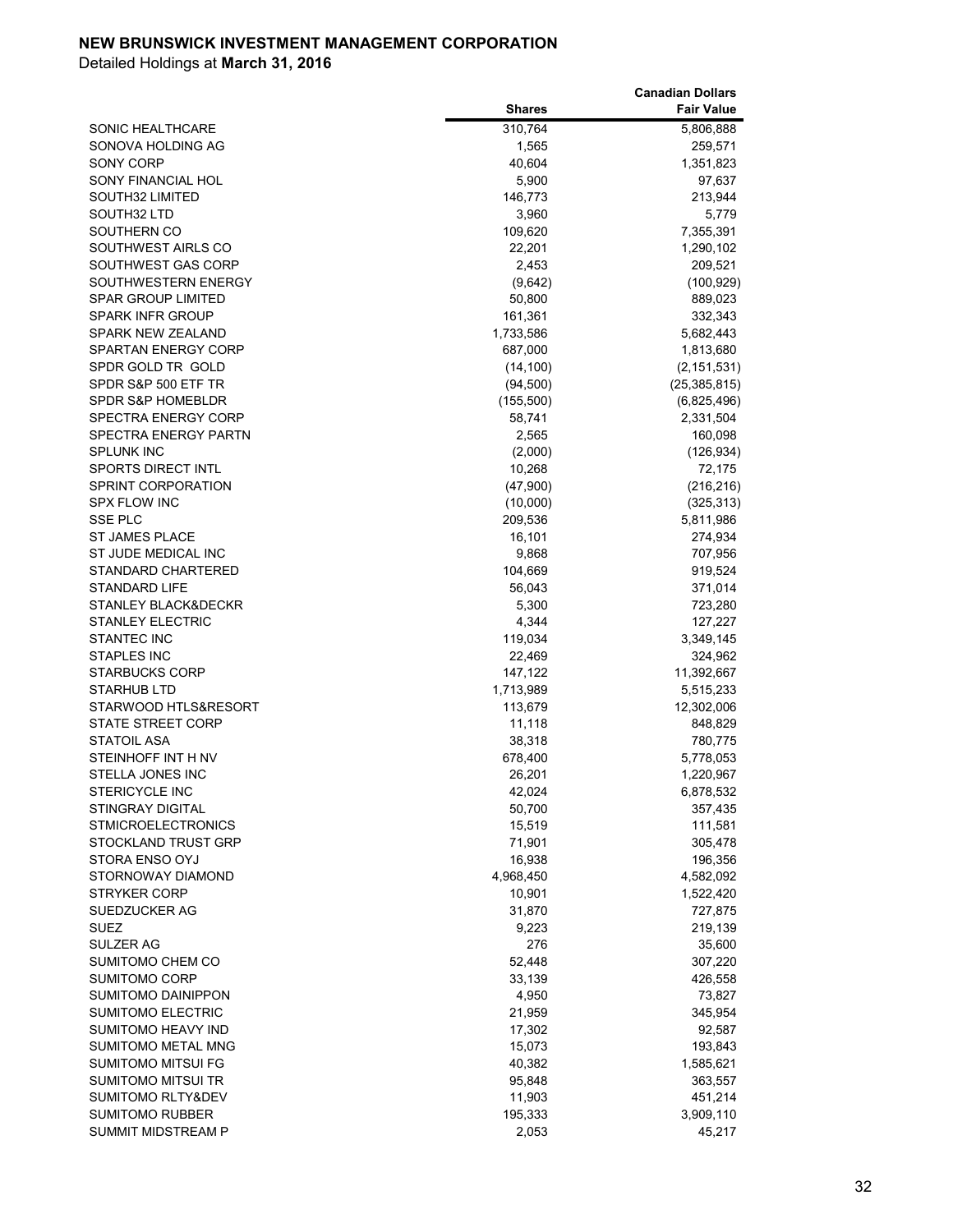|                                            |                  | <b>Canadian Dollars</b> |
|--------------------------------------------|------------------|-------------------------|
|                                            | <b>Shares</b>    | <b>Fair Value</b>       |
| SUN HUNG KAI PPTYS                         | 11,894           | 476                     |
| SUN HUNG KAI PROP                          | 54,044           | 854,803                 |
| SUN LIFE FNCL INC                          | 323,576          | 13,557,834              |
| SUNCOR ENERGY INC                          | 306,708          | 11,093,628              |
| SUNCORP GROUP LTD                          | 37,058           | 439,148                 |
| SUNOCO LOGISTICS PRT                       | 7,612            | 247,529                 |
| SUNSTONE HOTEL INVS                        | 91,991           | 1,679,204               |
| <b>SUNTEC REIT</b>                         | 62,200           | 100,073                 |
| SUNTORY BEVERAGE &                         | 66,930           | 3,905,094               |
| SUNTRUST BANKS INC                         | 17,571           | 822,312                 |
| SUPALAI PUBLIC CO                          | 1,443,720        | 994,164                 |
| <b>SUPERIOR ENERGY SVCS</b>                | (19,000)         | (329, 995)              |
| <b>SUPERIOR PLUS</b>                       | 42,056           | 391,141                 |
| <b>SUPREMEX INC</b>                        | 147,700          | 835,244                 |
| <b>SURGE ENERGY</b>                        | 66,645           | 138,122                 |
| <b>SURGUTNEFTEGAZ</b>                      | 177,100          | 1,335,478               |
| <b>SURUGA BANK</b>                         | 5,400            | 122,920                 |
| <b>SUZUKEN CO</b>                          | 2,640            | 116,209                 |
| <b>SUZUKI MOTOR CORP</b>                   | 10,276           | 356,072                 |
| SVENSKA CELLULOSA                          | 18,402           | 744,888                 |
| SVENSKA HANDELSBKN                         | 48,336           | 796,667                 |
| <b>SWATCH GROUP</b>                        | 2,756            | 604,559                 |
| SWEDBANK AB                                | 27,685<br>5,168  | 772,574<br>227,252      |
| <b>SWEDISH MATCH</b>                       |                  |                         |
| <b>SWIRE PACIFIC</b><br>SWIRE PROPERTIES L | 17,707<br>36,667 | 246,554<br>128,097      |
| SWISS LIFE HLDG                            | 21,032           | 7,263,637               |
| <b>SWISS PRIME SITE</b>                    | 20,761           | 2,377,864               |
| SWISS RE AG                                | 64,475           | 7,741,693               |
| <b>SWISSCOM AG</b>                         | 9,619            | 6,788,269               |
| SYDNEY AIRPORT                             | 172,920          | 1,151,035               |
| SYMANTEC CORP                              | 22,694           | 541,041                 |
| SYMRISE AG                                 | 3,561            | 309,676                 |
| <b>SYNCHRONY FINL</b>                      | 29,013           | 1,078,555               |
| <b>SYNGENTA</b>                            | 2,945            | 1,591,066               |
| <b>SYNNEX TECH INTL</b>                    | 707,838          | 943,033                 |
| <b>SYNOPSYS INC</b>                        | 7,300            | 458,670                 |
| <b>SYSCO CORP</b>                          | 146,874          | 8,964,540               |
| SYSMEX CORP                                | 4,581            | 371,138                 |
| <b>T&amp;D HOLDINGS INC</b>                | 18,543           | 223,957                 |
| <b>TABCORP HOLDINGS LTD</b>                | 28,725           | 122,327                 |
| <b>TABLEAU SOFTWARE INC</b>                | (2,600)          | (154, 695)              |
| <b>TAHOE RESOURCES</b>                     | (208, 831)       | (2,718,980)             |
| TAICHUNG COMM BANK                         | 568,770          | 215,784                 |
| <b>TAIHEIYO CEMENT</b>                     | 27,427           | 81,749                  |
| <b>TAISEI CORP</b>                         | 30,752           | 263,299                 |
| TAISHO PHARM H                             | 1,317            | 135,193                 |
| TAIWAN BUSINESS BK                         | 15,460,543       | 5,300,092               |
| <b>TAIWAN COOPERATIVE</b>                  | 9,495,860        | 5,495,490               |
| TAIWAN SEMICON MAN                         | 748,203          | 4,871,291               |
| TAIWAN SEMICONDUCTOR                       | 71,920           | 2,437,253               |
| <b>TAIYO NIPPON SANSO</b>                  | 7,300            | 89,722                  |
| TAKASHIMAYA CO                             | 8,863            | 95,978                  |
| <b>TAKEDA PHARMACEUTI</b>                  | 89,579           | 5,294,609               |
| TALLGRASS ENERGY GP                        | 2,394            | 57,385                  |
| <b>TAMARACK VALLEY ENE</b>                 | 2,936,000        | 11,362,320              |
| TARGA RESOURCES IN                         | 7,185            | 278,285                 |
| TARGET CORPORATION                         | 20,954           | 2,236,324               |
| TARO PHARM INDS LTD                        | 27,637           | 5,120,769               |
| TATE & LYLE                                | 594,760          | 6,390,969               |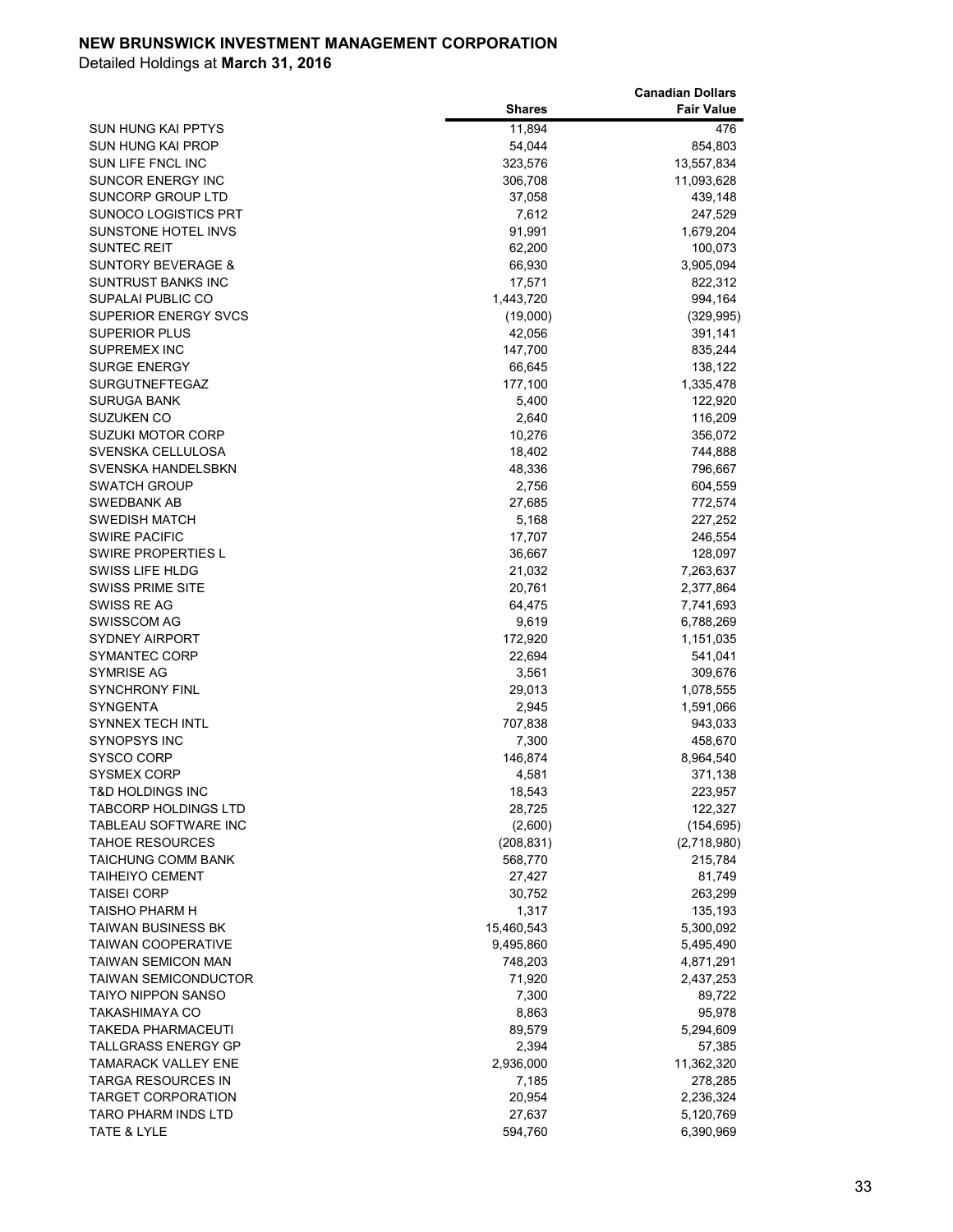|                             |               | <b>Canadian Dollars</b> |
|-----------------------------|---------------|-------------------------|
|                             | <b>Shares</b> | <b>Fair Value</b>       |
| TATTS GROUP LTD             | 998,613       | 3,755,832               |
| TAUBMAN CTRS INC            | 9,000         | 831,532                 |
| <b>TAURON POLSKA ENER</b>   | 1,294,273     | 1,353,871               |
| <b>TAYLOR WIMPEY</b>        | 94,971        | 335,990                 |
| <b>TC PIPELINES LP</b>      | 2,400         | 150,111                 |
| TDC A/S                     | 357,785       | 2,268,601               |
| <b>TDK CORP</b>             | 3,390         | 243,827                 |
| <b>TE CONNECTIVITY</b>      | 18,163        | 1,458,787               |
| <b>TECHNIP</b>              | 2,974         | 213,522                 |
| <b>TECHTRONIC INDUSTR</b>   | 39,093        | 199,807                 |
| <b>TECK RESOURCES LTD</b>   | 80,977        | 797,623                 |
| <b>TECO ENERGY INC</b>      | (316, 896)    | (11, 316, 091)          |
| <b>TEGNA INC</b>            | 7,645         | 233,895                 |
| TEIJIN                      | 31,930        | 144,042                 |
| TELE2 AB                    | 135,329       | 1,625,892               |
| <b>TELECOM ITALIA</b>       | 339,588       | 474,508                 |
| TELECOM ITALIA DI           | 155,125       | 176,058                 |
| <b>TELEFONICA BRASIL</b>    | 12,676        | 209,296                 |
| <b>TELEFONICA DEUTSCH</b>   | 501,090       | 3,558,489               |
| <b>TELEFONICA SA</b>        | 139,648       | 2,027,880               |
| TELEKOM MALAYSIA            | 2,372,980     | 5,192,256               |
| TELEKOMUNIKASI IND          | 21,410,766    | 6,944,344               |
| <b>TELENET GRP HLDG</b>     | 1,747         | 114,549                 |
| <b>TELENOR GROUP</b>        | 155,788       | 3,262,068               |
| <b>TELESTA THERAPEUTICS</b> | 1,191,000     | 30,252                  |
| TELIA COMPANY AB            | 935,273       | 6,292,855               |
| <b>TELSTRA CORP</b>         | 1,047,575     | 5,555,581               |
| <b>TELUS CORP</b>           | 477,228       | 20,390,665              |
| <b>TENAGA NASIONL BHD</b>   | 966,436       | 4,466,362               |
| TENARIS S A                 | 17,637        | 284,657                 |
| <b>TENET HEALTHCARE</b>     | 3,428         | 128,636                 |
| <b>TERADATA CORP</b>        | (4,072)       | (138, 594)              |
| TERNA SPA                   | 218,750       | 1,616,970               |
| <b>TERRENO RLTY CORP</b>    | 21,900        | 673,674                 |
| <b>TERUMO CORP</b>          | 9,513         | 441,737                 |
| <b>TESCO</b>                | 259,824       | 926,456                 |
| <b>TESLA MOTORS INC</b>     | (1,400)       | (417, 249)              |
| <b>TESORO CORPORATION</b>   | 8,251         | 920,511                 |
| <b>TESORO LOGISTICS L</b>   | 2,616         | 154,934                 |
| <b>TEVA PHARMA IND</b>      | 28,878        | 2,013,912               |
| <b>TEXAS INSTRUMENTS</b>    | 34,978        | 2,605,143               |
| <b>TEXTRON INC</b>          | 9,435         | 446,424                 |
| THAI OIL PLC                | 2,044,200     | 5,212,865               |
| THAI UNION GROUP            | 2,253,300     | 1,734,198               |
| <b>THALES</b>               | 3,720         | 422,199                 |
| THANACHART CAPITAL          | 1,629,320     | 2,264,940               |
| THE HERSHEY COMPANY         | 56,745        | 6,778,187               |
| THE PRICELINE GRP           | 4,639         | 7,755,991               |
| THE SCORE INC               | 882,500       | 247,100                 |
| THE WESTERN UNION           | 26,764        | 669,664                 |
| THERMO FISHER SCI           | 15,288        | 2,810,458               |
| THK CO                      | 2,980         | 71,194                  |
| THOMSON REUTERS CORP        | 350,087       | 18,421,578              |
| THYSSENKRUPP AG             | 11,372        | 306,070                 |
| TIDEWATER MIDSTREAM         | 2,633,500     | 3,709,235               |
| <b>TIFFANY &amp; CO</b>     | 3,881         | 371,207                 |
| TIME WARNER CABLE           | 33,956        | 9,045,384               |
| TIME WARNER INC             | 27,493        | 2,587,218               |
| <b>TISCO FINANCIAL GR</b>   | 760,840       | 1,274,788               |
| TJX COMPANIES INC           | 23,296        | 2,367,521               |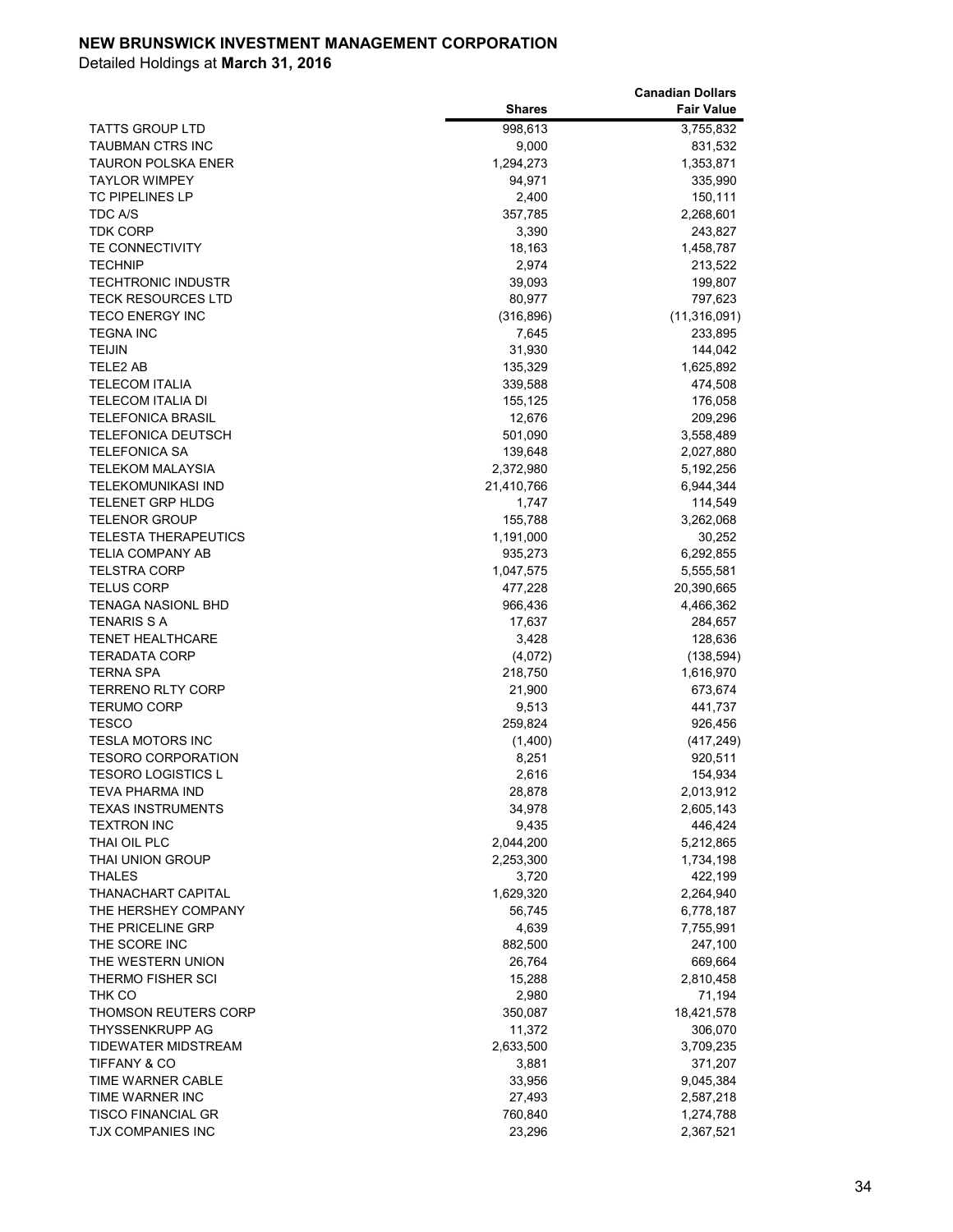|                             |               | <b>Canadian Dollars</b> |
|-----------------------------|---------------|-------------------------|
|                             | <b>Shares</b> | <b>Fair Value</b>       |
| <b>T-MOBILE US INC</b>      | 103,600       | 5,146,737               |
| TMX GROUP LIMITED           | 2,036         | 95,488                  |
| TNT EXPRESS NV              | 12,793        | 148,700                 |
| TOBU RAILWAY CO             | 327,257       | 2,112,781               |
| TOHO CO(FILM)               | 3,101         | 105,668                 |
| TOHO GAS CO                 | 562,869       | 5,175,553               |
| TOHOKU ELEC POWER           | 16,282        | 272,068                 |
| TOKIO MARINE HLDG           | 21,948        | 959,801                 |
| TOKYO ELEC POWER H          | 49,532        | 352,841                 |
| <b>TOKYO ELECTRON</b>       | 5,733         | 483,998                 |
| TOKYO GAS CO                | 246,357       | 1,487,574               |
| TOKYO TATEMONO CO           | 5,699         | 91,949                  |
| <b>TOKYU CORP</b>           | 34,685        | 376,406                 |
| TOKYU FUDOSAN HLDG          | 17,655        | 155,226                 |
| TONEN GEN SEKIYU            | 527,650       | 6,181,536               |
| <b>TOPPAN PRINTING CO</b>   | 18,004        | 195,589                 |
| <b>TORAY INDS INC</b>       | 42,226        | 466,114                 |
| <b>TORC OIL&amp;GAS LTD</b> | (3, 487)      | (26, 989)               |
| <b>TORCHMARK CORP</b>       | 3,924         | 276,377                 |
| TOREX GOLD RESOURCES        | 236,950       | 431,249                 |
| <b>TOROMONT INDS LTD</b>    | 167,319       | 5,771,336               |
| <b>TORONTO DOMINION BK</b>  | 666,993       | 37,391,599              |
| <b>TOSHIBA CORP</b>         | 112,191       | 282,751                 |
| <b>TOTAL ENERGY SERVICE</b> | 23,100        | 278,586                 |
| <b>TOTAL SA</b>             | 68,308        | 4,033,347               |
| TOTAL SYS SVCS INC          | 12,163        | 752,230                 |
| <b>TOTO</b>                 | 3,999         | 161,533                 |
| TOURMALINE OIL CORP         | 93,303        | 2,565,833               |
| TOWNGAS CHINA CO            | 28,463        | 18,985                  |
| TOYO SEIKAN GROUP           | 4,550         | 110,379                 |
| TOYO SUISAN KAISHA          | 86,730        | 4,032,305               |
| <b>TOYODA GOSEI</b>         | 2,388         | 59,689                  |
| <b>TOYOTA INDUSTRIES</b>    | 4,437         | 258,370                 |
| TOYOTA MOTOR CORP           | 83,903        | 5,747,025               |
| TOYOTA TSUSHO CORP          | 6,900         | 201,929                 |
| <b>TPG TELECOM LTD</b>      | 7,441         | 83,958                  |
| <b>TRACTOR SUPPLY CO</b>    | 4,653         | 545,963                 |
| <b>TRANSALTA CORP</b>       | 280,119       | 1,698,578               |
| <b>TRANSALTA RENEWABLES</b> | (81, 446)     | (1,036,264)             |
| <b>TRANSCANADA CORP</b>     | 572,740       | 27,833,453              |
| <b>TRANSCEND INFORMAT</b>   | 26,000        | 103,970                 |
| TRANSCONTINENTAL INC        | 171,793       | 3,567,282               |
| <b>TRANSDIGM GROUP</b>      | 1,100         | 314,383                 |
| <b>TRANSFORCE INC</b>       | (26, 058)     | (586, 305)              |
| <b>TRANSGLOBE ENERGY</b>    | (120, 600)    | (261, 702)              |
| <b>TRANSM ALIAN ENERG</b>   | 133,300       | 981,764                 |
| <b>TRANSOCEAN LTD</b>       | 11,909        | 141,187                 |
| <b>TRANSURBAN GROUP</b>     | 814,519       | 9,198,442               |
| TRAVELERS CO(THE)           | 60,235        | 9,118,648               |
| <b>TRAVIS PERKINS</b>       | 6,903         | 234,463                 |
| TREASURY WINE ESTA          | 23,865        | 228,905                 |
| <b>TREND MICRO INC</b>      | 4,431         | 210,088                 |
| <b>TREVALI MINING CORP</b>  | 4,304,550     | 1,592,684               |
| TRIBUTE PHARMA CAN          | 955,000       | 66,850                  |
| <b>TRICON CAPITAL GROUP</b> | 197,262       | 1,794,098               |
| TRILOGY ENERGY CORP         | (50,000)      | (179,000)               |
| <b>TRIMBLE NAVIGATION</b>   | (10, 300)     | (331, 331)              |
| TRIPADVISOR INC             | (1, 336)      | (115, 240)              |
| <b>TRIPOD TECHNOLOGY</b>    | 391,350       | 918,518                 |
| <b>TRYG A/S</b>             | 3,012         | 75,737                  |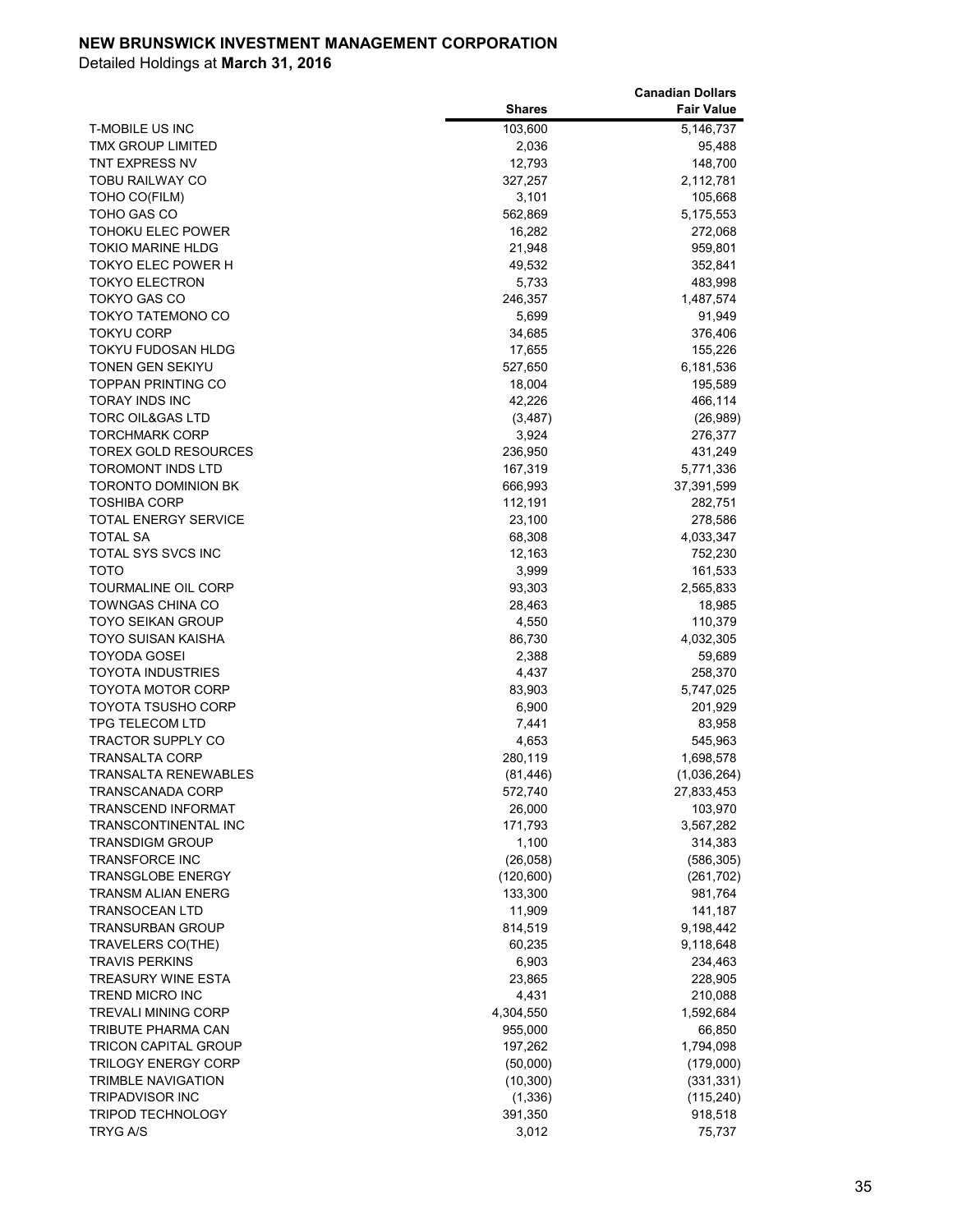|                             |               | <b>Canadian Dollars</b> |
|-----------------------------|---------------|-------------------------|
|                             | <b>Shares</b> | <b>Fair Value</b>       |
| <b>TSOGO SUN HOLDINGS</b>   | 346,900       | 721,187                 |
| <b>TTW PUBLIC COMPANY</b>   | 1,312,920     | 483,472                 |
| <b>TUI AG</b>               | 16,921        | 339,508                 |
| TUMI HLDGS INC              | (25,000)      | (869, 706)              |
| <b>TUPRAS</b>               | 22,200        | 809,214                 |
| <b>TURQUOISE HILL RES</b>   | 297,080       | 986,306                 |
| <b>TWENTY-FIRST CENTURY</b> | 53,954        | 1,954,663               |
| <b>TWITTER INC</b>          | (10, 800)     | (231, 844)              |
| <b>TYCO INTL LTD</b>        | 32,453        | 1,545,300               |
| <b>TYSON FOODS INC</b>      | 10,198        | 881,767                 |
| <b>UBS GROUP</b>            | 115,799       | 2,422,697               |
| UCB                         | 3,613         | 358,079                 |
| UDR INC                     | 9,295         | 464,539                 |
| ULTA SALON COSMETCS         | 1,100         | 276,430                 |
| <b>UMICORE</b>              | 2,925         | 188,620                 |
| <b>UNDER ARMOUR</b>         | 6,320         | 695,409                 |
| UNI SELECT INC              | 11,231        | 630,171                 |
| UNIBAIL-RODAMCO             | 3,144         | 1,120,526               |
| <b>UNI-CHARM CORP</b>       | 118,918       | 3,351,499               |
| UNICREDIT SPA               | 149,321       | 697,691                 |
| UNILEVER INDONESIA          | 386,700       | 1,619,168               |
| UNILEVER N.V                | (63,907)      | (3,703,694)             |
| UNILEVER NV CVA             | 57,171        | 3,318,866               |
| UNILEVER PLC                | 217,462       | 12,744,594              |
| UNION PAC CORP              | 52,851        | 5,453,394               |
| UNIONE DI BANCHE            | 28,515        | 136,681                 |
| UNIPOLSAI SPA               | 655,883       | 1,966,348               |
| UNITED CONTINENTAL          | 12,508        | 971,176                 |
| UNITED PARCEL SERVIC        | 60,039        | 8,213,644               |
| UNITED RENTALS INC          | 1,065         | 85,910                  |
| UNITED STATES OIL FD        | 153,500       | 1,931,317               |
| UNITED STS 12 MONTH         | 43,200        | 913,926                 |
| UNITED TECHNOLOGIES         | 27,066        | 3,514,242               |
| UNITED URBAN INVES          | 85            | 177,932                 |
| UNITED UTILITIES G          | 347,942       | 5,970,431               |
| UNITEDHEALTH GRP INC        | 34,578        | 5,781,310               |
| UNIVERSAL HEALTH SVC        | 4,445         | 719,087                 |
| UNUM GROUP                  | 8,311         | 333,324                 |
| <b>UOL GROUP</b>            | 13,966        | 80,489                  |
| UPM-KYMMENE OY              | 14,895        | 349,516                 |
| URANIUM PARTICIPATN         | 183,700       | 837,672                 |
| <b>URBAN OUTFITTERS</b>     | (4, 879)      | (209, 412)              |
| US BANCORP DEL              | 171,244       | 9,072,516               |
| USS <sub>CO</sub>           | 281,550       | 5,825,697               |
| UTD INTERNET AG             | 4,581         | 297,804                 |
| UTD MICRO ELECT             | 4,058,800     | 2,169,496               |
| UTD O/S BANK                | 37,381        | 677,538                 |
| V F CORP                    | 11,816        | 992,546                 |
| VALEANT PHARMACEUTIC        | 57,075        | 1,943,404               |
| <b>VALENER INC</b>          | 60,400        | 1,252,696               |
| <b>VALEO</b>                | 2,303         | 464,369                 |
| <b>VALERO ENERGY CORP</b>   | 77,766        | 6,469,820               |
| <b>VALERO ENERGY PRTNS</b>  | 897           | 55,103                  |
| VALSPAR CORP                | 10,000        | 1,388,156               |
| <b>VANTIV INC</b>           | 5,100         | 356,428                 |
| VARIAN MED SYS INC          | 3,323         | 344,907                 |
| <b>VENTAS INC</b>           | 52,648        | 4,299,521               |
| <b>VEOLIA ENVIRONNEME</b>   | 13,843        | 431,951                 |
| <b>VEREIT INC</b>           | (69, 600)     | (813, 181)              |
| <b>VERESEN INC</b>          | 114,047       | 1,009,692               |
|                             |               |                         |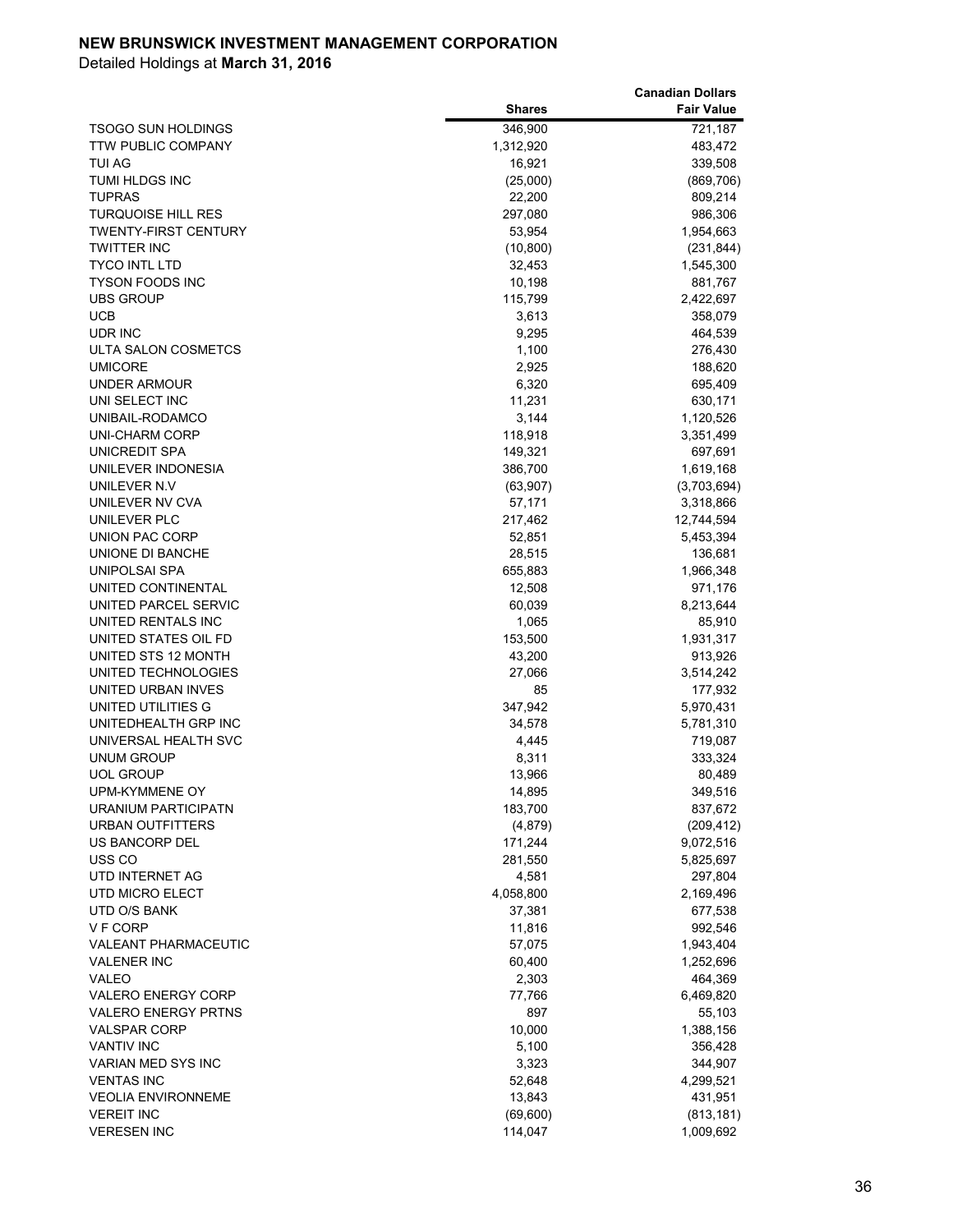|                             |               | <b>Canadian Dollars</b> |
|-----------------------------|---------------|-------------------------|
|                             | <b>Shares</b> | <b>Fair Value</b>       |
| <b>VERISIGN INC</b>         | 38,188        | 4,385,710               |
| <b>VERISK ANALYTICS INC</b> | 5,379         | 557,610                 |
| <b>VERIZON COMMUNICATIO</b> | 249,026       | 17,468,469              |
| <b>VERMILION ENERGY INC</b> | 67,145        | 2,566,618               |
| <b>VERTEX PHARMACEUTICL</b> | 6,973         | 718,961                 |
| <b>VESTAS WIND SYSTEM</b>   | 6,561         | 599,681                 |
| <b>VIACOM INC</b>           | 8,555         | 461,885                 |
| <b>VICINITY CENTRES</b>     | 1,342,556     | 4,261,282               |
| VINA CONCHA Y TORO          | 481,143       | 1,083,963               |
| <b>VINCI</b>                | 15,267        | 1,473,259               |
| VISA INC                    | 138,229       | 13,712,622              |
| <b>VIVENDI SA</b>           | 37,901        | 1,032,371               |
| <b>VMWARE INC</b>           | (9,590)       | (650, 694)              |
| <b>VOCUS COMMUN LTD</b>     | 12,000        | 99,459                  |
| <b>VODACOM GROUP LIMI</b>   | 157,500       | 2,223,478               |
| <b>VODAFONE GROUP</b>       | 831,224       | 3,418,222               |
| <b>VODAFONE QATAR</b>       | 13,300        | 58,203                  |
| <b>VOESTALPINE AG</b>       | 3,531         | 153,039                 |
| <b>VOLKSWAGEN AG</b>        | 6,947         | 1,166,513               |
| <b>VOLVO</b>                | 50,891        | 723,476                 |
| <b>VONOVIA SE</b>           | 14,380        | 670,305                 |
| VOPAK (KON)                 | 7,516         | 484,838                 |
| <b>VORNADO RLTY TR</b>      | 82,682        | 10,127,317              |
| <b>VOYA FINANCIAL INC</b>   | 161,958       | 6,253,954               |
| <b>VULCAN MATERIALS CO</b>  | 4,634         | 634,556                 |
| <b>WAJAX CORP</b>           | 10,400        | 184,288                 |
| WAL MART STORES INC         | 110,495       | 9,884,256               |
| <b>WALGREENS BOOTS ALNC</b> | 30,028        | 3,281,091               |
| <b>WAL-MART DE MEXICO</b>   | 381,308       | 1,177,050               |
| <b>WALT DISNEY CO</b>       | 102,525       | 13,206,758              |
| <b>WARTSILA OYJ ABP</b>     | 4,145         | 242,976                 |
| WASH REAL ESTATE INV        | 31,635        | 1,198,596               |
| <b>WASTE CONNECTIONS I</b>  | (40,000)      | (3,351,188)             |
| WASTE MANAGEMENT INC        | 118,030       | 9,032,706               |
| <b>WATERS CORP</b>          | 5,127         | 877,299                 |
| <b>WEATHERFORD INTL PLC</b> | (29, 100)     | (293, 661)              |
| <b>WEC ENERGY GROUP INC</b> | 108,288       | 8,437,454               |
| <b>WEINGARTEN RLTY INVS</b> | 95,900        | 4,667,184               |
| <b>WEIR GROUP</b>           | 6,605         | 136,053                 |
| <b>WELLS FARGO &amp; CO</b> | 299,252       | 18,771,406              |
| <b>WELLTOWER INC</b>        | 70,150        | 6,309,355               |
| WENDEL                      | 930           | 131,128                 |
| <b>WESFARMERS</b>           | 153,209       | 6,318,674               |
| <b>WEST FRASER TIMBER</b>   | 71,224        | 3,715,630               |
| <b>WEST JAPAN RAILWAY</b>   | 73,254        | 5,858,094               |
| <b>WESTERN DIGITAL CORP</b> | 8,099         | 501,519                 |
| <b>WESTERN FOREST PRODS</b> | 1,077,301     | 2,488,565               |
| <b>WESTERN GAS EQUITY</b>   | 1,274         | 58,895                  |
| <b>WESTERN GAS PARTNER</b>  | 3,801         | 214,023                 |
| <b>WESTERN LITHIUM USA</b>  | 1,072,500     | 23,000                  |
| <b>WESTERN REFINING INC</b> | (22, 125)     | (834, 835)              |
| <b>WESTFIELD CORP</b>       | 56,527        | 561,874                 |
| <b>WESTJET AIRLINES</b>     | 221,007       | 4,550,534               |
| <b>WESTLAKE CHEM CORP</b>   | (2, 200)      | (132, 123)              |
| <b>WESTPAC BANKING CORP</b> | 104,179       | 3,145,981               |
| <b>WESTPORTS HOLDINGS</b>   | 904,482       | 1,238,420               |
| <b>WESTROCK CO</b>          | 8,833         | 447,178                 |
| <b>WESTSHORE TERMINALS</b>  | 82,453        | 1,445,401               |
| <b>WEYERHAEUSER CO</b>      | 251,225       | 10,095,265              |
| WGL HOLDINGS INC            | 2,730         | 256,268                 |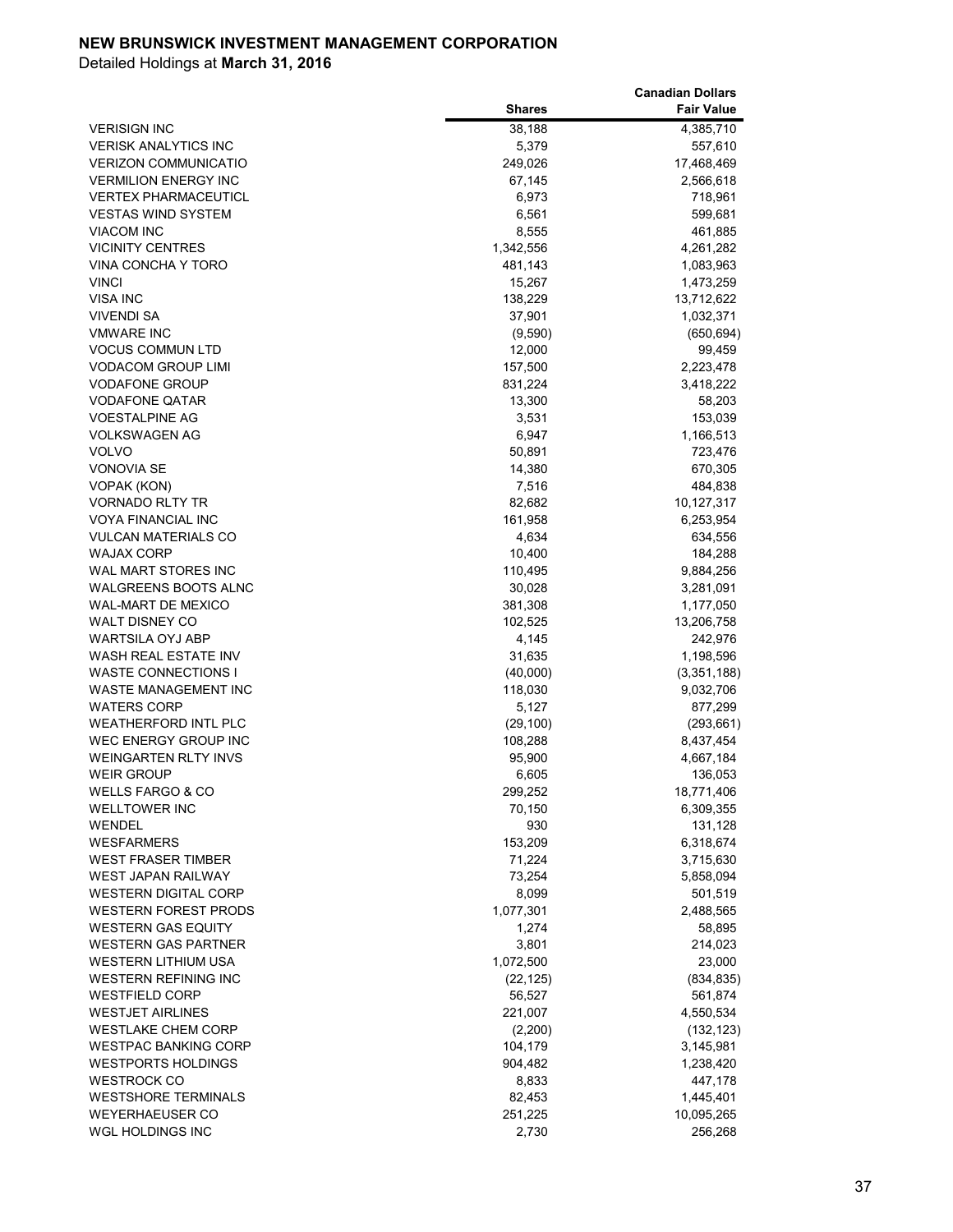|                                        |                 | <b>Canadian Dollars</b> |
|----------------------------------------|-----------------|-------------------------|
|                                        | <b>Shares</b>   | <b>Fair Value</b>       |
| WH GROUP LTD                           | 189,852         | 177,923                 |
| WHARF(HLDGS)                           | 38,529          | 272,417                 |
| <b>WHEELOCK &amp; COMPANY</b>          | 29,300          | 169,298                 |
| <b>WHIRLPOOL CORP</b>                  | 2,687           | 628,540                 |
| <b>WHITBREAD</b>                       | 56,696          | 4,173,926               |
| <b>WHITECAP RESOURCES</b>              | 464,859         | 3,615,441               |
| <b>WHITING PETE CORP</b>               | (23,500)        | (243, 245)              |
| <b>WHOLE FOODS MARKET</b>              | 11,295          | 455,785                 |
| WI LAN INC                             | 186,980         | 555,982                 |
| <b>WILLIAM DEMANT HOL</b>              | 461             | 60,057                  |
| <b>WILLIAM HILL</b>                    | 28,066          | 170,618                 |
| <b>WILLIAMS COS INC</b>                | 59,517          | 1,240,596               |
| <b>WILLIAMS PARTNERS</b>               | 12,861          | 341,147                 |
| WILLIS TOWERS WATSON                   | 35,512          | 5,487,900               |
| WILMAR INTERL LTD                      | 2,102,553       | 6,785,741               |
| <b>WINPAK LTD</b>                      | 7,500           | 375,375                 |
| <b>WINTECH MICROELECT</b>              | 401,020         | 620,492                 |
| <b>WIPRO LTD</b>                       | 284,060         | 4,622,111               |
| <b>WOLSELEY</b>                        | 7,377           | 540,210                 |
| <b>WOLTERS KLUWER</b>                  | 8,759           | 452,895                 |
| WOODSIDE PETROLEUM                     | 101,544         | 2,622,866               |
| <b>WOOLWORTHS LTD</b>                  | 184,113         | 4,048,498               |
| <b>WORLDPAY GRP PLC</b>                | 34,057          | 174,178                 |
| <b>WPG HOLDINGS</b>                    | 3,149,051       | 4,340,937               |
| WPP PLC                                | 39,409          | 1,192,010               |
| <b>WPT INDUSTRIAL</b>                  | 113,280         | 1,552,124               |
| <b>WSP GLOBAL INC</b>                  | 57,990          | 2,254,361               |
| WYNDHAM WORLDWIDE CO<br>WYNN MACAU LTD | 3,915<br>35,364 | 388,123<br>70,766       |
| WYNN RESORTS LTD                       | (3,668)         | (444, 518)              |
| <b>XCEL ENERGY INC</b>                 | 135,899         | 7,430,944               |
| <b>XEROX CORP</b>                      | 439,195         | 6,401,777               |
| XILINX INC                             | 79,901          | 4,915,626               |
| <b>XL GROUP PLC</b>                    | 177,719         | 8,483,111               |
| <b>XYLEM INC</b>                       | 6,210           | 329,449                 |
| YAGEO CORP                             | 356,080         | 759,892                 |
| YAHOO INC                              | 317,608         | 15,164,591              |
| YAHOO JAPAN CORP                       | 41,206          | 227,143                 |
| YAKULT HONSHA CO                       | 2,872           | 164,760                 |
| YAMADA DENKI CO                        | 21,099          | 129,174                 |
| YAMAGUCHI FINANCIAL                    | 163,666         | 1,926,801               |
| YAMAHA CORP                            | 5,430           | 211,837                 |
| YAMAHA MOTOR CO                        | 7,494           | 161,444                 |
| YAMANA GOLD INC                        | (107, 823)      | (425, 522)              |
| YAMATO HOLDINGS                        | 59,238          | 1,531,814               |
| YAMAZAKI BAKING CO                     | 2,767           | 75,499                  |
| YANGZIJIANG SHIPBU                     | 79,300          | 74,647                  |
| YARA INTERNATIONAL                     | 5,597           | 272,554                 |
| YASKAWA ELEC CORP                      | 6,700           | 100,158                 |
| YELLOW PAGES LIMITED                   | 17,800          | 368,460                 |
| YOKOGAWA ELECTRIC                      | 5,088           | 68,097                  |
| YOKOHAMA RUBBER CO                     | 2,950           | 62,839                  |
| <b>YTL CORP</b>                        | 5,580,700       | 3,034,245               |
| <b>YTL POWER INTL</b>                  | 7,587,661       | 3,722,954               |
| YUE YUEN INDL HLDG                     | 19,050          | 84,659                  |
| YUHAN CORP.                            | 1,530           | 485,400                 |
| YUM BRANDS INC                         | 14,221          | 1,509,810               |
| ZALANDO SE                             | 2,732           | 115,820                 |
| ZARDOYA-OTIS                           | 145,194         | 2,189,310               |
| ZARGON OIL & GAS                       | 165,000         | 100,650                 |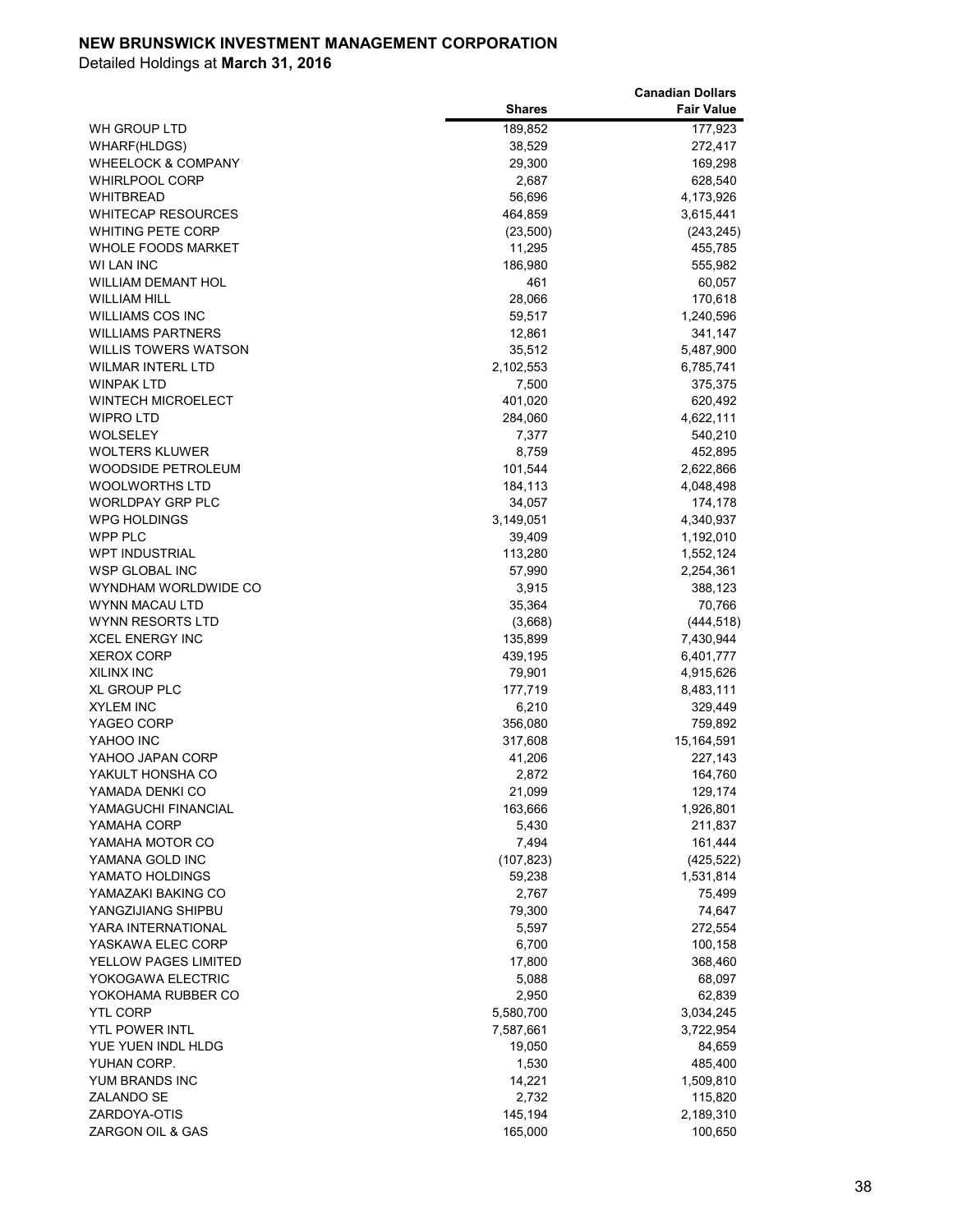|                         |               | <b>Canadian Dollars</b> |
|-------------------------|---------------|-------------------------|
|                         | <b>Shares</b> | <b>Fair Value</b>       |
| ZHEJIANG EXPRESSWAY     | 172.894       | 239.875                 |
| ZILLOW GROUP INC        | (10,000)      | (319, 842)              |
| ZIMMER BIOMET HLDS      | 8.927         | 1,237,470               |
| ZIONS BANCORPORATION    | 7.116         | 223.462                 |
| ZODIAC AEROSPACE        | 5.103         | 132.455                 |
| <b>ZOETIS INC</b>       | 15.915        | 915.120                 |
| <b>ZURICH INSURANCE</b> | 23.761        | 7.166.321               |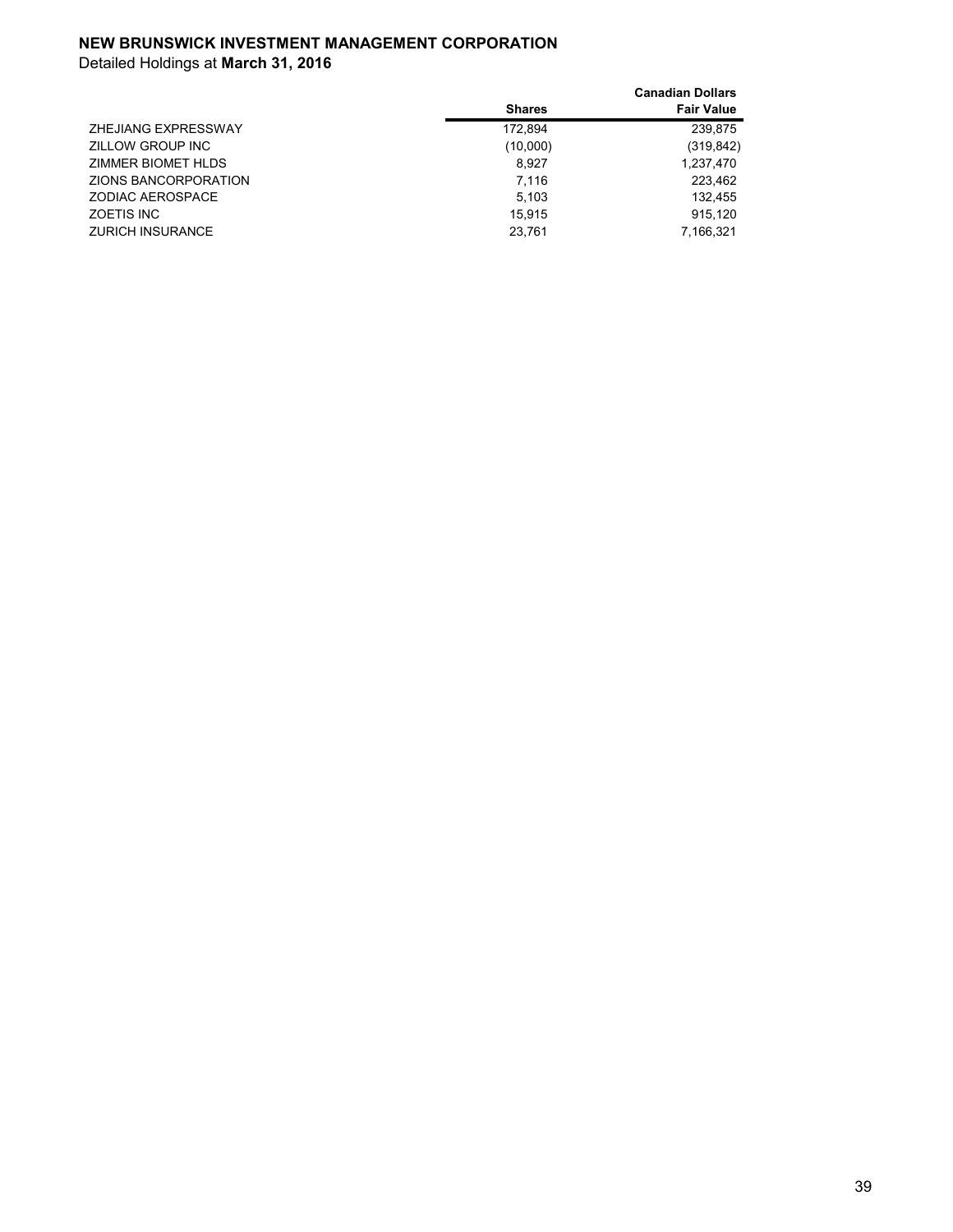|                                            | <b>Canadian Dollars</b> |
|--------------------------------------------|-------------------------|
|                                            | <b>Fair Value</b>       |
| <b>FIXED INCOME</b>                        |                         |
| <b>407 INTERNATIONAL</b>                   | 73,398,495              |
| 407 INTL INC                               | 6,539,933               |
| 55 SCHOOL BOARD TR                         | 9,576,331               |
| AEROPORTS DE MONTREA                       | 8,079,866               |
| ALBERTA CAP FIN AUTH                       | 81,563                  |
| <b>ALBERTA PROV</b>                        | 15,668,076              |
| ALGONQUIN PWR CO                           | 1,239,867               |
| ALIMEN.COUCHE-TARD                         | 7,185,749               |
| <b>ALLIANCE PIPELINE LP</b>                | 1,417,156               |
| <b>ALTAGAS LTD</b>                         | 9,695,077               |
| <b>ALTALINK INV LP</b>                     | 3,180,231               |
| ALTALINK INVTS L P                         | 2,975,237               |
| <b>ALTALINK L P</b>                        | 24,276,667              |
| AMERICAN EXPRESS CDA                       | 3,044,870               |
| <b>BANK MONTREAL</b>                       | 117,201,688             |
| <b>BANK OF MONTREAL</b>                    | 10,080,358              |
| <b>BANK OF NOVA SCOTIA</b>                 | 203,605,947             |
| <b>BC FERRY SVCS</b>                       |                         |
| <b>BC MUNI FINANCE</b>                     | 2,344,785               |
|                                            | 15,605,792              |
| <b>BC PROV</b><br><b>BCIMC REALTY CORP</b> | 38,054,591              |
|                                            | 40,664,222              |
| <b>BELL CANADA</b>                         | 127,700,640             |
| <b>BMW CDA INC</b>                         | 1,230,787               |
| <b>BROOKFIELD ASSET MGT</b>                | 18,231,192              |
| <b>BROOKFIELD INFRASTRU</b>                | 6,194,043               |
| <b>BROOKFIELD REN ENG</b>                  | 509,328                 |
| <b>BRP FINANCE ULC</b>                     | 6,648,992               |
| <b>CADILLAC FAIRVIEW</b>                   | 21,530,427              |
| CAISSE CENTRALE DESJ                       | 7,008,952               |
| <b>CALLOWAY REIT</b>                       | 4,005,244               |
| <b>CAMECO CORP</b>                         | 3,306,400               |
| CAN CR CARD TR II                          | 10,811,672              |
| <b>CANADA GOVT</b>                         | 1,087,029,979           |
| CANADA GOVT RESIDUAL                       | 93,558,752              |
| <b>CANADA HOUSING TRUST</b>                | 88,646,930              |
| <b>CANADIAN NAT RES LTD</b>                | 9,265,405               |
| CANADIAN UTILS LTD M                       | 1,078,111               |
| <b>CAPITAL POWER LP</b>                    | 3,063,967               |
| <b>CATERPILLAR FIN SERV</b>                | 1,508,228               |
| <b>CHOICE PPTYS LTD PAR</b>                | 13,233,912              |
| CHOICE PPTYS REAL ES                       | 12,292,552              |
| <b>CIBC</b>                                | 83,342,227              |
| <b>CIBC CAPITAL TRUST</b>                  | 6,193,158               |
| CITY OF WINNIPEG                           | 13,268,837              |
| COGECO CABLE INC                           | 552,163                 |
| CPPIB CAP INC                              | 24,045,413              |
| <b>CROSSLINX TRAN</b>                      | 4,010,550               |
| CT REAL ESTATE INVT                        | 2,039,038               |
| CU INC                                     | 35,656,410              |
| DAIMLER CDA FIN INC                        | 7,547,071               |
| <b>ENBRIDGE GAS DIS INC</b>                | 12,705,430              |
| <b>ENBRIDGE INC</b>                        | 17,560,014              |
| <b>ENBRIDGE INCOME FD</b>                  | 17,904,031              |
| <b>ENBRIDGE PIPELINES</b>                  | 31,748,130              |
| <b>ENERCARE SOLUTIONS</b>                  | 844,803                 |
| <b>ENMAX CORP</b>                          | 2,084,974               |
| <b>FAIRFAX FINL HLDGS</b>                  | 5,665,291               |
| <b>FINANCEMENT QUE</b>                     | 20,974,381              |
| FINNING INTL INC                           | 1,538,868               |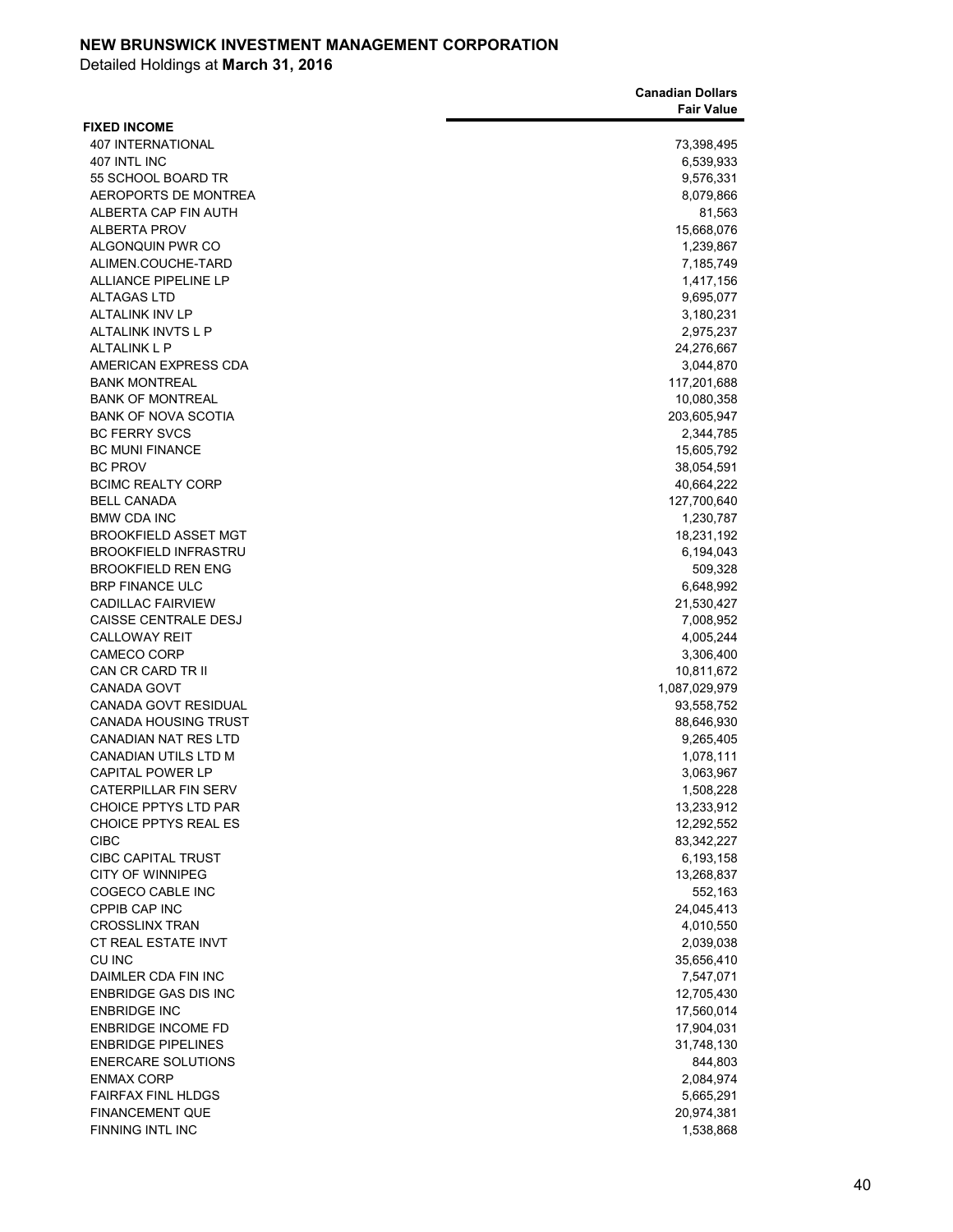|                             | <b>Canadian Dollars</b> |
|-----------------------------|-------------------------|
|                             | <b>Fair Value</b>       |
| FIRST CAP RLTY INC          | 13,992,693              |
| FORD CR CDA LTD             | 20,084,155              |
| <b>FORTISALBERTA INC</b>    | 3,743,174               |
| <b>FORTISBC ENERGY</b>      | 1,885,778               |
| <b>FORTISBC INC</b>         |                         |
|                             | 2,081,313               |
| <b>GAZ METRO INC</b>        | 932,280                 |
| <b>GE CAP CAN FUNDING</b>   | 21,786,684              |
| GE CAP CDA FDG CO           | 12,610,502              |
| <b>GENESIS TR II MED TE</b> | 6,191,539               |
| <b>GLACIER CR CARD TR</b>   | 7,592,898               |
| <b>GM FINANCIAL CAD</b>     | 1,614,192               |
| <b>GRANITE REIT HLD LP</b>  | 4,175,661               |
| <b>GREATER TOR AIRPORT</b>  | 38,981,215              |
| <b>HOLLIS REC TERMTRUST</b> | 10,024,755              |
| <b>HSBC BANK CANADA</b>     | 50,831,714              |
| <b>HYDRO ONE</b>            | 64,069,027              |
| <b>HYDRO OTTAWA HLDG</b>    | 6,102,590               |
| <b>HYDRO QUEBEC</b>         | 26,863,228              |
| <b>INTER PIPELINE LTD</b>   | 8,729,661               |
| JOHN DEERE CAN FND          | 3,407,163               |
| LAURENTIAN BK CDA QU        | 15,131,663              |
| LEISUREWORLD SR CARE        | 2,136,930               |
| <b>LOBLAW COS LTD</b>       | 8,278,245               |
| <b>MANITOBA PROV</b>        | 196,479,103             |
| <b>MANITOBA TELECOM</b>     | 1,695,742               |
| <b>MANUFACT LIFE INSUR</b>  | 16,742,898              |
| <b>MANUFACTURERS LIFE I</b> | 10,172,739              |
| <b>MASTER CREDIT CRD TR</b> | 8,135,969               |
| <b>MAUFACTURERS LIFE IN</b> | 12,130,028              |
| <b>METRO INC</b>            | 3,714,495               |
| MILITAIR INC.               | 7,690,150               |
| <b>MONTREAL PQ</b>          | 11,375,704              |
| <b>MONTREAL QUE</b>         | 8,004,405               |
| <b>NATIONAL BANK</b>        | 88,868,691              |
| <b>NB MUNI FINANCE</b>      | 32,875,062              |
| <b>NEW BRUNSWICK PROV</b>   | 114,921,859             |
| NEWFOUNDLAND PROV           | 48,570,870              |
| NFLD & LAB HYDRO            |                         |
|                             | 11,340,027              |
| NHA MBS #96601257           | 6,531,777               |
| NHA MBS # 99007742          | 8,971,065               |
| <b>NORTH WEST REDWATER</b>  | 26,071,755              |
| NOVA SCOTIA POWER           | 12,867,495              |
| <b>NOVA SCOTIA PROV</b>     | 81,089,423              |
| OMERS RLTY CORP             | 17,413,107              |
| ONTARIO HYDRO               | 232,296                 |
| <b>ONTARIO PROV</b>         | 273,360,015             |
| ONTARIO PROV PKG            | 27,237,459              |
| PEEL ON                     | 23,877,673              |
| PEI PROV                    | 7,471,316               |
| PEMBINA PIPELINE            | 21,989,079              |
| POWERSTREAM INC             | 2,874,325               |
| <b>PSP CAP INC</b>          | 7,722,362               |
| QUEBEC PROV                 | 239,262,552             |
| <b>RELIANCE LP</b>          | 3,024,634               |
| <b>RIOCAN REIT</b>          | 14,988,911              |
| ROGERS COMMUNICATION        | 29,212,457              |
| ROYAL BANK OF CANADA        | 369,218,025             |
| ROYAL OFFICE FINANCE        | 14,553,809              |
| SASKATCHEWAN PROV           | 22,917,373              |
| <b>SCOTIABANK TIER 1 TR</b> | 3,499,156               |